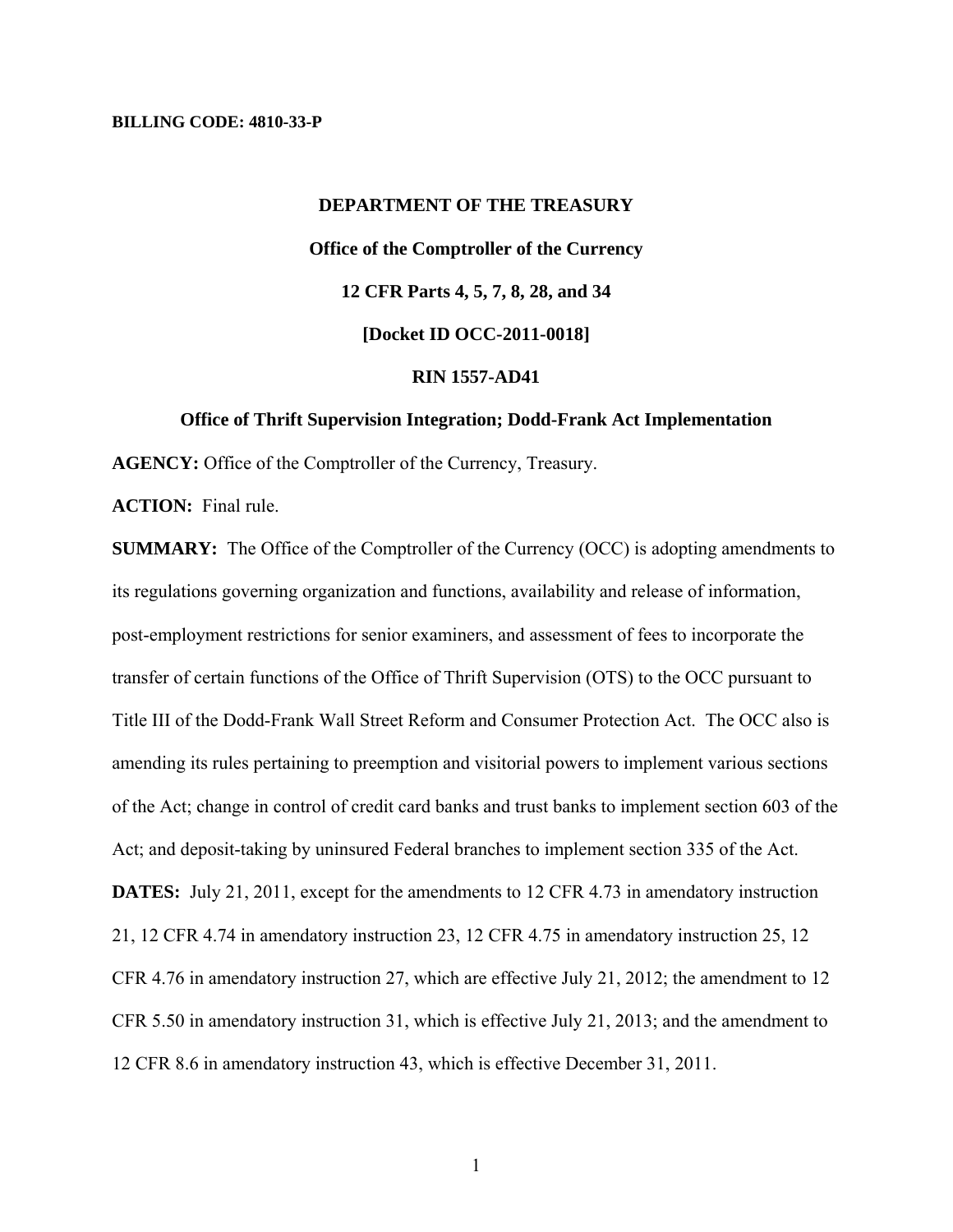**FOR FURTHER INFORMATION CONTACT**: Andra Shuster, Senior Counsel, Heidi Thomas, Special Counsel, Michele Meyer (preemption), Assistant Director, or Stuart Feldstein, Director, Legislative and Regulatory Activities Division, (202) 874-5090; Mitchell Plave (assessments), Special Assistant to the Deputy Chief Counsels, Office of the Chief Counsel, 202 874-5200; Timothy Ward, Deputy Comptroller for Thrift Supervision, (202) 874-4468; or Frank Vance, Manager, Disclosure Services and Administrative Operations, Communications Division, (202)-874-5378, Office of the Comptroller of the Currency, 250 E Street SW, Washington, DC 20219.

#### **SUPPLEMENTARY INFORMATION:**

## **I. Background**

On May 26, 2011, the OCC published in the Federal Register a notice of proposed rulemaking (NPRM or proposal) to implement Title III, and certain other provisions, of the Dodd-Frank Wall Street Reform and Consumer Protection Act, Pub. L. 111-203, 124 Stat. 1376 (2010) (Dodd-Frank Act or Act). Title III of the Act transfers the powers, authorities, rights and duties of the OTS to other banking agencies, including the OCC, on the "transfer date." The transfer date is one year after the date of enactment of the Dodd-Frank Act, July 21, 2011. The Dodd-Frank Act also abolishes the OTS ninety days after the transfer date.

Specifically, the Dodd-Frank Act transfers to the OCC all functions of the OTS and the Director of the OTS relating to Federal savings associations. As a result, the OCC will assume responsibility for the ongoing examination, supervision, and regulation of Federal savings associations.<sup>1</sup> The Act also transfers to the OCC rulemaking authority of the OTS relating to all

<sup>&</sup>lt;sup>1</sup> Dodd-Frank Act, section  $312(b)(2)(B)(i)(I)$ , 124 Stat. at 1522 (to be codified at 12 U.S.C. 5412). Title III also transfers all functions of the OTS relating to state savings associations to the Federal Deposit Insurance Corporation (FDIC) and all functions relating to the supervision of any savings and loan holding company and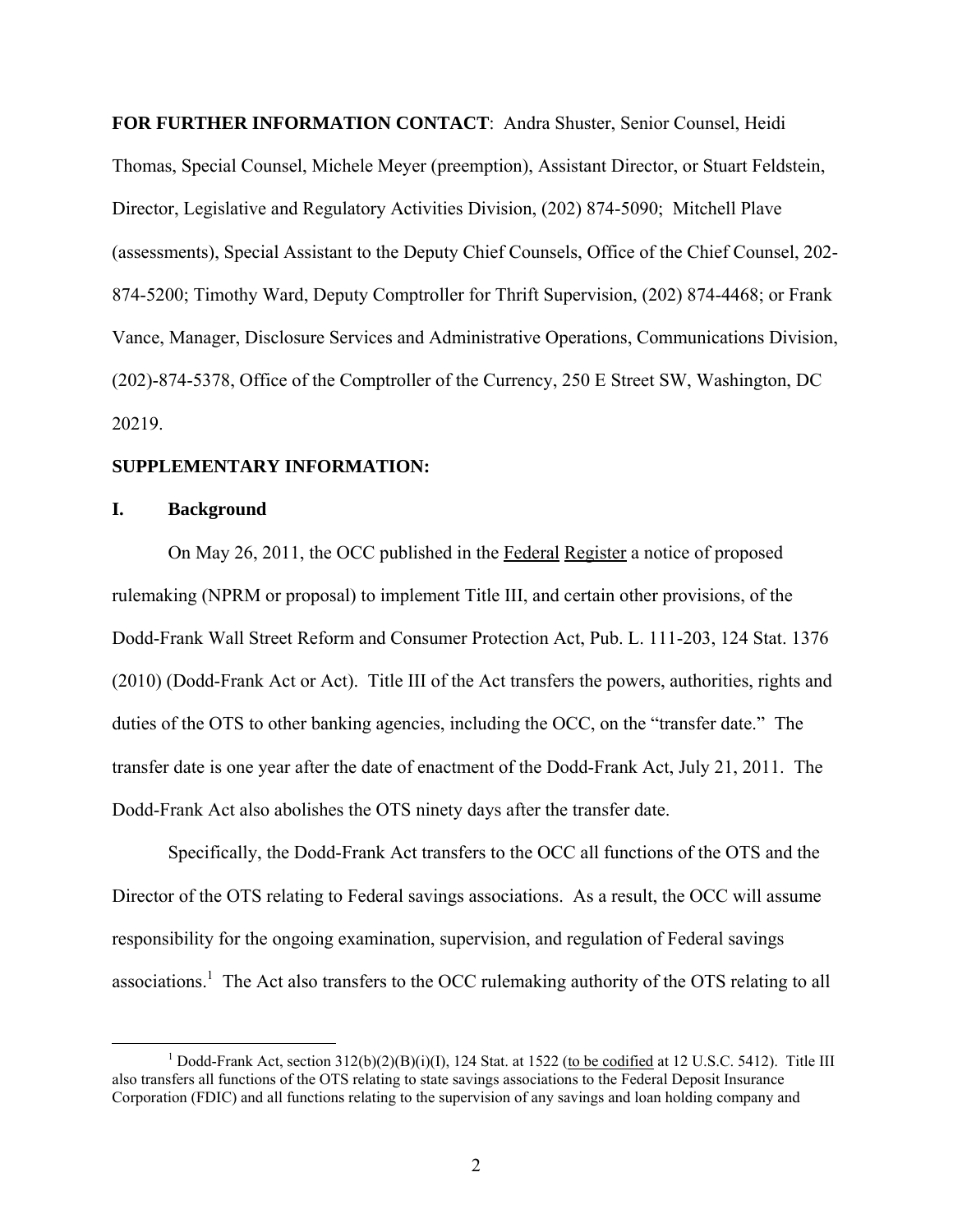savings associations, both state and Federal. $<sup>2</sup>$  The legislation continues in effect all OTS orders,</sup> resolutions, determinations, agreements, regulations, interpretive rules, other interpretations, guidelines, procedures and other advisory materials in effect the day before the transfer date, and allows the OCC to enforce these issuances with respect to Federal savings associations, unless the OCC modifies, terminates, or sets aside such guidance or until superseded by the OCC, a court, or operation of law.<sup>3</sup> Title III also transfers OTS employees to either the OCC or FDIC, allocated as necessary to perform or support the OTS functions transferred to the OCC and FDIC, respectively.

#### **II. OCC Regulatory Actions to Integrate OTS Functions**

As described in the preamble for the proposed rule, the OCC is undertaking a multiphased review of its regulations, as well as those of the OTS, to determine what changes are needed to facilitate the transfer of supervisory jurisdiction for Federal saving associations to the OCC. This final rule, described in detail below, is part of the first phase of this review and includes provisions revising OCC rules that will be central to internal agency functions and operations immediately upon the transfer date, such as providing for the OCC's assessment of Federal savings associations and adapting the OCC's rules governing the availability and release of information to cover information pertaining to the supervision of those institutions. This final rule also amends OCC regulations necessary to implement certain revisions to the banking laws

nondepository institution subsidiaries of such holding companies, as well as rulemaking authority for savings and loan holding companies, to the Board of Governors of the Federal Reserve System (FRB). Dodd-Frank Act, section 312(b)(1) and (2)(A), 124 Stat. at 1521 (to be codified at 12 U.S.C. 5412) (savings and loan holding companies) and (2)(C), 124 Stat. at 1522 (to be codified at 12 U.S.C. 5412) (state savings associations).

 $^{2}$  <u>Id</u>. at section 312(b)(2)(B)(i)(II), 124 Stat. at 1522 (to be codified at 12 U.S.C. 5412).

 $3 \underline{\text{Id}}$ . at section 316(b), 124 Stat. at 1525 (to be codified at 12 U.S.C. 5414).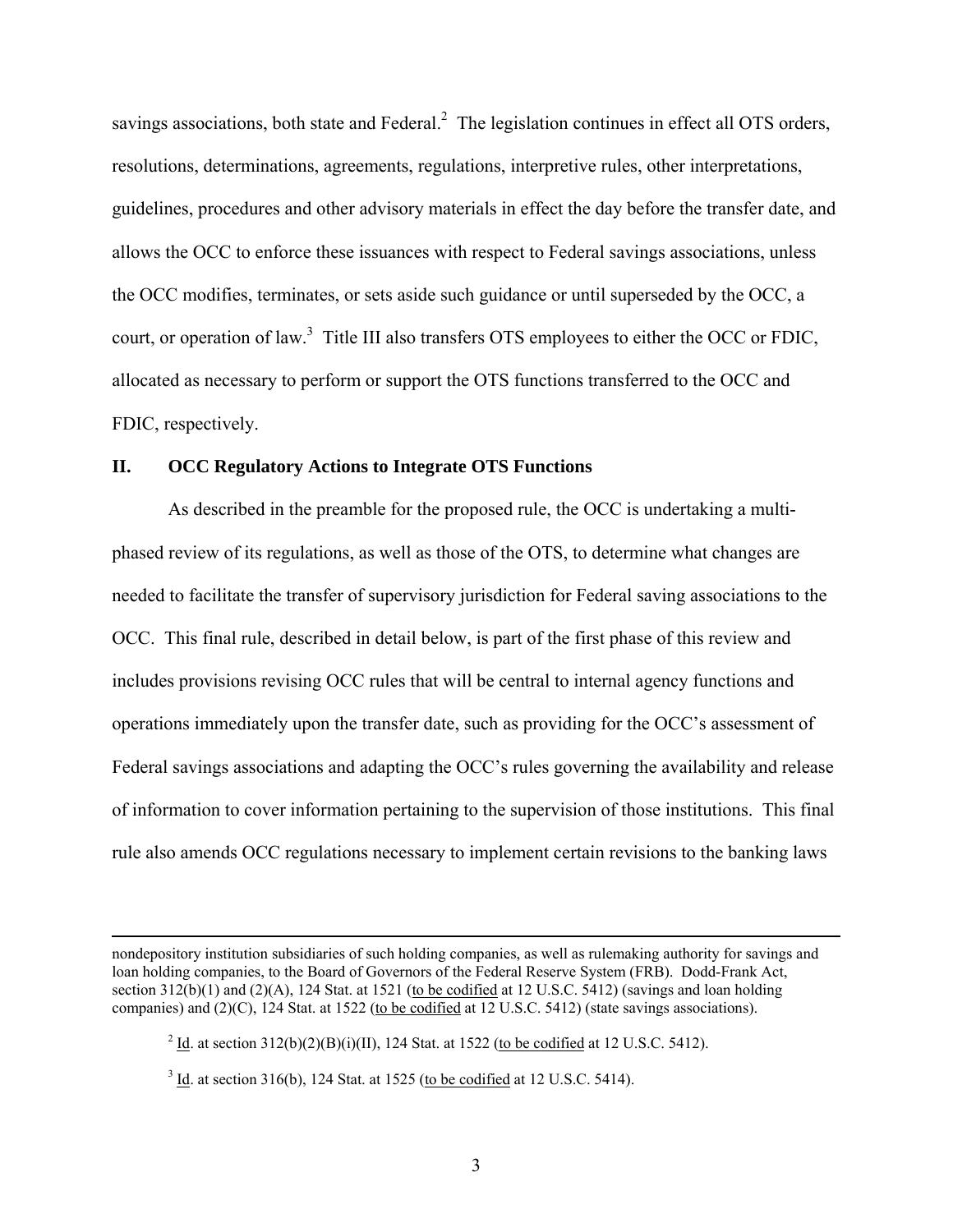that either took effect on the enactment of the Dodd-Frank Act or are effective as of the transfer date.

As part of this first phase of our review of OTS and OCC regulations, the OCC also will issue an interim final rule with a request for comments, effective on publication, that republishes those OTS regulations the OCC has the authority to promulgate and will enforce as of the transfer date, with nomenclature and other technical changes.<sup>4</sup> These republished regulations will supersede the OTS regulations in Chapter V for purposes of OCC supervision and regulation of Federal savings associations, and for certain rules for purposes of the FDIC's supervision of state savings associations. OTS regulations that will be unnecessary following the transfer of OTS functions to the OCC, or that are superseded as of the transfer date by provisions of the Dodd-Frank Act, will be repealed at a later date.

In future phases of our regulatory review, the OCC will consider more comprehensive substantive amendments, as necessary, to these regulations. For example, we may propose to repeal or combine provisions in cases where OCC and former OTS rules are substantively identical or substantially overlap. In addition, we may propose to repeal or modify OCC or former OTS rules where differences in regulatory approach are not required by statute or warranted by features unique to either charter. We expect to publish these amendments in one or more notices of proposed rulemaking, the first of which we expect to issue later in 2011. This substantive review also will provide an opportunity for the OCC to ask for comments suggesting revisions to the rules for both national banks and Federal savings associations that would remove

<sup>&</sup>lt;sup>4</sup> Pursuant to section  $316(c)(2)$  of the Dodd-Frank Act, 124 Stat. at 1525 (to be codified at 12 U.S.C. 5415), the OCC and the FDIC published in the Federal Register on July 6, 2011 a joint notice that identified those OTS regulations that each agency will enforce as of the transfer date. 76 FR 39246.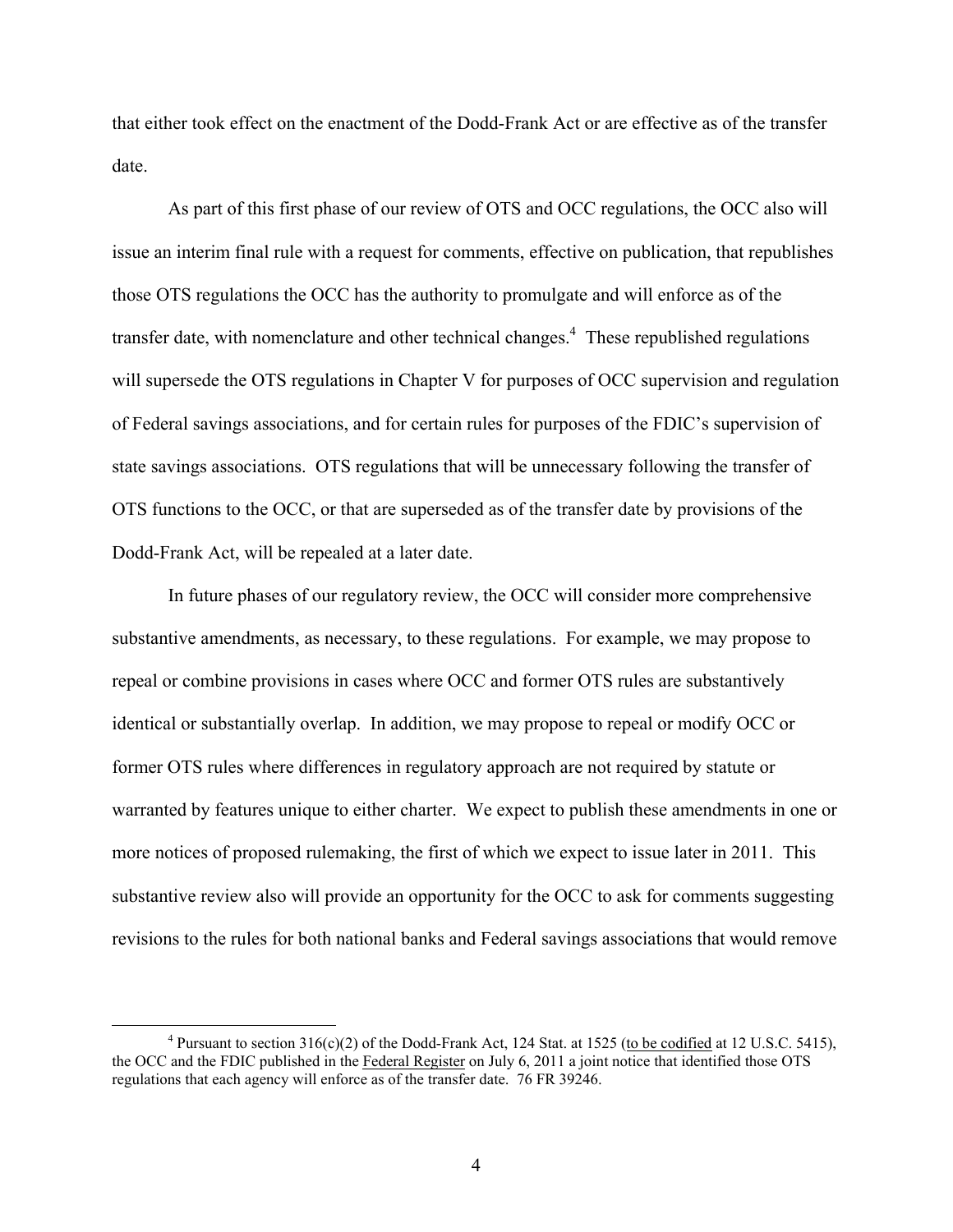provisions that are "outmoded, ineffective, insufficient, or excessively burdensome," consistent with the goals outlined in an executive order recently issued by the President.<sup>5</sup>

#### **III. Description of the Proposal and Comments Received**

The NPRM contained amendments to OCC rules at 12 CFR part 4 pertaining to its organization and functions, the availability of information under the Freedom of Information Act (FOIA), the release of non-public OCC information, and restrictions on the post-employment activities of senior examiners; and at 12 CFR part 8, pertaining to assessments. This NPRM also proposed to amend 12 CFR parts 5 and 28, pertaining to change in control of credit card banks and trust banks and deposit-taking by uninsured Federal branches, respectively, and 12 CFR parts 5, 7 and 34, pertaining to preemption and visitorial powers, pursuant to the Dodd-Frank Act. The public comment period closed on June 27, 2011, and the OCC received a total of 45, including comments from consumer advocacy groups, government agencies, representatives of Congress, associations of state officials, industry trade groups, Federal and state banks and thrifts, and law firms. Set forth below is a detailed description of these comments and the resulting final rule.

# **IV. Section-by-Section Description of Final Rule**

#### **A. Part 4**

The NPRM contained a number of amendments to part 4 to incorporate the supervision of Federal savings associations within the OCC. We received no substantive comments on the proposed amendments to part 4 and therefore adopt them as proposed, with one technical correction to § 4.14 to include cites to OCC rules applicable to savings associations.

#### 1. Organization and Functions (Part 4, Subpart A)

<sup>&</sup>lt;sup>5</sup> Executive Order 13563, "Improving Regulation and Regulatory Review," 76 FR 3821 (Jan.21, 2011).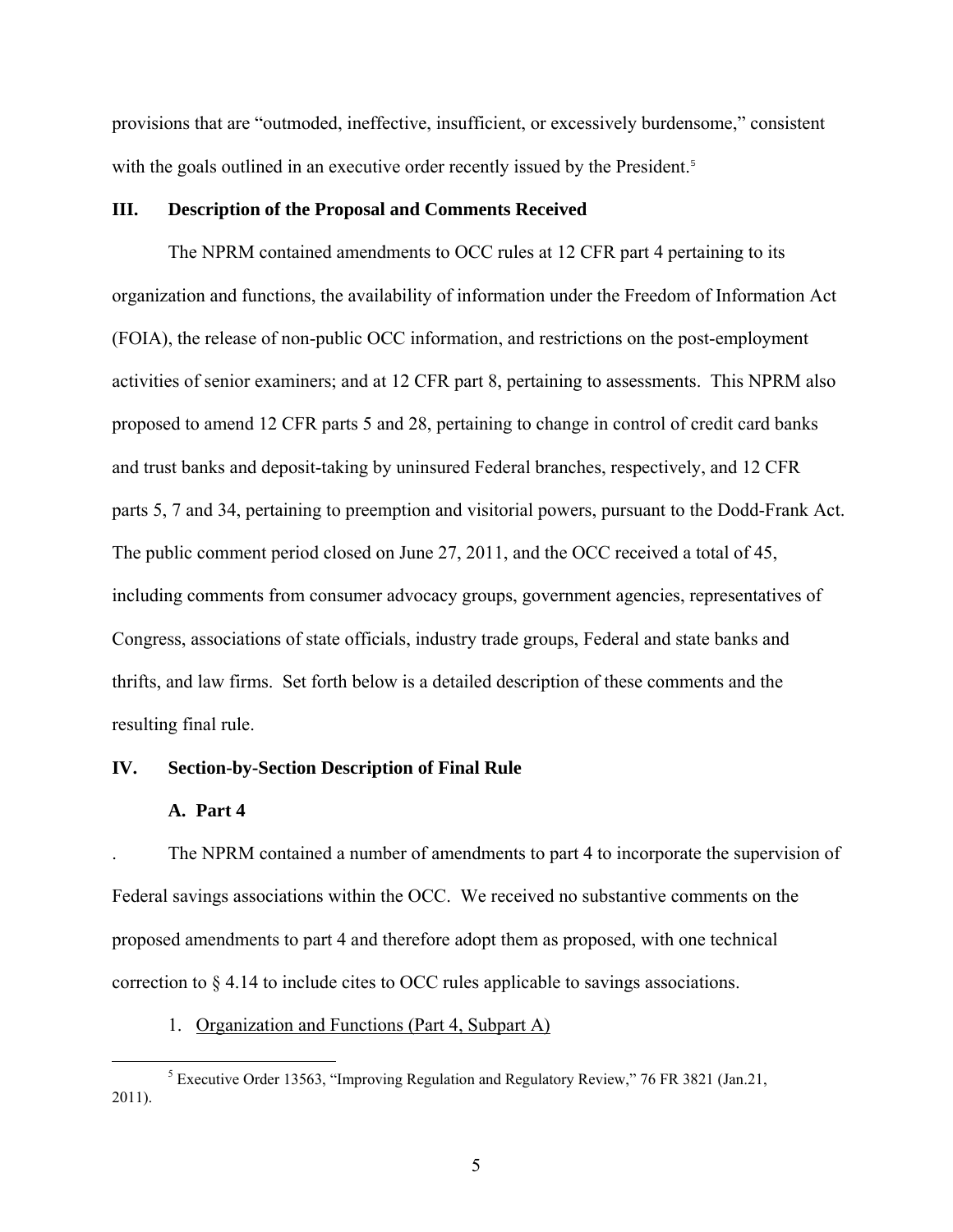Subpart A describes the organization and functions of the OCC and provides the OCC's principal addresses. The final rule amends subpart A to reflect the organizational and functional changes resulting from the transfer of the powers and duties of the OTS to the OCC on the transfer date. Other changes conform this subpart to additional provisions in the Dodd-Frank Act, including the Comptroller's membership on the Financial Stability Oversight Council.

#### 2. Freedom of Information Act (Part 4, Subpart B)

Subpart B contains the OCC's rules for making requests for agency records and documents under the FOIA. The final rule amends subpart B to apply these rules to FOIA requests relating to Federal savings associations received by the OCC as of the transfer date, ensures that records of the OTS are subject to the OCC's FOIA regulations, and makes various technical changes to part 4 to correct technical errors and to update appropriate references to OCC units charged with handling FOIA requests. The final rule also provides that the OTS's former rules will continue to govern requests received by the OTS prior to the transfer date.

#### 3. Non-Public Information (Part 4, Subpart C)

Subpart C contains OCC rules and procedures for requesting access to various types of nonpublic information and the OCC's process for reviewing and responding to such requests. It also clarifies the persons and entities with which the OCC can share non-public information. The final rule amends subpart C to cover OTS nonpublic information transferred to the OCC and, going forward, OCC nonpublic information related to Federal savings associations. The final rule also provides that nonpublic information in the possession of former employees or officials of the OTS will remain subject to confidentiality safeguards and procedures for requesting access to such information. As with FOIA requests, the final rule provides that the OTS's former rules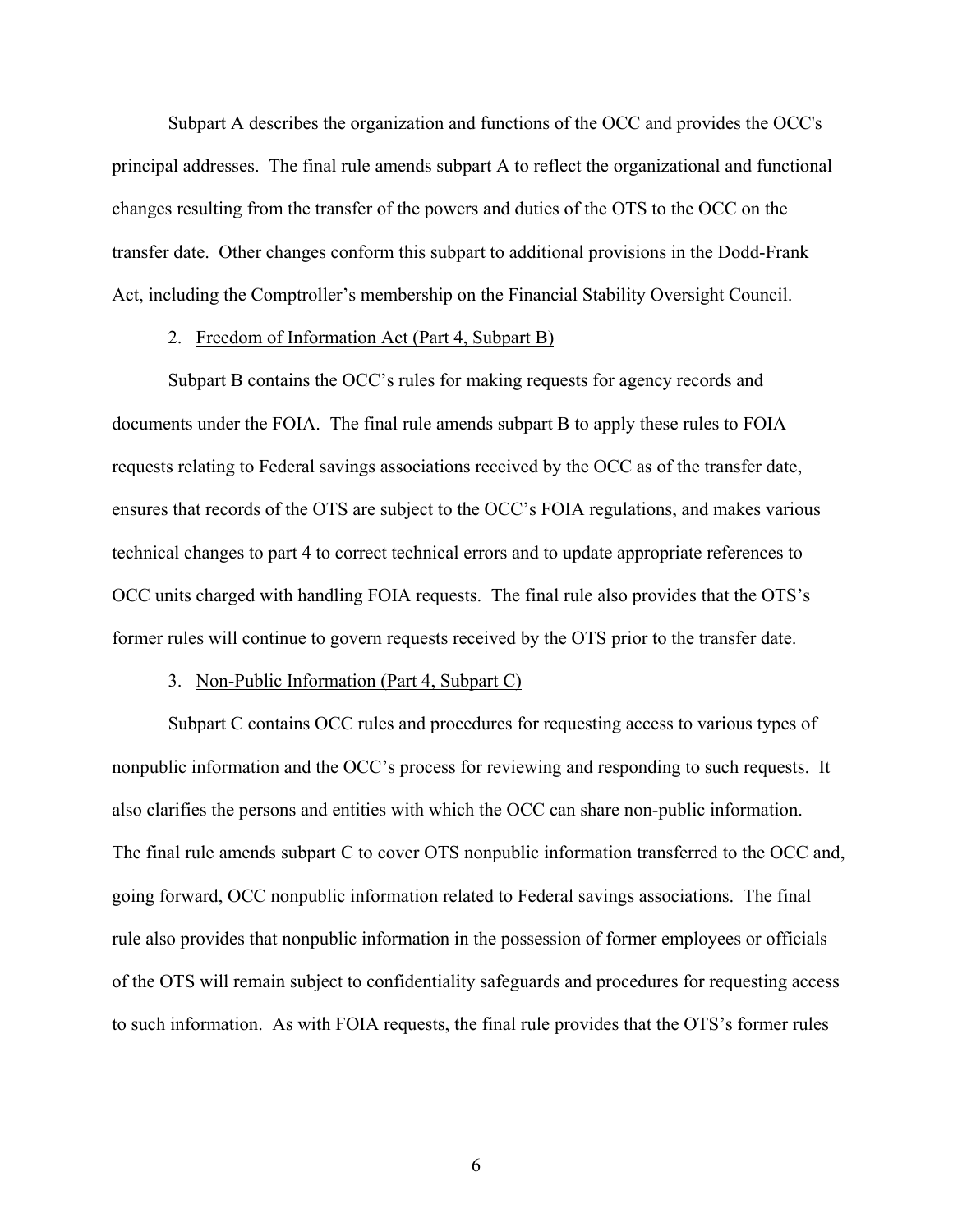will continue to govern requests for nonpublic information received by the OTS prior to the transfer date.

4. One-Year Restrictions on Post-Employment Activities of Senior Examiners (Part 4, Subpart E)

Subpart E sets forth the employment restrictions placed on senior examiners for one year after these individuals leave the employment of the OCC. During this period, a former senior examiner of a national bank is prohibited from accepting compensation from the bank or from an entity that controls the bank. The OTS adopted nearly identical rules. The final rule amends subpart E to include senior examiners of savings associations.

# **B. Dodd-Frank Act Amendments Affecting Approval of Change in Control Notices and Acceptance of Deposits by Federal Branches (Parts 5 and 28)**

This final rule contains amendments to 12 CFR part 5 to implement section 603 of the Dodd-Frank Act. Section 603 provides for a three-year moratorium (with certain exceptions) on the approval of a change in control of credit card banks, industrial banks and trust banks, if the change in control would result in a commercial firm controlling (directly or indirectly) such a bank. The moratorium took effect on the date of enactment of the Act, i.e., July 21, 2010. The proposal amended 12 CFR 5.50(f) to conform OCC regulations to this section of the Act. We received no comments on this amendment and adopt it as proposed.

Section 6 of the International Banking Act, 12 U.S.C. 3104(b), provides that uninsured Federal branches of foreign banks may not accept deposits in an amount of less than the standard maximum deposit insurance amount (SMDIA). The SMDIA is defined in 12 U.S.C. 1821(a)(1)(E) to mean \$100,000, subject to certain adjustments provided for in the statute. Section 335 of the Dodd-Frank Act, which takes effect on the transfer date, amends 12 U.S.C.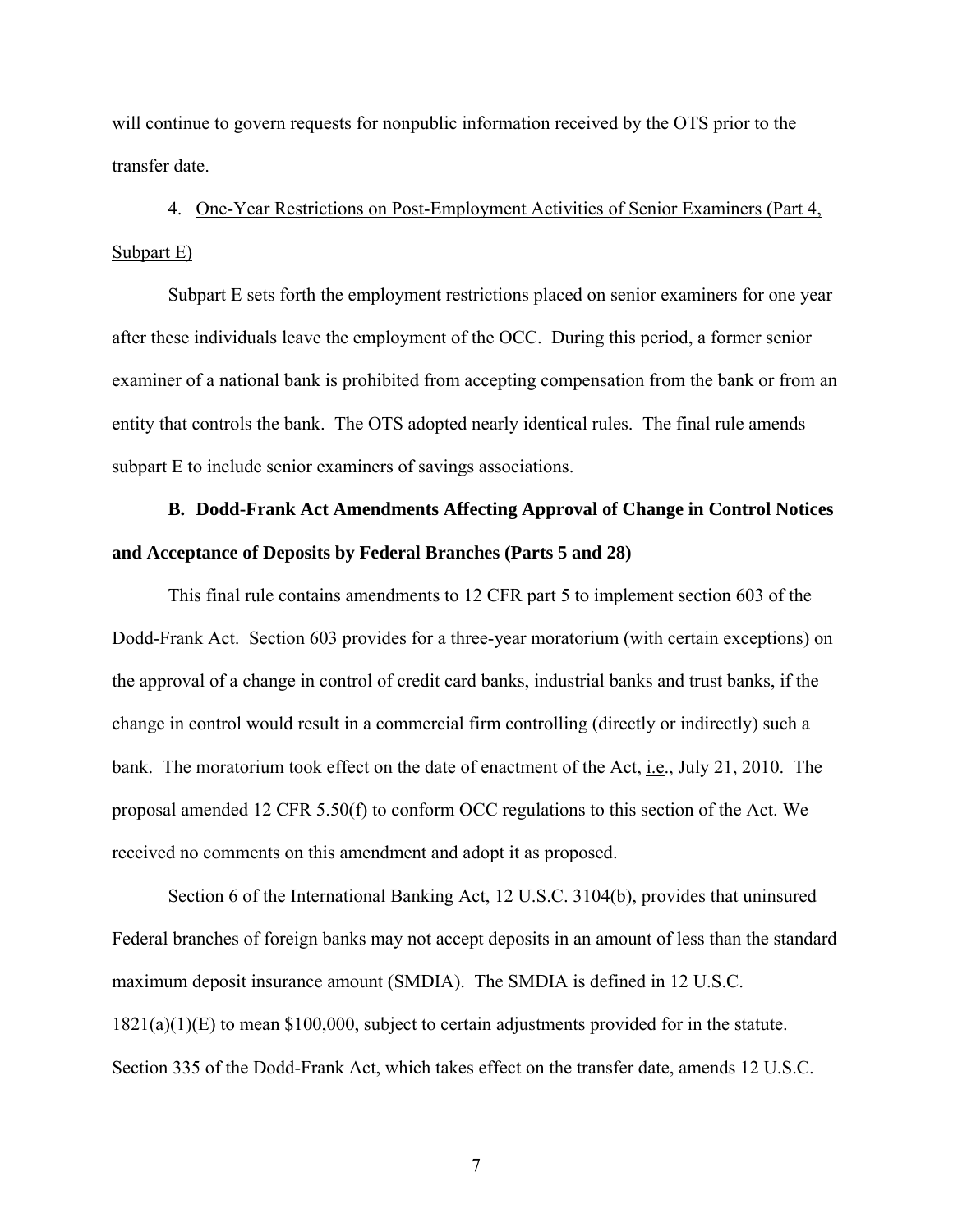1821(a)(1)(E) to change the amount from \$100,000 to \$250,000. Section 28.16(b) of the OCC's regulations states that an uninsured Federal branch may accept initial deposits of less than \$100,000 only from certain persons. In order to conform this section of the OCC's regulations to the statutory changes and to prevent the need to continually amend this section for changes in the SMDIA, the proposal amended 12 CFR 28.16(b) to refer to 12 U.S.C. 1821(a)(1)(E), rather than the obsolete reference to \$100,000. We received no comments on this amendment and adopt it as proposed.

# **C. Preemption and Visitorial Powers (Parts 5, 7, and 34)**

# 1. Dodd-Frank Act Provisions Affecting Preemption and Visitorial Powers

The Dodd-Frank Act contains provisions, effective as of the transfer date (July 21, 2011), that affect the scope of preemption for operating subsidiaries, Federal savings associations, and national banks.<sup>6</sup> The Act also sets forth procedural requirements for future preemption determinations<sup>7</sup> and codifies the Supreme Court's visitorial powers decision in Cuomo v. Clearing House Association, L.L.C.<sup>8</sup>

The Act precludes preemption of state law for national bank subsidiaries, agents and affiliates.<sup>9</sup> The Act also changes the preemption standards applicable to Federal savings associations to conform to those applicable to national banks. The Act specifically provides that, as of the transfer date, determinations by a court or by the OCC under the Home Owners' Loan

 $6$  Dodd-Frank Act, sections 1044–1046, 124 Stat. at 2014–2017 (to be codified at 12 U.S.C. 25b, 1465). Section 1044, which amends chapter one of title LXII of the Revised Statutes by inserting a new section 5136C (to be codified at 12 U.S.C. 25b), contains the principal national bank preemption provisions.

 $^{7}$  Id. at section 1044(a), 124 Stat. at 2015-2016 (to be codified at 12 U.S.C. 25b).

<sup>8 129</sup> S. Ct. 2710 (June 29, 2009).

<sup>&</sup>lt;sup>9</sup> Dodd-Frank Act, sections 1044(a), 1045, 124 Stat. at 1376, 2016, 2017 (to be codified at 12 U.S.C. 25b).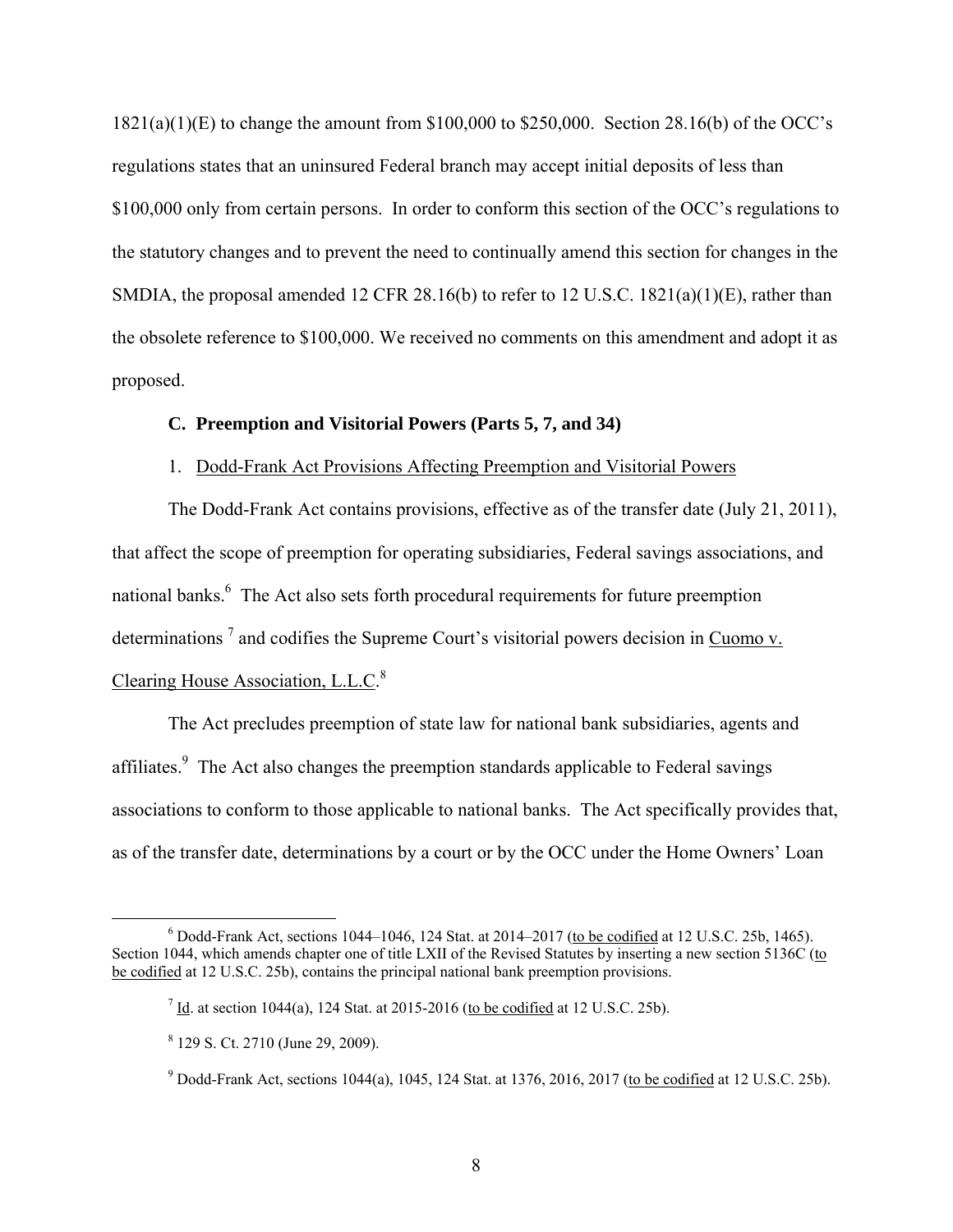Act (HOLA) with respect to Federal savings associations must be made in accordance with the laws and legal standards applicable to national banks regarding the application of state law.<sup>10</sup>

The Act further provides that "state consumer financial laws"<sup>11</sup> may be preempted only if: (1) application of such a law would have a "discriminatory effect" on national banks compared with state-chartered banks in that state; (2) "in accordance with the legal standard for preemption in the decision of the Supreme Court in" Barnett Bank of Marion County, N.A. v.  $Nelson<sup>12</sup>$ , the state consumer financial law "prevents or significantly interferes with the exercise by the national bank of its powers" (Barnett standard); or (3) the state consumer financial law is preempted by a provision of Federal law other than Title LXII of the Revised Statutes.<sup>13</sup>

The Dodd-Frank Act imposes new procedures and consultation requirements with respect to how the OCC may reach certain future preemption determinations and clarifies the criteria for judicial review of these determinations. Specifically, the Act requires that the OCC make preemption determinations with regard to state consumer financial laws under the Barnett standard by regulation or order on a "case-by-case basis" in accordance with applicable law.<sup>14</sup> The Act defines "case-by-case basis" as a determination by the Comptroller as to the impact of a "particular" state consumer financial law on "any national bank that is subject to that law" or the

 $10 \underline{\text{Id}}$ . at section 1046, 124 Stat. at 2017 (to be codified at 12 U.S.C. 1465).

<sup>&</sup>lt;sup>11</sup> The Dodd-Frank Act defines the term "state consumer financial law" to mean a state law that  $(1)$  does not directly or indirectly discriminate against national banks and that (2) directly and specifically (3) regulates the manner, content, or terms and conditions of (4) any financial transaction or related account (5) with respect to a consumer. Id. at section 1044(a), 124 Stat. at 2014-2015 (to be codified at 12 U.S.C. 25b). The Dodd-Frank Act does not address the application of state law that is not a "state consumer financial law" to national banks.

 $12$  517 U.S. 25 (1996).

 $^{13}$  Dodd-Frank Act, section 1044(a), 124 Stat. at 2015 (to be codified at 12 U.S.C. 25b).

 $14$  Id.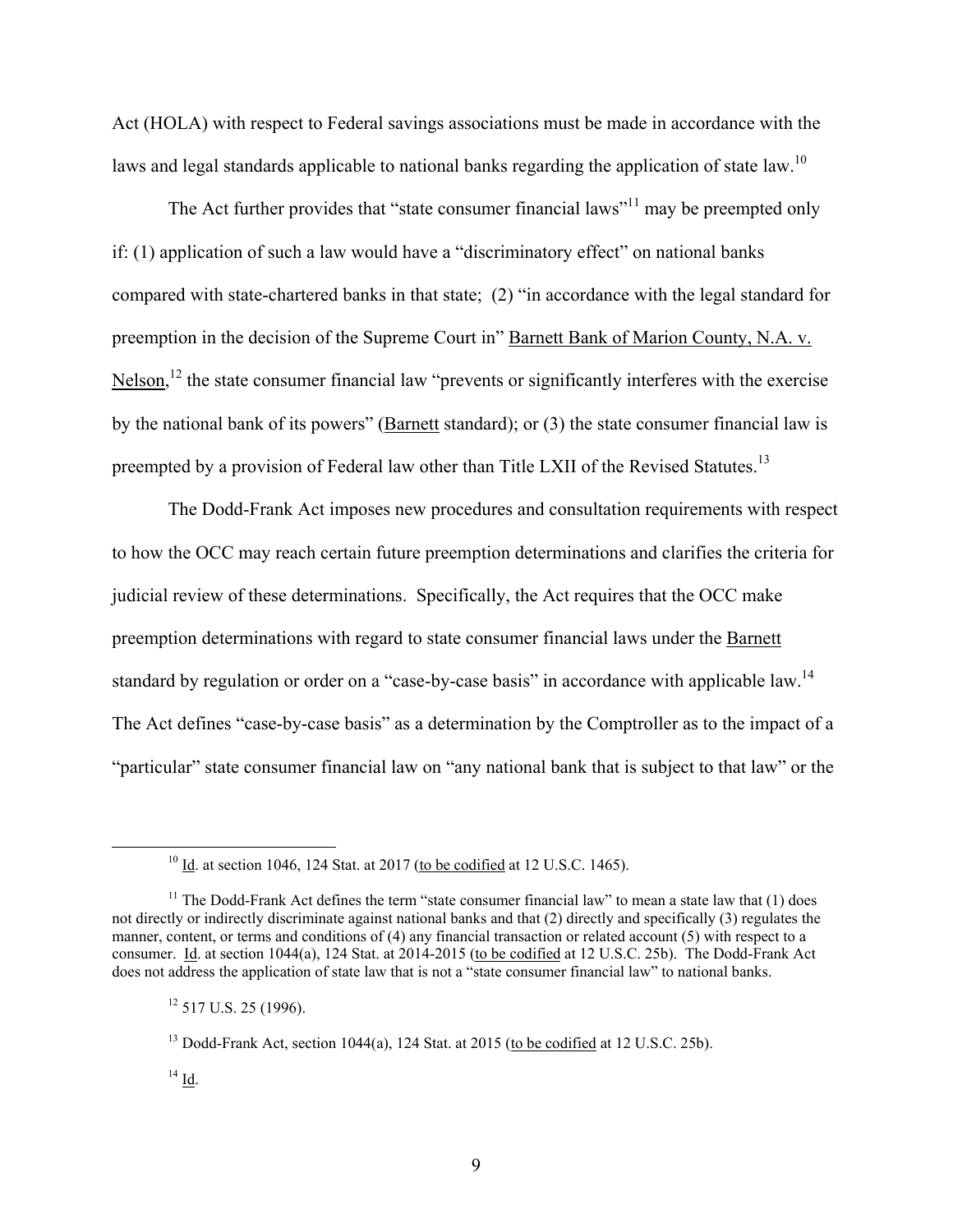law of any other state with substantively equivalent terms.<sup>15</sup> When making a determination under this provision that a state consumer financial law has substantively equivalent terms as the law the OCC is preempting, the OCC must first consult with and take into account the views of the Consumer Financial Protection Bureau (CFPB).<sup>16</sup>

The Dodd-Frank Act also requires there to be substantial evidence, made on the record of the proceeding, to support an OCC order or regulation that declares inapplicable a state consumer financial law under the Barnett standard.<sup>17</sup> Finally, the Act requires the OCC to conduct a periodic review, subject to notice and comment, every five years after issuing a preemption determination relating to a state consumer financial law and to publish a list of such preemption determinations every quarter.<sup>18</sup>

Other features of the Dodd-Frank Act address the authority of state attorneys general to enforce applicable Federal and state laws. The National Bank Act, at 12 U.S.C. 484, vests in the OCC exclusive visitorial powers with respect to national banks, subject to certain express exceptions.<sup>19</sup> On June 29, 2009, the Supreme Court issued its opinion in Cuomo. The Court held that when a state attorney general files a lawsuit to enforce a state law against a national bank, "[s]uch a lawsuit is not an exercise of 'visitorial powers' and thus the Comptroller erred by extending the definition of 'visitorial powers' to include 'prosecuting enforcement actions' in

 $^{15}$  Id.

 $16$  Id.

 $17$  Id. at section 1044(a), 124 Stat. at 2016 (to be codified at 12 U.S.C. 25b).

 $18$  Id.

 $19$  Section 484 provides that "[n]o national bank shall be subject to any visitorial powers except as authorized by Federal law, vested in the courts of justice or such as shall be, or have been exercised or directed by Congress or by either House thereof or by any committee of Congress or of either House duly authorized."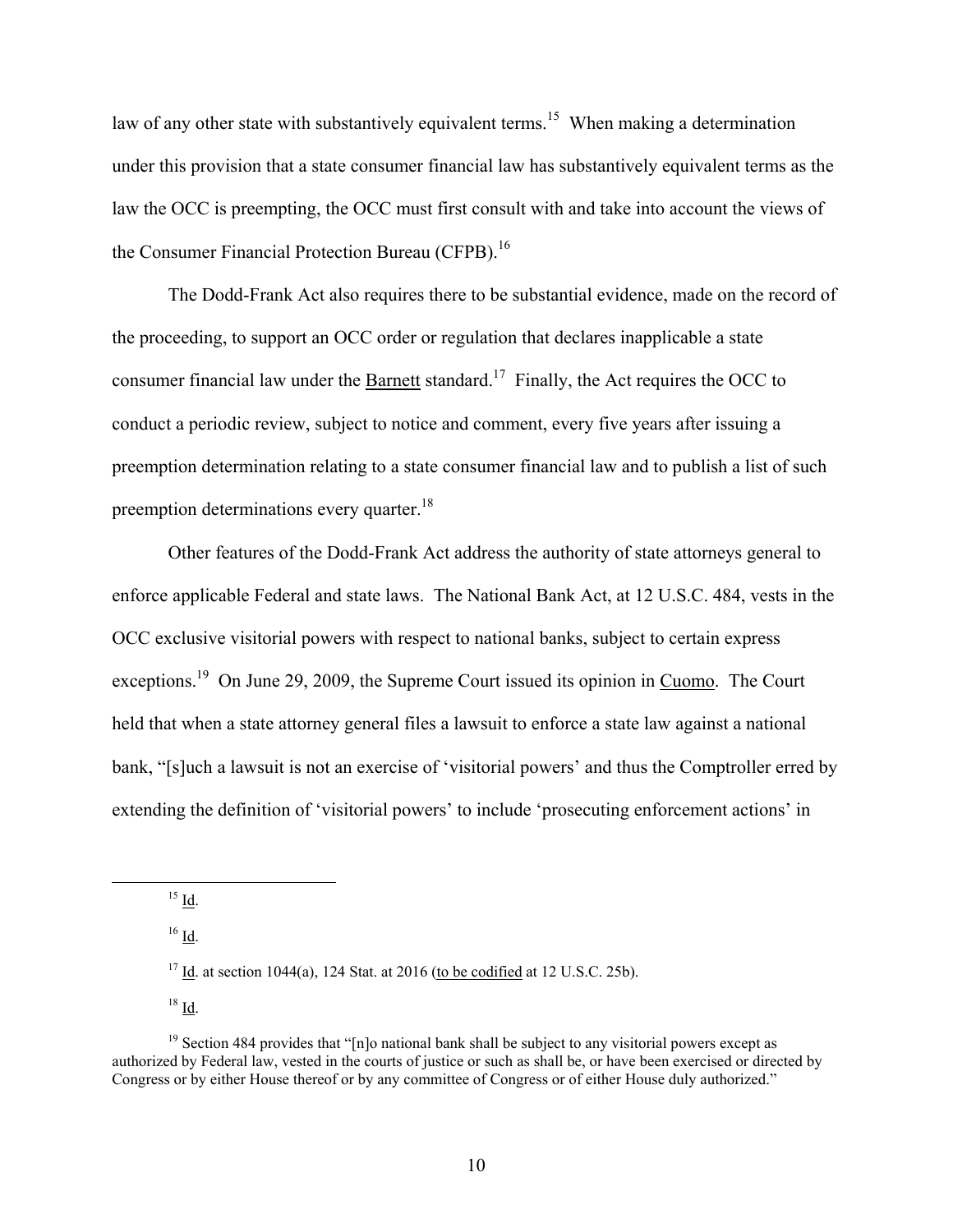state courts."<sup>20</sup> Conversely, the decision recognized the "regime of exclusive administrative" oversight by the Comptroller<sup> $21$ </sup> applicable to national banks. Accordingly, under Cuomo, a state attorney general may bring an action against a national bank in a court of appropriate jurisdiction to enforce non-preempted state laws, but is restricted in conducting non-judicial investigations or oversight of a national bank.<sup>22</sup>

The Dodd-Frank Act codifies the Supreme Court's decision in Cuomo regarding

enforcement of state law against national banks by providing that no provision "of this title"<sup>23</sup> or other limits restricting the visitorial powers to which a national bank is subject shall be construed to limit or restrict the authority of any state attorney general to "bring an action against a national

21 Id. at 2718.

<sup>22</sup> The Court stated that:

The request for information [by the Attorney General] in the present case was stated to be "in lieu of" other action; implicit was the threat that if the request was not voluntarily honored, that other action would be taken. All parties have assumed, and we agree, that if the threatened action would have been unlawful the request-cum-threat could be enjoined. Here the threatened action was not the bringing of a civil suit, or the obtaining of a judicial search warrant based on probable cause, but rather the Attorney General's issuance of subpoena on his own authority under New York Executive Law, which permits such subpoenas in connection with his investigation of "repeated fraudulent or illegal acts. . . in the carrying on, conducting or transaction of business." See N.Y. Exec. Law Ann. §63(12) (West 2002). That is not the exercise of the power of law enforcement "vested in the courts of justice" which 12 U.S.C. §484(a) exempts from the ban on exercise of supervisory power.

Accordingly, the injunction below is affirmed as applied to the threatened issuance of executive subpoenas by the Attorney General for the State of New York, but vacated insofar as it prohibits the Attorney General from bringing judicial enforcement actions.

Cuomo, 129 S. Ct. at 2721-2722 (emphasis added).

<sup>23</sup> Dodd-Frank Act, section 1047(a), 124 Stat. at 2018 (to be codified at 12 U.S.C. 25b) (referring to Title LXII of the Revised Statutes).

 $20$  129 S. Ct. at 2721.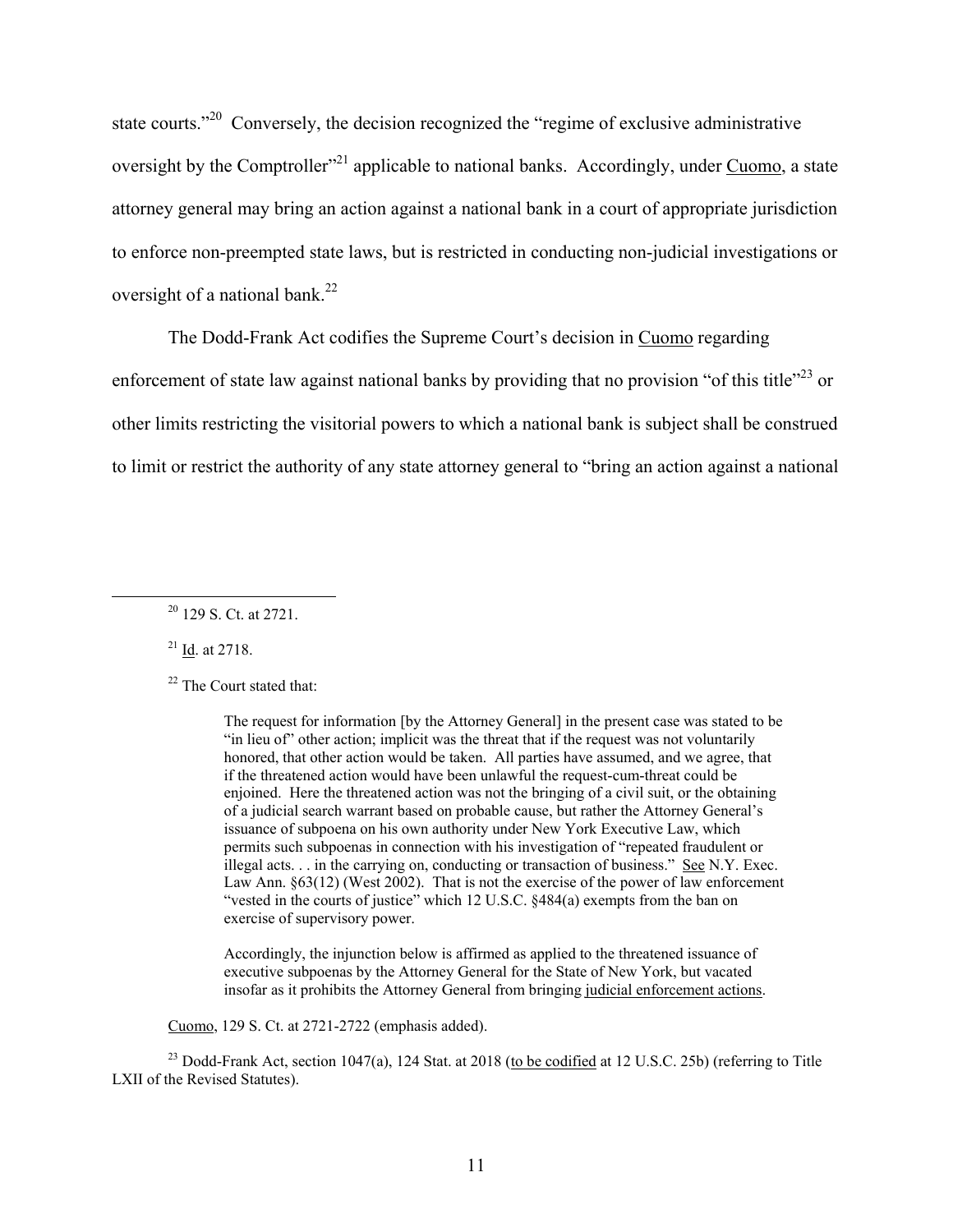bank in a court of appropriate jurisdiction to enforce an applicable law and to seek relief as authorized by such law."<sup>24</sup>

In addition, the Act provides that these visitorial powers provisions shall apply to Federal savings associations and their subsidiaries to the same extent and in the same manner as if they were national banks or national bank subsidiaries.<sup>25</sup>

#### 2. Description of the Proposal

The proposal amended provisions of the OCC's regulations relating to preemption (12 CFR 7.4007, 7.4008, 7.4009, and 34.4) (2004 preemption rules), operating subsidiaries (12 CFR 5.34 and 7.4006), and visitorial powers (12 CFR 7.4000) to implement the provisions of the Dodd-Frank Act that affect the scope of national bank and Federal thrift preemption and codify Cuomo.

First, we proposed rescission of 12 CFR 7.4006, which is the OCC's regulation concerning the application of state laws to national bank operating subsidiaries. The proposal also made conforming revisions to the OCC's operating subsidiary rules at 12 CFR 5.34(a) and paragraph (e)(3) to refer to new 12 U.S.C. 25b, which includes the codification of the Dodd-Frank Act preclusion of operating subsidiary preemption.<sup>26</sup>

To implement the Act's changes to the preemption standards under the HOLA to conform to those applicable to national banks, we proposed adding new §§ 7.4010(a) and 34.6 to our regulations. The new sections provide that state laws apply to Federal savings associations

<sup>25</sup> Id. at section 1047(b), 124 Stat. at 2018 (to be codified at 12 U.S.C. 1465).

 $^{24}$  Id.

<sup>&</sup>lt;sup>26</sup> Id. at section 1045, 124 Stat. at 2017 (to be codified at 12 U.S.C. 25b) provides that Title LXII of the Revised Statutes and section 24 of the Federal Reserve Act (12 U.S.C. 371) do not preempt, annul, or affect the applicability of state law to any subsidiary, affiliate, or agent of a national bank (other than a subsidiary, affiliate, or agent that is chartered as a national bank).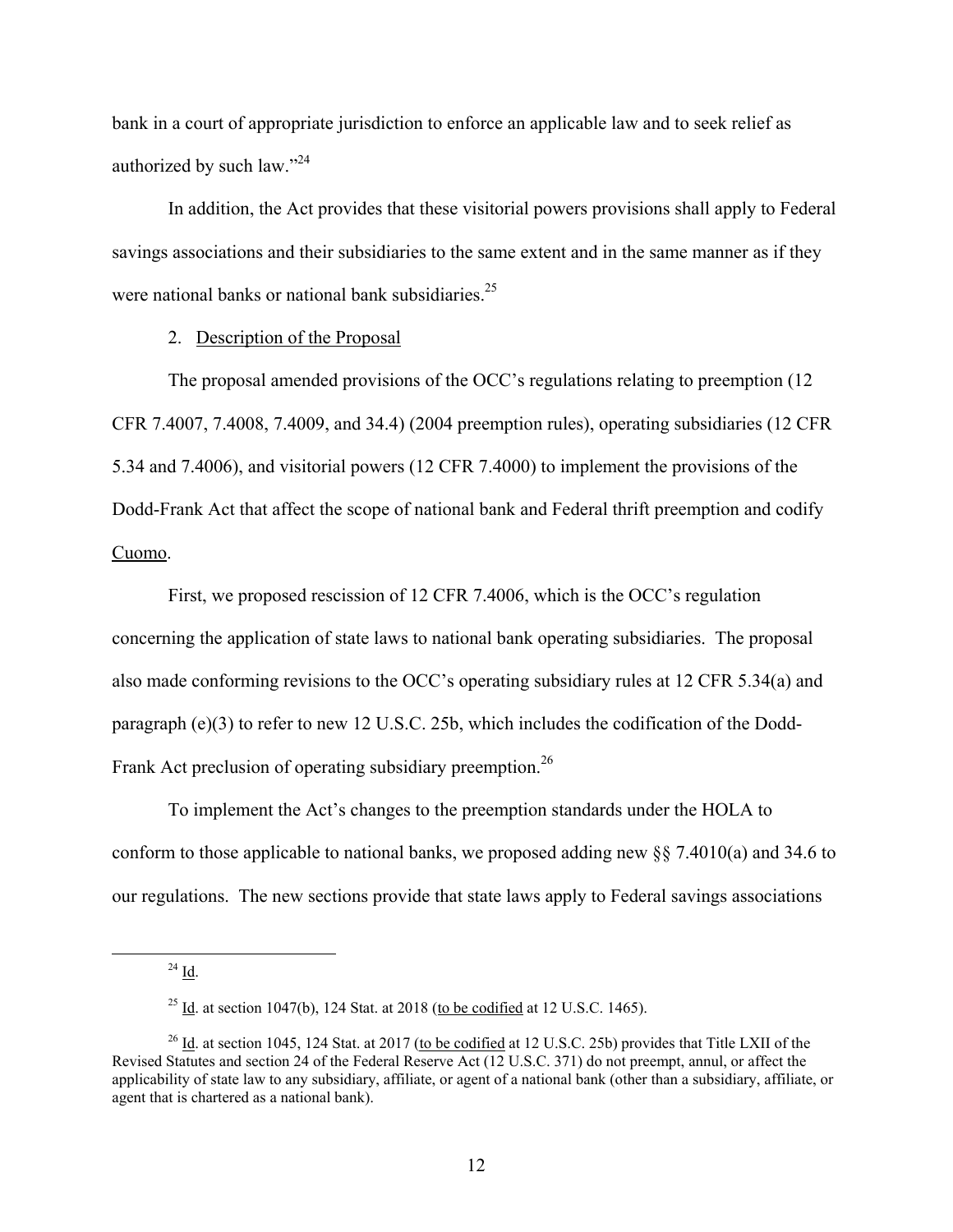and their subsidiaries to the same extent and in the same manner as those laws apply to national banks and their subsidiaries, respectively. The proposal also added  $\S$  7.4010(b) to similarly subject Federal savings associations and their subsidiaries to the same visitorial powers provisions in the Dodd-Frank Act that apply to national banks and their subsidiaries.

In addition, the proposal made conforming changes to the 2004 preemption rules at 12 CFR 7.4007 (concerning deposit-taking), 7.4008 (non-real estate lending), and 34.4 (real estate lending) to reflect the Act's provisions concerning preemption of state consumer financial laws. Those rules had provided that "state laws that obstruct, impair, or condition a national bank's ability to fully exercise its Federally authorized . . . powers are not applicable to national banks." The proposal noted that, while the phrase "obstruct, impair or condition" had been drawn from and was intended to be consistent with the standards cited by the Supreme Court in Barnett, the terminology had resulted in misunderstanding and confusion. Accordingly, the proposal removed that phrase from these preemption rules. The proposal further clarified that a state law is not preempted to the extent that result is consistent with the Barnett decision. The proposal also deleted § 7.4009, which had provided only that "state laws that obstruct, impair, or condition a national bank's ability to fully exercise its powers to conduct activities under Federal law do not apply to national banks" without identifying any types of state laws that would be preempted.

Finally, the proposal made several changes to the OCC's visitorial powers regulation, 12 CFR 7.4000, to conform the regulations to the Supreme Court's decision in the Cuomo case as adopted by the Dodd-Frank Act. First, it added a reference to 12 U.S.C. 484 in the general rule, set forth  $\S$  7.4000(a)(1), that only the OCC may exercise visitorial powers with respect to national banks subject to certain exceptions. Second, to incorporate the Cuomo Court's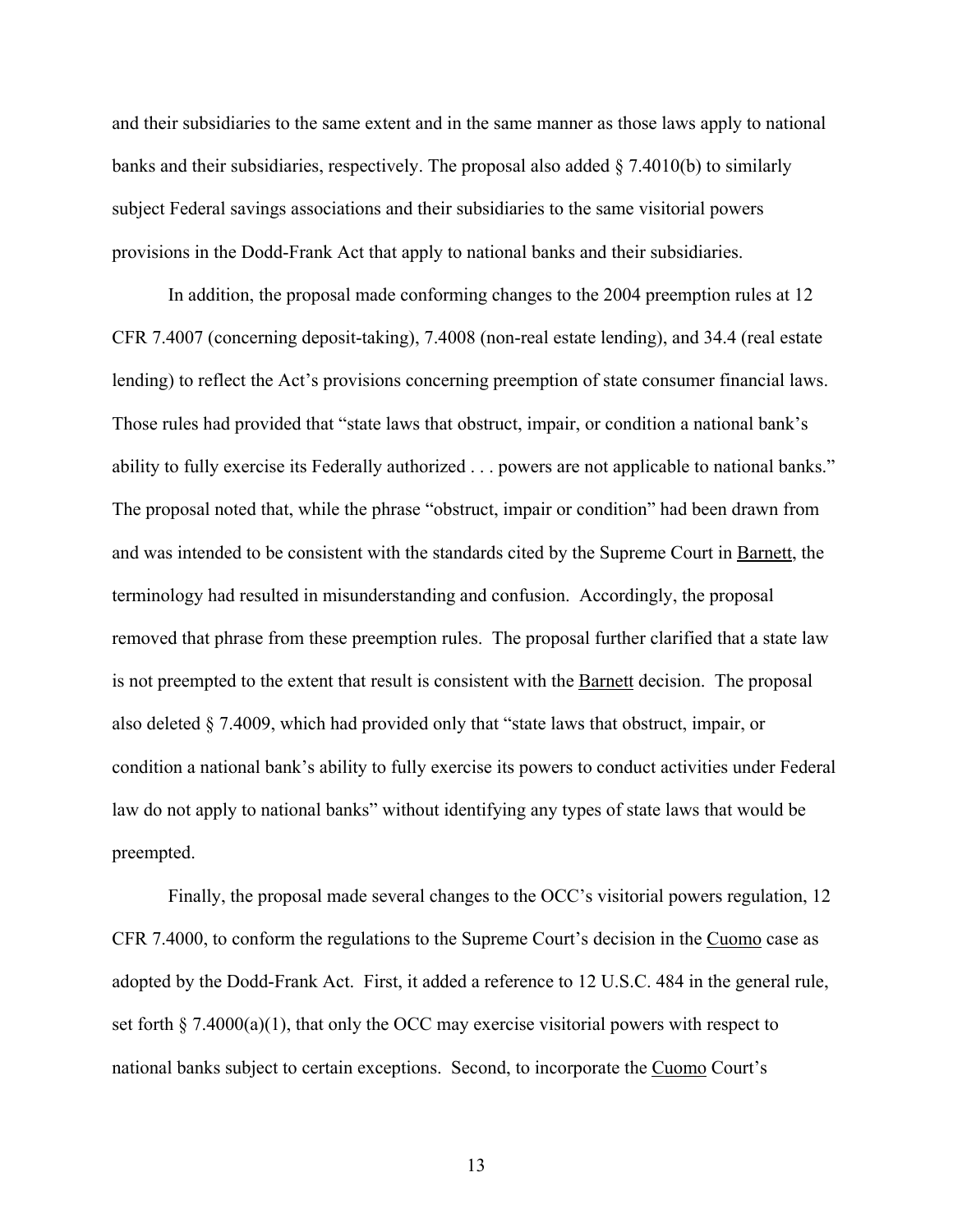recognition that nonjudicial investigations of national banks generally constitute an exercise of visitorial powers, the proposal revised the definition of "visitorial powers" in  $\S$  7.4000(a)(2)(iv) to clarify that those powers include "investigating or enforcing compliance with any applicable Federal or state laws concerning those activities." Third, the proposal added a new paragraph (b) to provide that ''[i]n accordance with the decision of the Supreme Court in Cuomo v. Clearing House Assn., L.L.C., 129 S. Ct. 2710 (2009), an action against a national bank in a court of appropriate jurisdiction brought by a state attorney general (or other chief law enforcement officer) to enforce a non-preempted state law against a national bank and to seek relief as authorized thereunder is not an exercise of visitorial powers under 12 U.S.C. 484.''

3. Comments on the Proposal

Commenters who disagreed with the preemption provisions of the proposal generally relied on several principal arguments:

- o First, that the Barnett standard preemption provision is a new statutory "prevent or significantly interfere" standard that the proposal impermissibly seeks to broaden. These commenters referred to portions of the language of the statute and legislative history in support of their assertion that the Dodd-Frank Act adopts a new preemption standard, narrower than the Barnett decision's "conflict" preemption analysis.
- o Second, that the "obstruct, impair, or condition" language introduced in the 2004 preemption rules, which the OCC proposed to delete, is inconsistent with Barnett and with the "prevent or significantly interfere" preemption standard. Many of these commenters asserted that the preemption rules adopted by the OCC in 2004 were impliedly repealed by the Dodd-Frank Act. Therefore, these commenters disagree with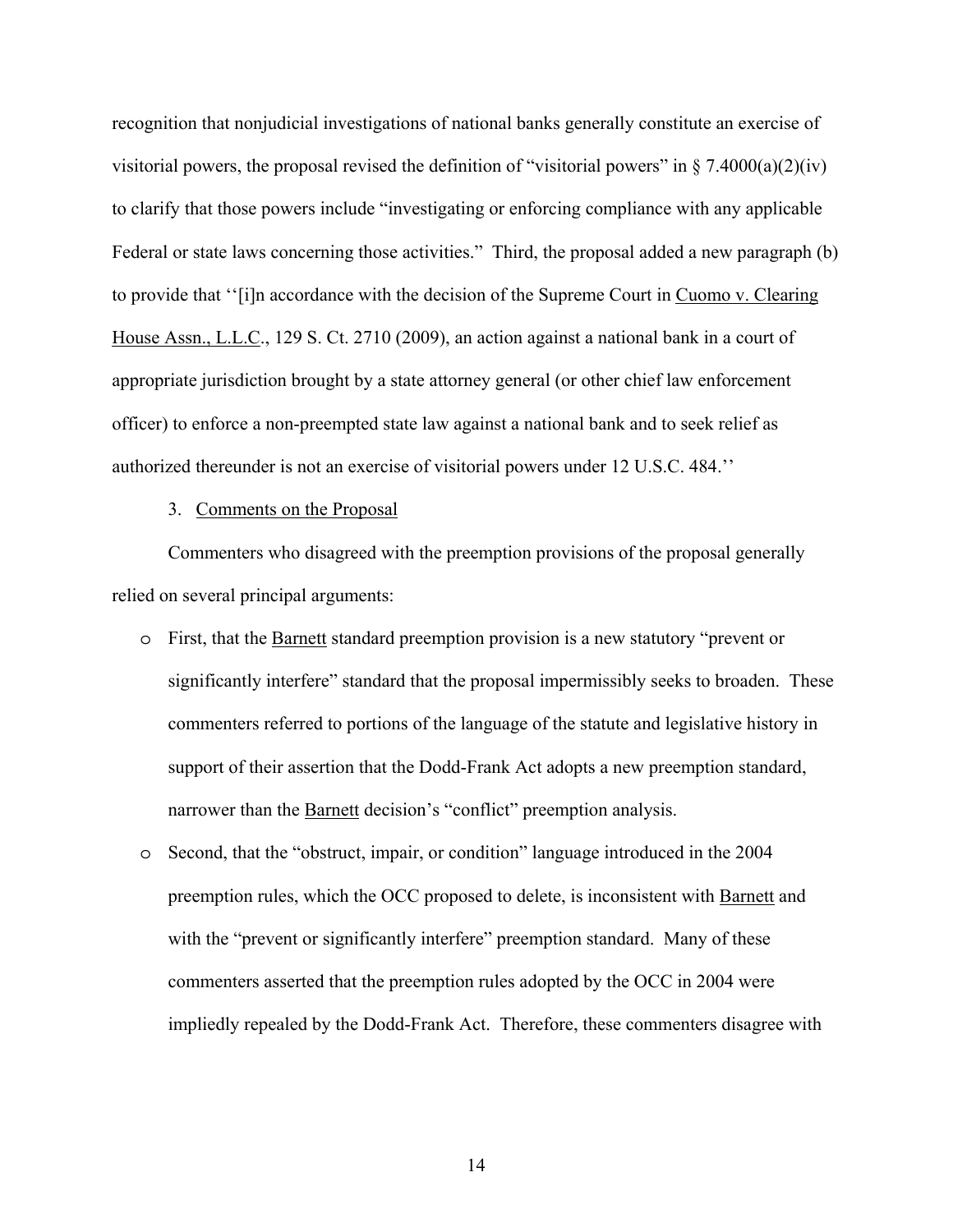the OCC's conclusion that any portions of the 2004 preemption rules and precedents based on those rules remain applicable.

 $\circ$  Third, by retaining, rather than repealing, rules that preempt categories of state laws, that the proposal would circumvent the Dodd-Frank Act procedural and consultation requirements. These commenters asserted that the preemption of categories and/or terms of state laws is equivalent to "occupation of the field," rather than conflict, preemption. These commenters also believe that the Dodd-Frank Act procedural requirements apply to, and therefore (retroactively) invalidate, certain precedents, including the 2004 preemption rules, adopted prior to the Dodd-Frank Act.

In addition, some of these commenters objected to preemption of state and local laws on grounds that preemption is bad public policy and asserted that preemption had resulted in predatory lending to vulnerable consumers and the financial and subprime mortgage lending crises. A few commenters also asserted that the Dodd-Frank Act limits the OCC's preemption authority to state consumer financial laws only.

Some of these commenters further asserted that the proposed visitorial powers amendments:

- o Could be construed as prohibiting all types of investigative activities by state officials, including collecting complaints from consumers or researching public records.
- o Do not reflect the authority of state attorneys general to enforce compliance with certain Federal laws and regulations to be issued by the CFPB.<sup>27</sup>

 $^{27}$  Id. at section 1042(a)(2)(B), 124 Stat. at 2013 (to be codified at 12 U.S.C. 5552) (pertaining to the ability of state attorneys general to enforce certain new regulations promulgated by the CFPB).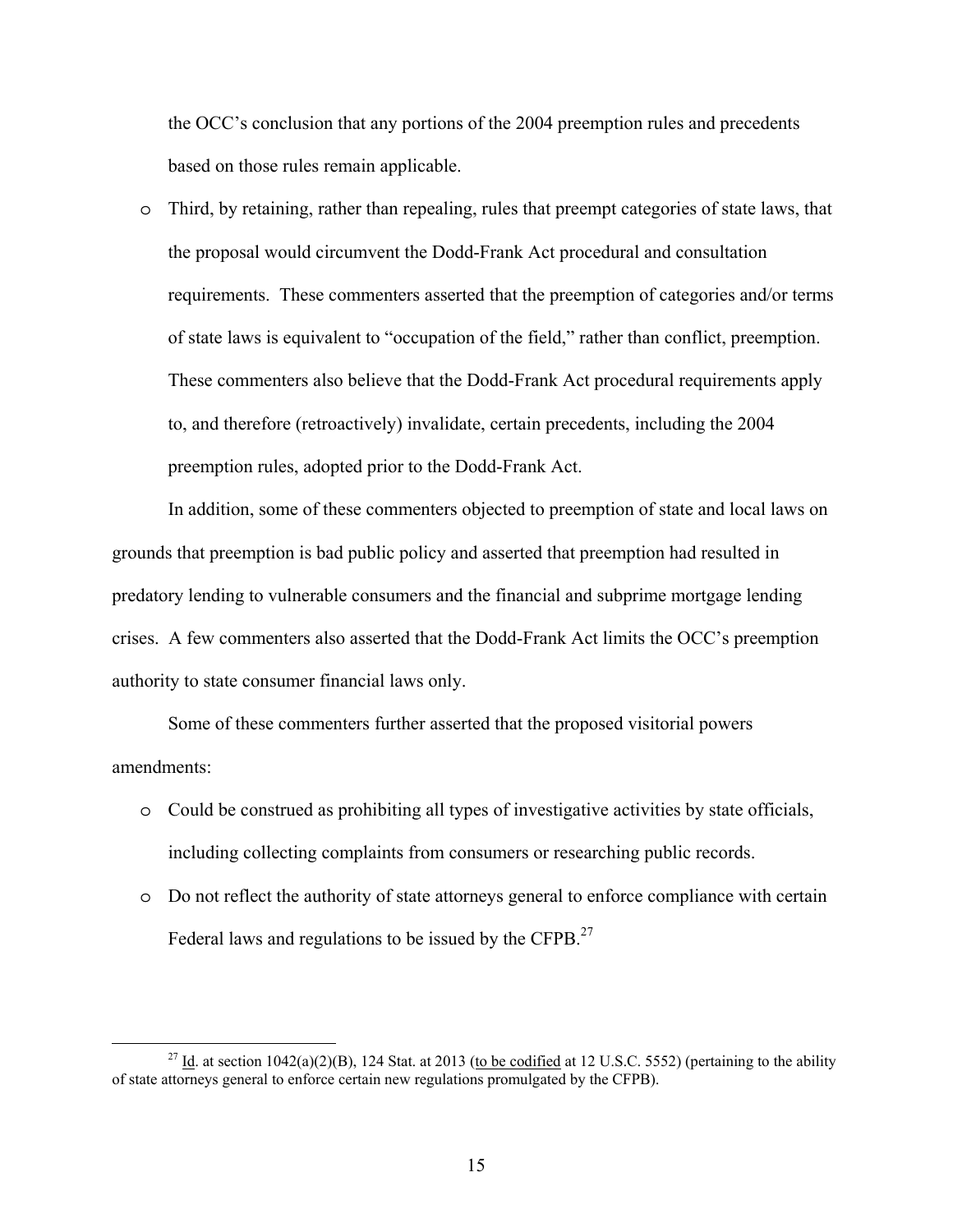o Incorrectly narrow the definition of visitorial powers to the investigation and enforcement of "non-preempted," rather than "applicable" law.

Commenters who supported the preemption and visitorial powers portions of the proposal expressed agreement with the analysis of the Dodd-Frank Act preemption provisions and legislative history set out in the preamble to the proposal. In the view of these commenters, the Barnett standard preemption provision adopts the conflict preemption standard that is the fundamental legal standard of the Barnett decision. Some commenters agreed that the "obstruct, impair, or condition" phrasing used in the 2004 preemption rules was a distillation of this conflict preemption standard. These commenters agreed with the position stated in the preamble to the proposal that eliminating this language does not impact the continued applicability of precedents based on those rules.

In addition, supporting commenters argued that a contrary position would also have negative consequences for national banks because it would eliminate legal certainty concerning which laws apply to their operations. These commenters asserted that consumer loans and deposit products are subject to comprehensive regulation, and preemption has served to provide clarity and certainty as to which regulatory requirements and standards apply to national banks. These commenters opined that preemption of multiple, differing, and sometimes conflicting, state and local laws and regulations is crucial to the ability of banks and thrifts to conduct multistate operations in a safe and sound manner to the benefit of consumers, small businesses, and the United States economy as a whole. They voiced concern that the imposition of an overlay of potentially 50 state and an indeterminate number of local government rules on top of myriad Federal requirements would have a costly consequence that could materially affect banks and their ability to serve consumers efficiently and effectively across the nation and could deter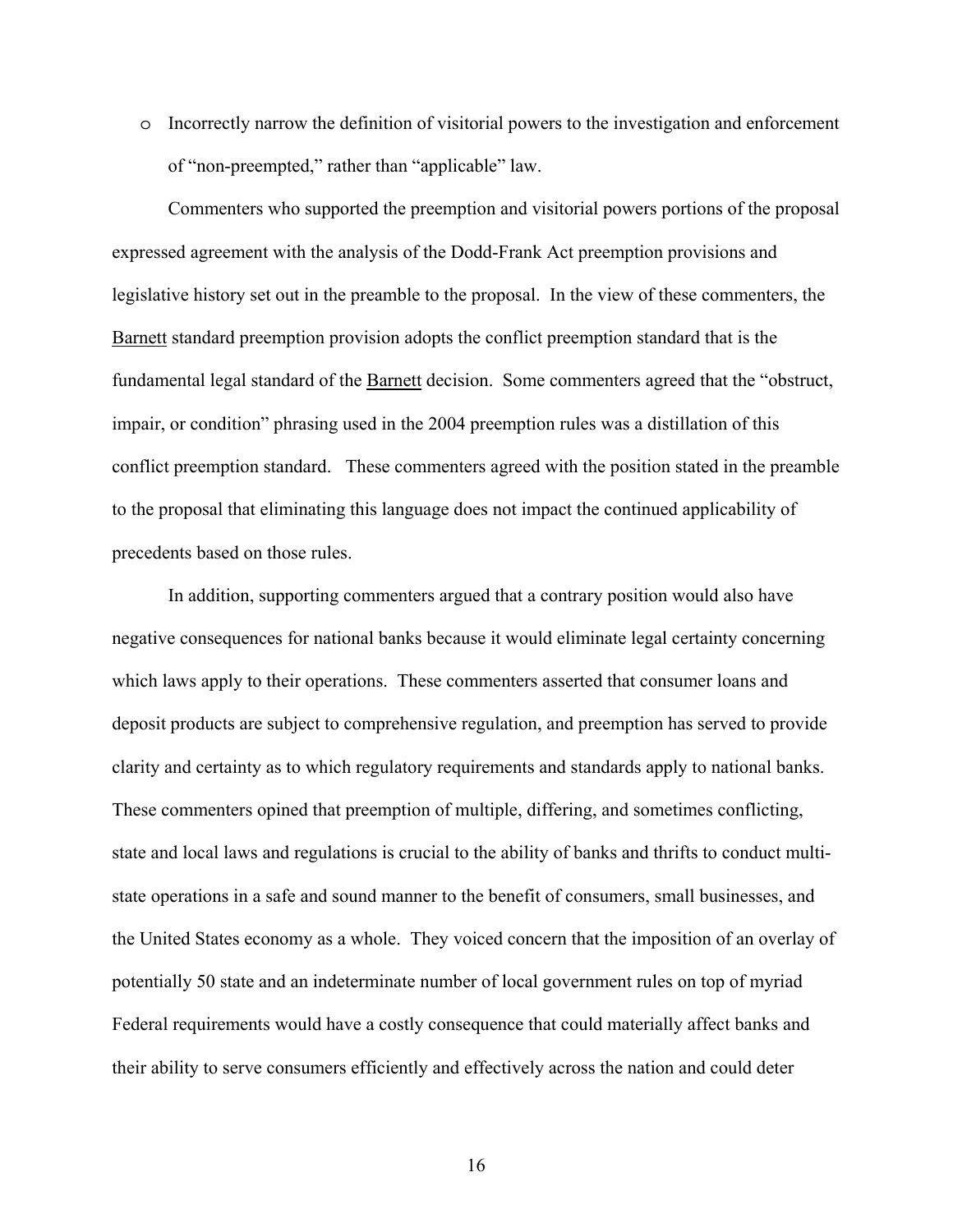future product innovation and modernized, more effective consumer disclosures.<sup>28</sup> These commenters cited studies showing that compliance with a multiplicity of state laws can increase costs for consumers and loan losses for banks and decrease credit availability. Some commenters also noted that uniform national laws, and the court and regulatory determinations pursuant to them, have been used in the past as a device to open markets, redress local protectionist measures, reduce the price of credit, increase the availability of credit, and increase the efficiency of banks.

Bank and thrift commenters described the scope of their operations and provided examples of the burdens the application of state and local laws and regulations would impose. According to these institutions, the burdens of having to comply with multiple state and local laws would impair their efficiency in offering core banking products, such as checking accounts, credit cards, mortgage loans, and deposit products. Some commenters also voiced concern that their ability to prudently underwrite loans, offer borrowers needed flexibility, and provide effective consumer disclosures would be compromised by application of various state laws.

Finally, commenters also disputed the contention that preemption encouraged lenders to engage in predatory lending practices that contributed to the subprime mortgage crisis. Some commenters also suggested that the final rule include additional provisions to: clarify that the OCC's regulations concerning non-interest fees and charges (12 CFR 7.4002), adjustable rate mortgages (12 CFR 34.21) and debt cancellation contracts (12 CFR 37.1) remain in effect; revise, rather than eliminate, 12 CFR 7.4009 to conform with §§ 7.4007, 7.4008, and 34.4;

<sup>&</sup>lt;sup>28</sup> One commenter noted that a bank operating across state lines could find itself subject to the law of the state where it provides the product or service, the law of the state where its branch is located, or the law of the state where the customer is located. The bank could also be subject to laws at the county, municipal, or other level in any or all of these states. The laws of these locations could be different, and failure to comply with each state and local law could subject the bank to fines, penalties, and litigation, and as result cause it to discontinue activities in certain states to the potential detriment of its customers.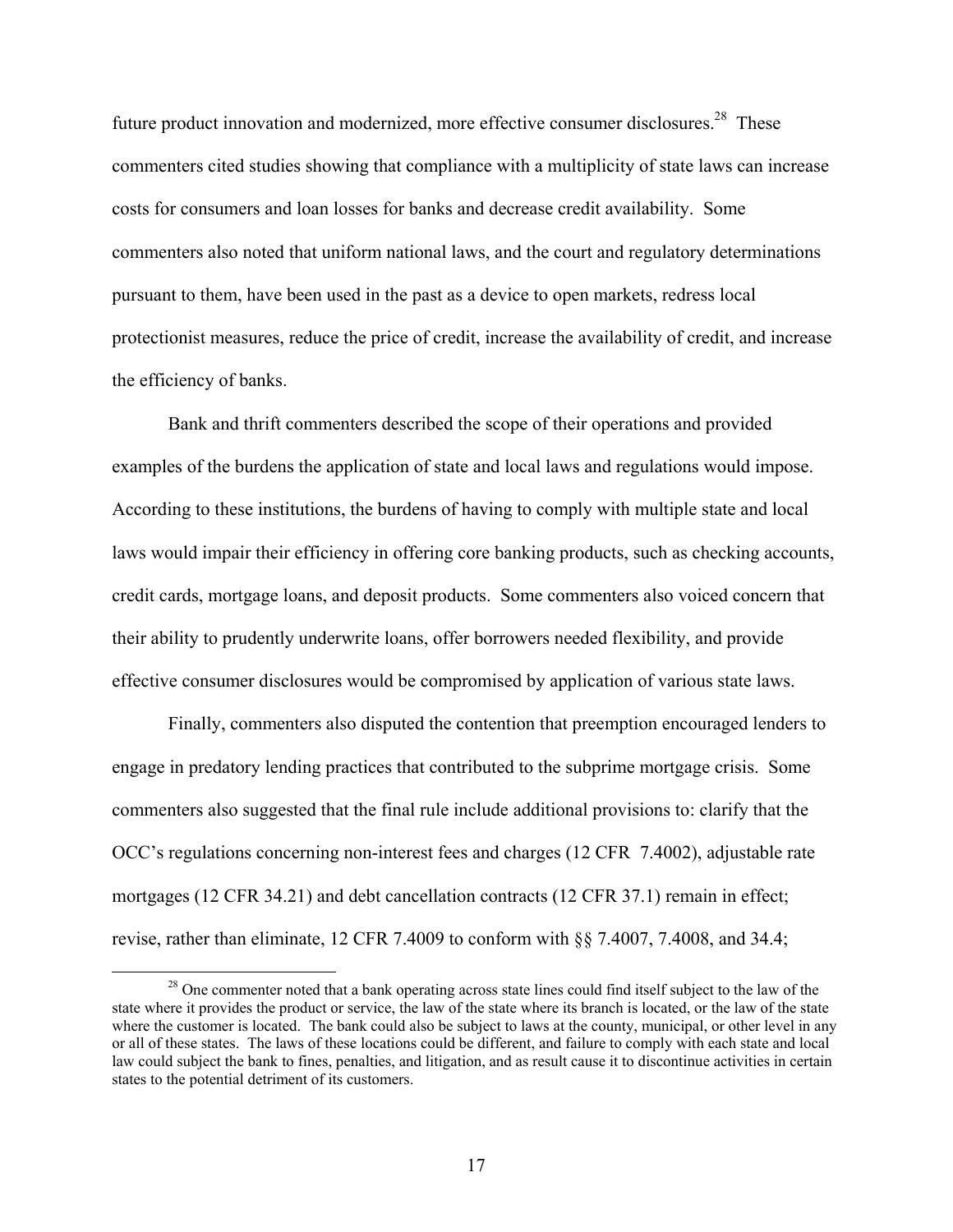clarify that the abrogation of 12 CFR 7.4006 will not be given retroactive effect, $29$  confirm that the 2004 preemption rules will also apply to Federal savings associations, to the same extent that those rules apply to national banks; and confirm that all prior OTS preemption actions that are consistent with the holding in Barnett, including those based on the HOLA, also continue to be effective.

## 4. Discussion

The OCC has carefully considered all of the points raised by all of the commenters. As described in detail in the next section and for the reasons next discussed, the OCC is issuing a final rule that is substantially the same as the proposal with additional instructive commentary and certain modifications to the visitorial powers provisions to address specific concerns that commenters raised and a clarifying change to §§ 7.4010(a) and 34.6 regarding the applicability of state law to Federal savings associations.

a. The Role of Preemption in the U.S. Banking System

As noted above, in addition to comments on specific aspects of the proposed rule, some commenters urged general disfavor of the concept of Federal preemption as applied to the powers of national banks, and some also contended that preemption in the context of national banks contributed to predatory lending practices, which, in turn contributed to the recent financial crisis. Both of these concerns are important to address as threshold matters.

When Congress established the fundamental structure of the U.S. banking system in 1863, it created national banks and a national banking system to operate in parallel with the existing state banking system – a "dual banking system." Congress did not abolish state

<sup>&</sup>lt;sup>29</sup> One commenter also requested clarification that the Dodd-Frank elimination of agent preemption does not apply to employees of national banks and Federal thrifts. Employees of national banks and Federal thrifts acting within the scope of their employment are not acting as agents of these institutions. Therefore, the elimination of preemption for agents has no affect on these employees.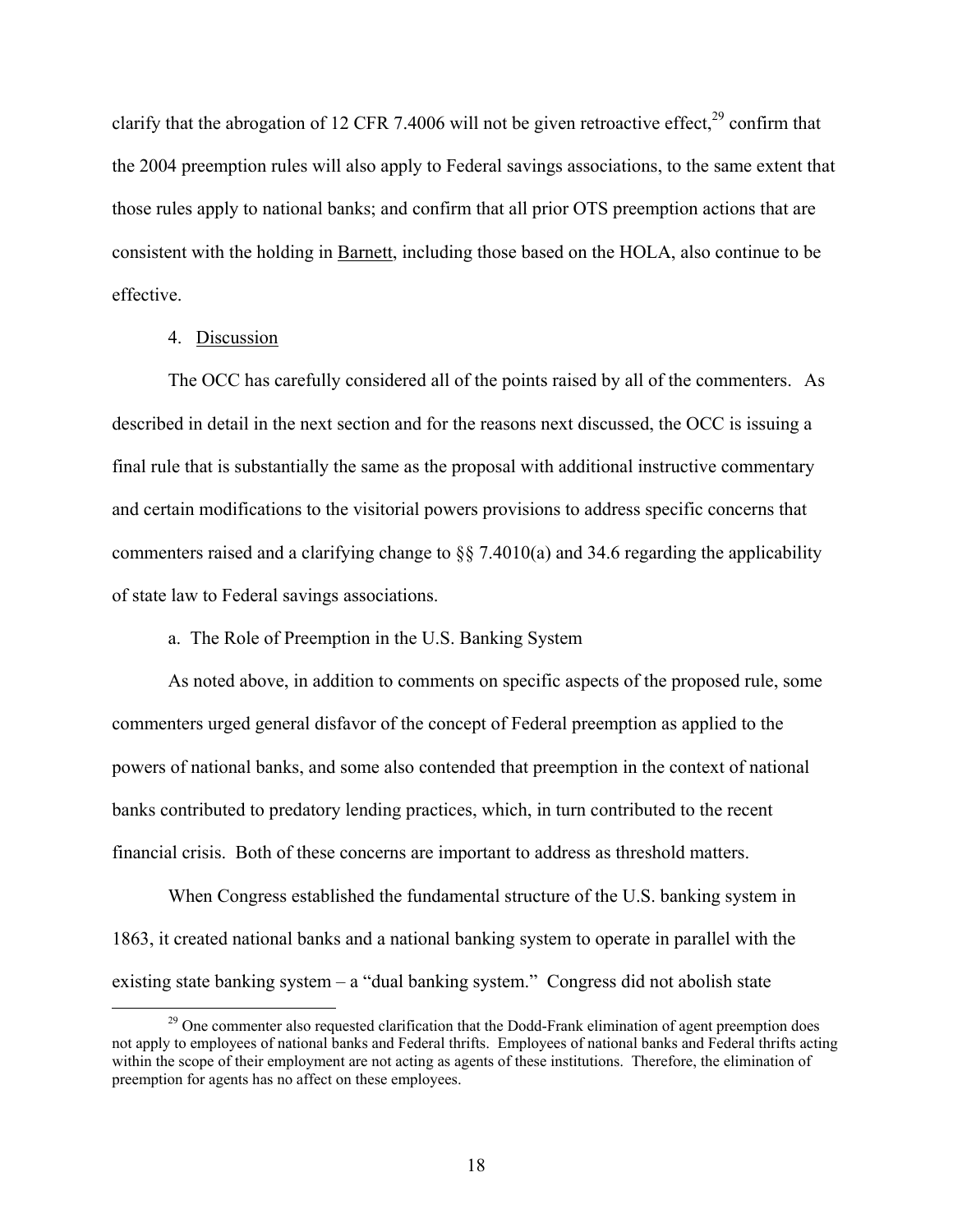banking, but it did include explicit protections in the new framework so that national banks would be governed by Federal standards administered by a new Federal agency – the Office of the Comptroller of the Currency – and not by state authority.

Perhaps not surprisingly, the independence of national banks from state authority over their banking business has produced tensions and disputes over the years. Yet, a long series of Supreme Court decisions beginning in the earliest years of the national banking system have confirmed the fundamental principle of Federal preemption as applied to national banks: that the Federally-granted banking powers of national banks are governed by national standards set at the Federal level, subject to supervision and oversight by the OCC. These characteristics are fundamental to the duality of the "dual banking system." Thus established, the twin pillars of the national and state banking systems have been fundamental to the structure – and success – of the U.S. banking system for nearly 150 years. The Supreme Court's Barnett decision was a particularly thorough treatment of this background, applying a conflict preemption standard consistent with over a century of Supreme Court precedent as the yardstick for determining when state law applied to a national bank.

With this design, the state and national banking systems have grown up around each other in this "dual banking system." Encompassing both large institutions that market products and services regionally, nationally and globally, and smaller institutions that focus their business on their immediate communities, this dual system is diverse, with complex linkages and interdependencies. In this context, and over time, a benefit has been that the "national" part of the dual banking system, the part that has allowed large and small banks to operate under uniform national rules across state lines, has helped to foster the growth of national products and services and multi-state markets. And the system also has supported the contributions of the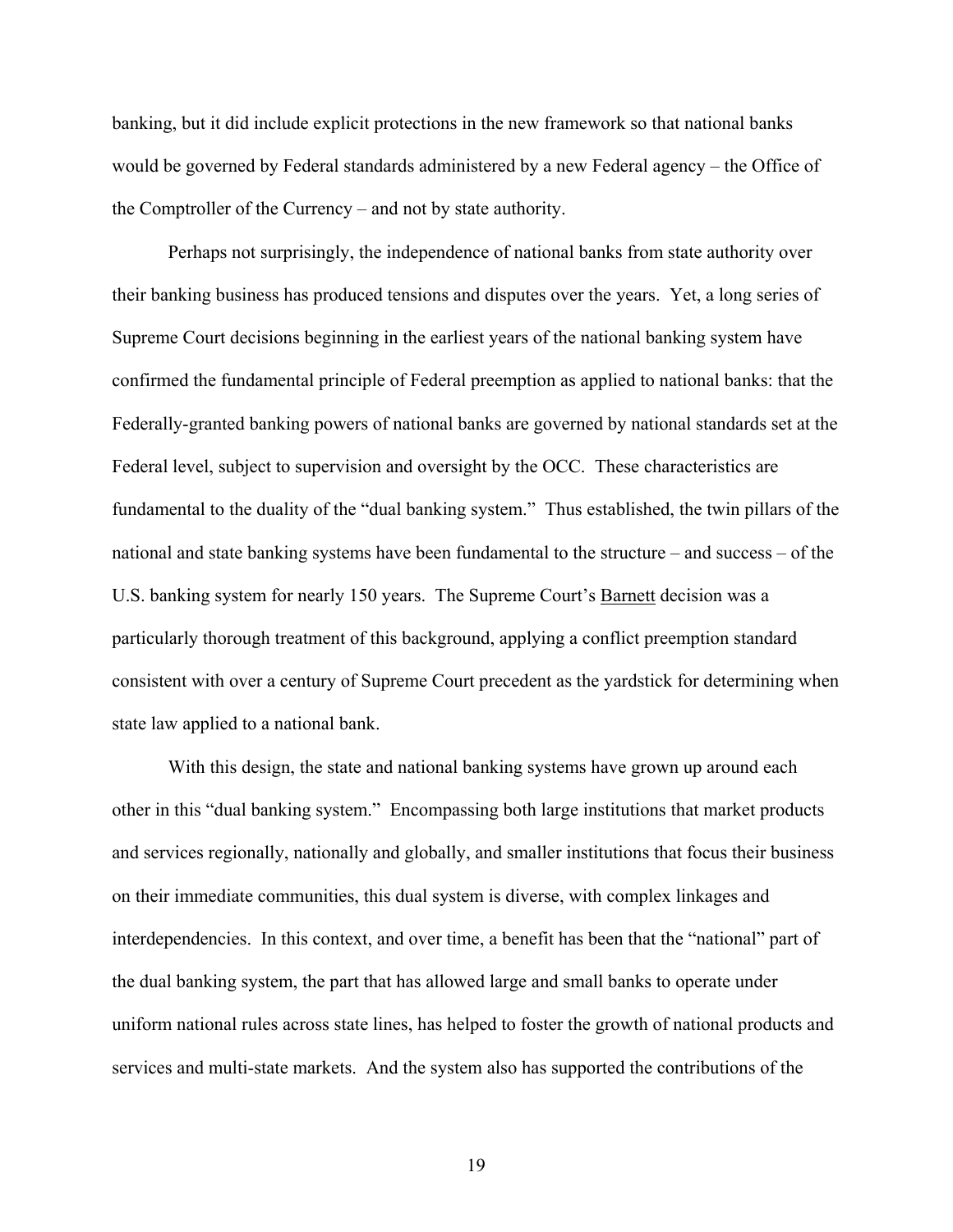state systems, allowing states to serve as a "laboratory" for new approaches applicable to their state-supervised institutions.

Throughout our history, uniform national standards have proved to be a powerful engine for prosperity and growth. National standards for national banks have been very much a part of this history, benefiting individuals, business and the national economy. In the  $21<sup>st</sup>$  Century, the Internet and the advent of technological innovations in the creation and delivery of financial products and services has accentuated the geographic seamlessness of financial services markets, highlighting the importance of uniform standards that attach based on the product or service being provided, applying wherever and however the product or service is provided. However, the premise that Federally-chartered institutions would be subject to standards set at the Federal, rather than state-by-state level, does not and should never mean that those institutions are subject to lax standards. National banks are subject to extensive regulation at the Federal level – which is being considerably enhanced by many provisions of the Dodd-Frank Act – and to regular, and in some cases, continuous examination of their operations.

Because of the degree of regulation and supervision to which national banks are subject, national banks – and other Federally-regulated depository institutions – had limited involvement in subprime lending and the worst subprime loans were originated by nonbank lenders and brokers<sup>30</sup> where national bank preemption was not applicable. National bank preemption did not

See Testimony of Comptroller of the Currency John C. Dugan to the Financial Crisis Inquiry Commission, App. B (April 8, 2010); Department of the Treasury, Financial Regulatory Reform, A New Foundation: Rebuilding Financial Supervision and Regulation (Jun. 17, 2009), at 69-70 ("worst abuses were made by firms not covered by the CRA," which applies only to insured depository institutions); Mason, Joseph R., Kulick, Robert B. and Singer, Hal J., The Economic Impact of Eliminating Preemption of State Consumer Protection Laws, 12 U. PA. J. Bus. L. 781 at 782 (2010) (the "overwhelming majority of subprime mortgage loans were originated by companies that were not subject to preemption. . . ."); Committee on Financial Services, H.R. Rep. No 111-94, Mortgage Reform and Anti-Predatory Lending Act (May 4, 2009) ("Subprime lenders included banks, bank affiliates, and non-bank mortgage companies. According to Mortgage Bankers Association (MBA), more than half of subprime mortgages were made by mortgage brokers and lenders with no Federal supervision; a quarter were made by finance companies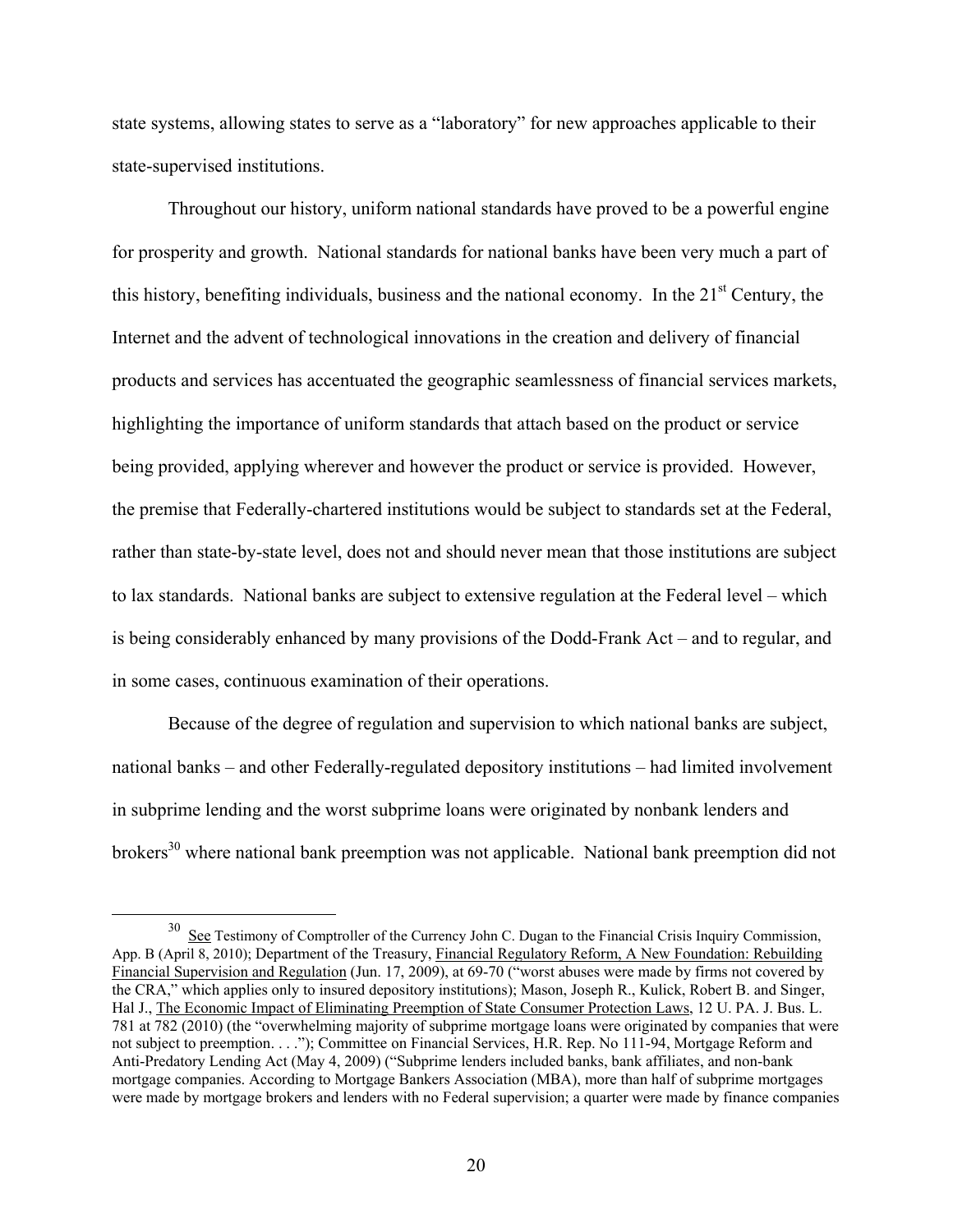and does not prevent regulation of nonbank mortgage lenders and brokers, and going forward, the CFPB's authority in this area will bring a new level of Federal standards, oversight and enforcement over this "shadow banking system." Concerns that have been expressed that Federal consumer protection rules were not sufficiently robust should be addressed by the CFPB's authority and mandate to write strong Federal consumer protection standards, and its research-based and consumer-tested rulemaking processes envisioned under the Dodd-Frank Act.

b. The Barnett Standard Preemption Provision

With respect to the specifics of the proposal, the OCC concludes that the Dodd-Frank Act does not create a new, stand-alone "prevents or significantly interferes" preemption standard, but rather, incorporates the conflict preemption legal standard and the reasoning that supports it in the Supreme Court's Barnett decision. This result follows from the language of the statute; is supported by language of other, integrally-related portions of the Dodd-Frank Act preemption provisions; was so described by its sponsors at the time of enactment as intending that result; is consistent with the interpretation Federal courts have accorded virtually identical preemption language in the Gramm-Leach-Bliley Act of 1999 (GLBA); and subsequently has been explained as embodying the intent of the sponsors of the language.

As described in the preamble to the proposal, the language of the Barnett standard preemption provision differs substantially from earlier versions of the legislation. Its sponsors have explained that this change was intended to provide consistency and legal certainty by preserving the preemption principles of the Supreme Court's Barnett decision, while specifying a

that are affiliates of bank holding companies and indirectly regulated by the Federal Reserve Board; and the rest were made by institutions directly regulated by Federal financial regulators such as banks, thrifts, and credit unions."); Barney Frank, Chairman of the House Financial Services Committee, Lessons of the Subprime Crisis, Boston Globe, September 14, 2007, at 11A ("Reasonable regulation of mortgages by the bank and credit union regulators allowed the market to function in an efficient and constructive way, while mortgages made and sold in the unregulated sector led to the crisis.").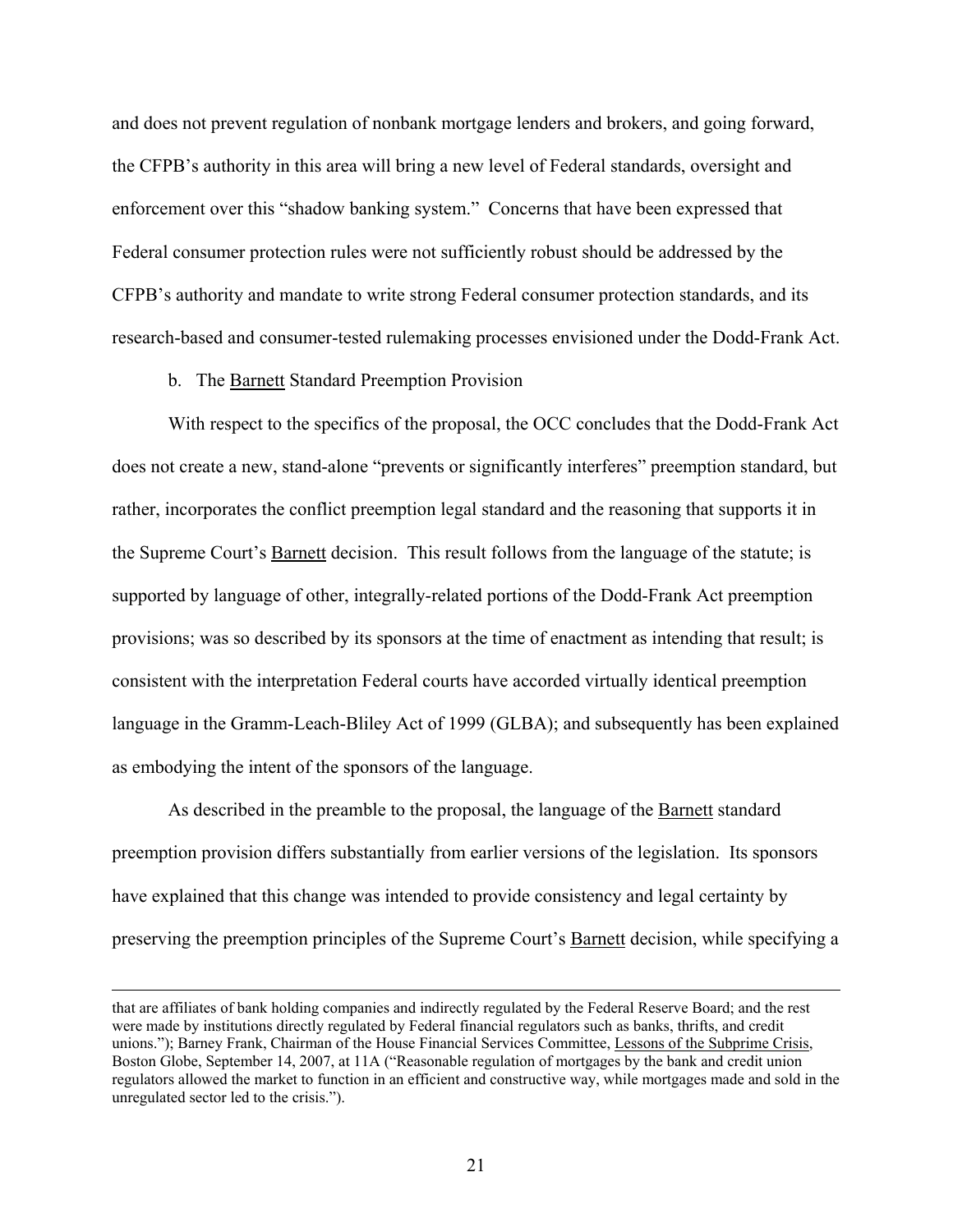process for preemption determinations, and integrating that process with other reforms implemented by the Dodd-Frank Act, prospectively. For example, when asked by Senator Carper to confirm that Section 1044 retained the Barnett standard for determining preemption of state consumer financial law passed by the Senate, Chairman Dodd confirmed that was so.<sup>31</sup>

Some commenters assert, however, that the Barnett standard provision and the colloquy between Senators Carper and Dodd point to an intention to adopt a new "prevent or significantly interfere" preemption test for state consumer financial law. However, this assertion fails to take

precedents/may11/int1132.pdf; Letter from Senator Thomas R. Carper and Senator Mark Warner to Treasury Secretary Timothy Geithner (July 8, 2011).

 $31$  As passed by the Senate on May 20, 2010, the legislation incorporated the "Carper Amendment," which provided that a state consumer financial law could be "preempted in accordance with the legal standards of the decision of the Supreme Court of the United States in Barnett Bank v. Nelson (517 U.S. 25 (1996))." 156 Cong. Rec. S3866 (daily ed. May 18, 2010). The final version of Section 1044 enacted by Congress reflects the revision to the Carper Amendment made by the Conference Committee. When discussing that revision, Senator Carper and Senator Dodd had the following exchange:

Senator Carper: Mr. President, I am very pleased to see that the conference committee . . . retained my amendment regarding the preemption standard for State consumer financial laws with only minor modifications. I very much appreciate the effort of Chairman Dodd in fighting to retain the amendment in conference.

Senator Dodd: I thank the Senator. As the Senator knows, his amendment received strong bipartisan support on the Senate floor and passed by a vote of 80 to 18. It was therefore a Senate priority to retain his provision in our negotiations with the House of Representatives.

Senator Carper: One change made by the conference committee was to restate the preemption standard in a slightly different way, but my reading of the language indicates that the conference report still maintains the Barnett standard for determining when a State law is preempted.

Senator Dodd: The Senator is correct. That is why the conference report specifically cites the Barnett Bank of Marion County, N.A. v. Nelson, Florida Insurance Commissioner, 517 U.S. 25 (1996) case. There should be no doubt the legislation codifies the preemption standard stated by the U.S. Supreme Court in that case.

Senator Carper: I again thank the Senator. This will provide certainty to everyone – those who offer consumers financial products and to consumer[s] themselves.

<sup>156</sup> Cong. Rec. S5902 (daily ed. July 15, 2010) (colloquy between Senator Carper and Chairman Dodd).

See also 156 Cong. Rec. S5889 (daily ed. July 15, 2010) (statement by Senator Tim Johnson). And see letter from Senator Thomas R. Carper and Senator Mark Warner to Acting Comptroller John Walsh (April 4, 2011); OCC Interpretive Letter 1132 (letter from Acting Comptroller Walsh to Senators Warner and Carper) (May 12, 2011) (responding to Senators Carper and Warner and providing further detail on the OCC's analysis of the Dodd-Frank Act preemption provisions), available at http://www.occ.gov/static/interpretations-and-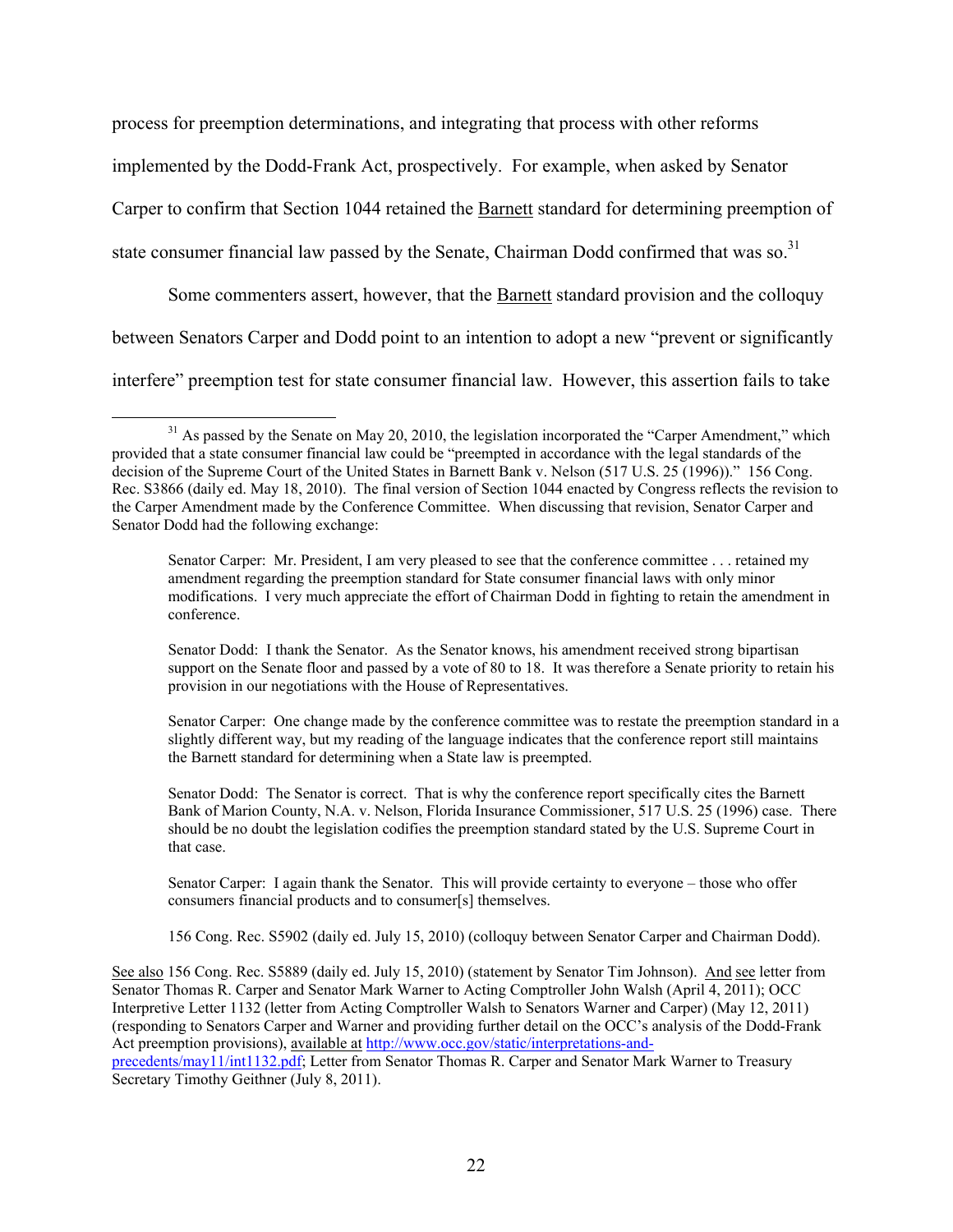account of both the context and entirety of the colloquy and is not sustained by the language of the statute, or by the Barnett decision itself. Section 1044 of the Dodd-Frank Act provides in pertinent part that a state consumer financial law as applied to a national bank will be preempted only if, "in accordance with the legal standard for preemption in the decision of the Supreme Court of the United States in [Barnett], the State consumer financial law prevents or significantly interferes with the exercise by the national bank of its powers...."<sup>32</sup> The "legal standard for preemption" employed in the Court's decision is conflict preemption, applied in the context of powers granted national banks under Federal law.33 "Prevent or significantly interfere" is not "the legal standard for preemption in the decision"; it is part of the Court's discussion of its reasoning; an observation made describing other Supreme Court precedent that is cited in the Court's decision.<sup>34</sup>

Therefore, in order to apply the Barnett standard preemption provision in section 1044, the first step is that the preemption analysis must be "in accordance with the legal standard for preemption in the decision of the Supreme Court" in Barnett. Thus, the analysis should be a conflict preemption legal standard, and the analysis should be in accordance with the Court's reasoning applying that standard in the Barnett decision. The "prevent or significantly interfere" phrase that follows then provides a touchstone to that conflict preemption standard and analysis.<sup>35</sup> The phrase cannot be a new, stand-alone standard, divorced from the reasoning of the

 $32$  Dodd-Frank Act, section 1044(a), 124 Stat. at 2015 (to be codified at 12 U.S.C. 25b).

<sup>&</sup>lt;sup>33</sup> The Barnett decision describes in detail the analysis under the Barnett conflict preemption standard. 517 U.S. at 32-35.

 $34\,517$  U.S. at 33-34.

 $35$  We note that a recent decision by the U.S. Court of Appeals for the  $11<sup>th</sup>$  Circuit reached the same result. Baptista v. JPMorgan Chase Bank, N.A., 640 F.3d 1194, 1197 (11<sup>th</sup> Cir. May 11, 2011) ("Thus it is clear that under the Dodd-Frank Act, the proper preemption test asks whether there is a significant conflict between the state and federal statutes—that is, the test for conflict preemption.").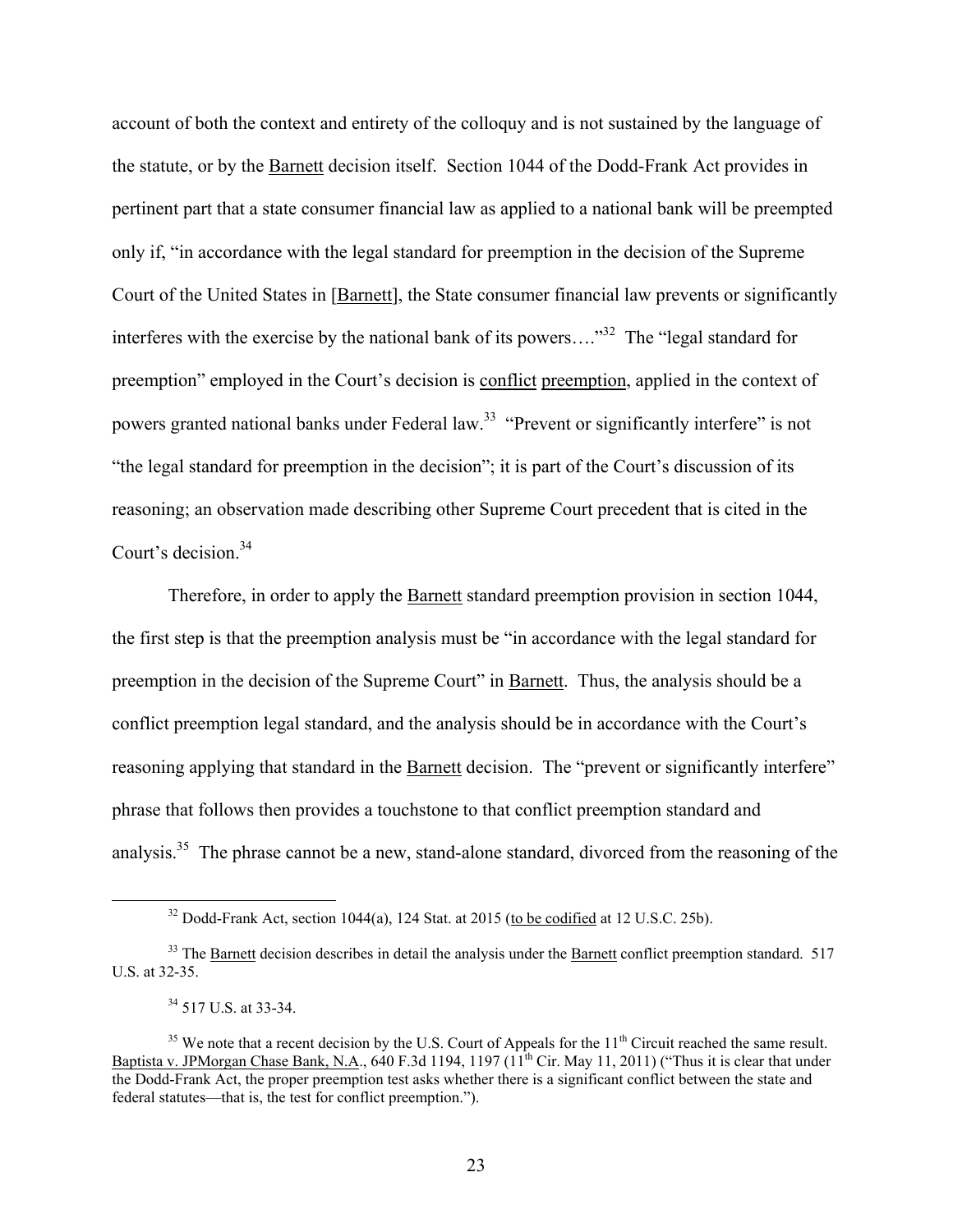decision without ignoring the language that precedes it, which directs that the legal standard be the standard for preemption "in the decision" of the Court. That standard is conflict preemption, as supported by the reasoning of the decision, which includes, but is not bounded by, the "prevent or significantly interfere" formulation. If Congress had intended a different preemption analysis than the conflict preemption analysis in Barnett, it would have been rejecting not just Barnett, but also, as described above, well over a century of judicial precedent upon which the decision was founded. We decline to infer that result from legislative language that begins by stating that preemption would be determined "in accordance with the legal standard for preemption in the decision of the Supreme Court" in Barnett.

This result is supported by other portions of the Dodd-Frank Act and relevant precedent.<sup>36</sup> Specifically, in the same section 1044, the related requirement that the OCC must have "substantial evidence" on the record to support adoption of preemption rules or orders refers to "the legal standard of the decision of the Supreme Court in" the Barnett decision, not to any single phrase used in that decision.<sup>37</sup> It would not make sense for this "substantial evidence" requirement to require compliance with a different preemption standard than the standard intended by the Barnett standard preemption provision.

Other textual support is found in the Dodd-Frank Act section providing that Federal savings associations are to be subject to the same preemption standards applicable to national

 $36$  See, e.g., Dodd-Frank Act, section 1046(a), 124 Stat. at 2017 (to be codified at 12 U.S.C. 1465).

 $37$  See id. at section 1044(a), 124 Stat. at 2016 (to be codified at 12 U.S.C. 25b) (providing that regulations and orders promulgated under Barnett standard preemption do not affect the application of a state consumer financial law to a national bank unless substantial evidence made on the record of the proceeding supports the specific finding of preemption "in accordance with the legal standard of the decision of the Supreme Court of the United States in Barnett Bank of Marion County, N.A. v. Nelson, Florida, Florida Insurance Commissioner, et al., 517 U.S. 25 (1996).").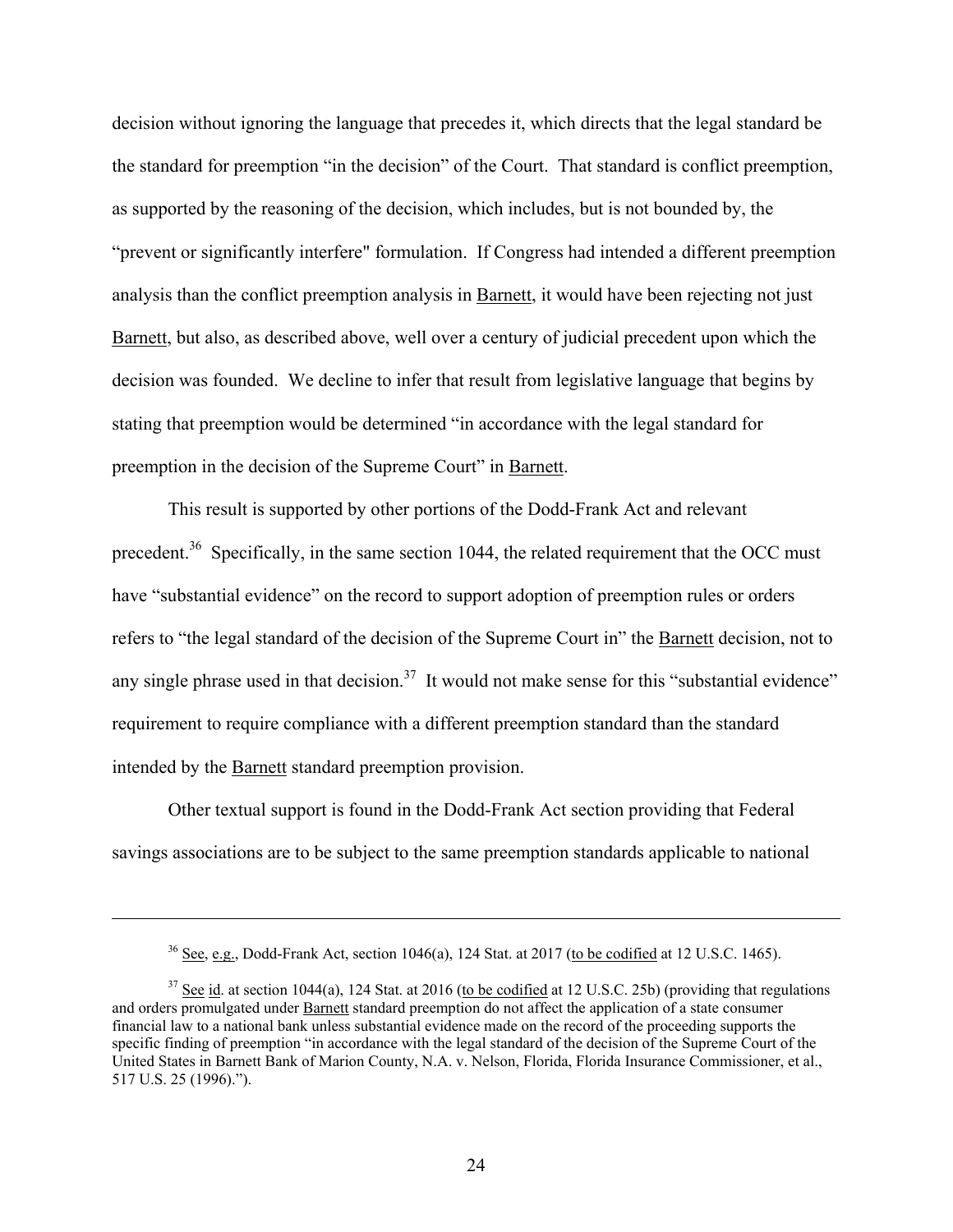banks. Subsection (a) of section 1046 states that preemption determinations for Federal savings associations under the Home Owners' Loan Act "shall be made in accordance with the laws and legal standards applicable to national banks regarding preemption of state law." The heading of subsection (b), which immediately follows, is "Principles of Conflict Preemption Applicable," which can only refer to the national bank preemption standards to which Federal savings associations are made subject by subsection (a).

The Barnett standard preemption provision also uses language virtually identical to that used in section  $104(d)(2)(A)$  of the GLBA.<sup>38</sup> The leading case applying that standard similarly treated the phrase "prevents or significantly interferes" as a reference to the whole of the Court's Barnett preemption analysis and referred to the GLBA statutory language as "the traditional Barnett Bank standards."<sup>39</sup>

Accordingly, because we conclude that the Dodd-Frank Act preserves the Barnett conflict preemption standard, precedents consistent with that analysis – which may include regulations adopted consistent with such a conflict preemption justification – are also preserved.<sup>40</sup> Further, as of July 21, 2011, those rules and precedents will apply to Federal savings associations to the same extent that they apply to national banks.

c. Deletion of "Obstruct, Impair, or Condition" Preemption Formulation and Retention of the 2004 Preemption Rules

 $38$  See 15 U.S.C. 6701(d)(2)(A).

<sup>&</sup>lt;sup>39</sup> Association of Banks in Insurance Inc. v. Duryee, 270 F.3d 397, at 405, 408 ( $6<sup>th</sup>$  Cir. 2001).

<sup>&</sup>lt;sup>40</sup> One commenter asserted that the Dodd-Frank Act expressly preserves only the OCC's rules concerning the law applicable to interest rates charged by national banks, and those applicable to prior contracts. This does not mean, however, that the 2004 preemption rules and precedents in other areas have become invalid. It is well settled that "repeals by implication are not favored and will not be found unless an intent to repeal is 'clear and manifest.'" Rodriguez v. U.S., 480 U.S. 522, 524 (1987) (internal citations omitted). Rather, regulatory provisions and other precedents that are consistent with standards in the Dodd-Frank Act are preserved.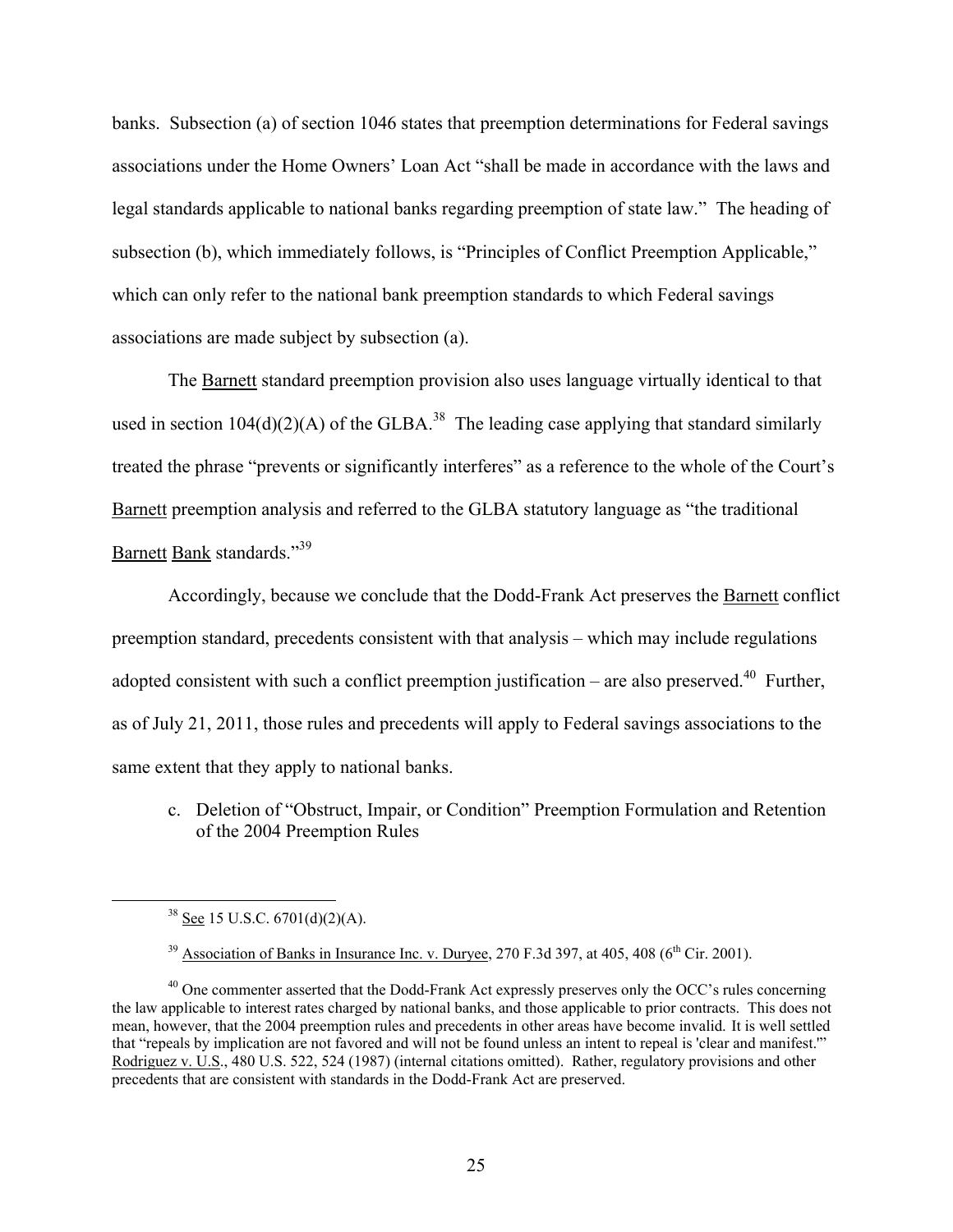Some commenters asserted that the "obstruct, impair, or condition" phrasing in the 2004 preemption rules was not only inconsistent with Barnett but also inconsistent with the new, narrower "prevents or significantly interferes" standard that they assert is imposed by the Dodd-Frank Act. As discussed above, we conclude that the Dodd-Frank Act Barnett standard is the conflict preemption standard employed in the Court's decision, not a new test. The question remains, however, of the relationship between that standard and the "obstruct, impair or condition" formulation. As we noted in the preamble to the proposal, the words "obstruct, impair or condition" as used in the 2004 preemption rules were intended to reflect the precedents cited in Barnett, not to create a new preemption standard. Nevertheless, we acknowledge that the phrase created confusion and misunderstanding well before enactment of the Dodd-Frank Act. We also recognize that inclusion of the "prevents or significantly interfere" conflict preemption formulation in the Barnett standard preemption provision may have been intended to change the OCC's approach by shifting the basis of preemption back to the decision itself, rather than placing reliance on the OCC's effort to distill the Barnett principles in this manner.<sup>41</sup>

For these reasons, the OCC is deleting the phrase in the final rule.<sup>42</sup> Eliminating this language from our regulations will remove any ambiguity that the conflict preemption principles of the Supreme Court's Barnett decision are the governing standard for national bank preemption. In response to concerns raised by commenters about Dodd-Frank Act legislative intent,

<sup>&</sup>lt;sup>41</sup> As we noted in note 31, the colloquy between Senators Carper and Dodd clearly demonstrates that Congress did not intend to change the Barnett standard. But the final language in section 1044 could be read as a rejection of the "obstruct, impair, or condition" formulation used in the 2004 preemption rules.

 $42$  We decline commenters' request that we also delete this language from the OCC's bank operations rule at 12 CFR 7.4009 rather than eliminating the rule in its entirety. We have not had occasion to apply this rule to particular types of state laws and therefore its removal should not create uncertainty about the validity of prior precedent. The application of state consumer financial laws to national bank operations continues to be subject to a Barnett conflict preemption analysis.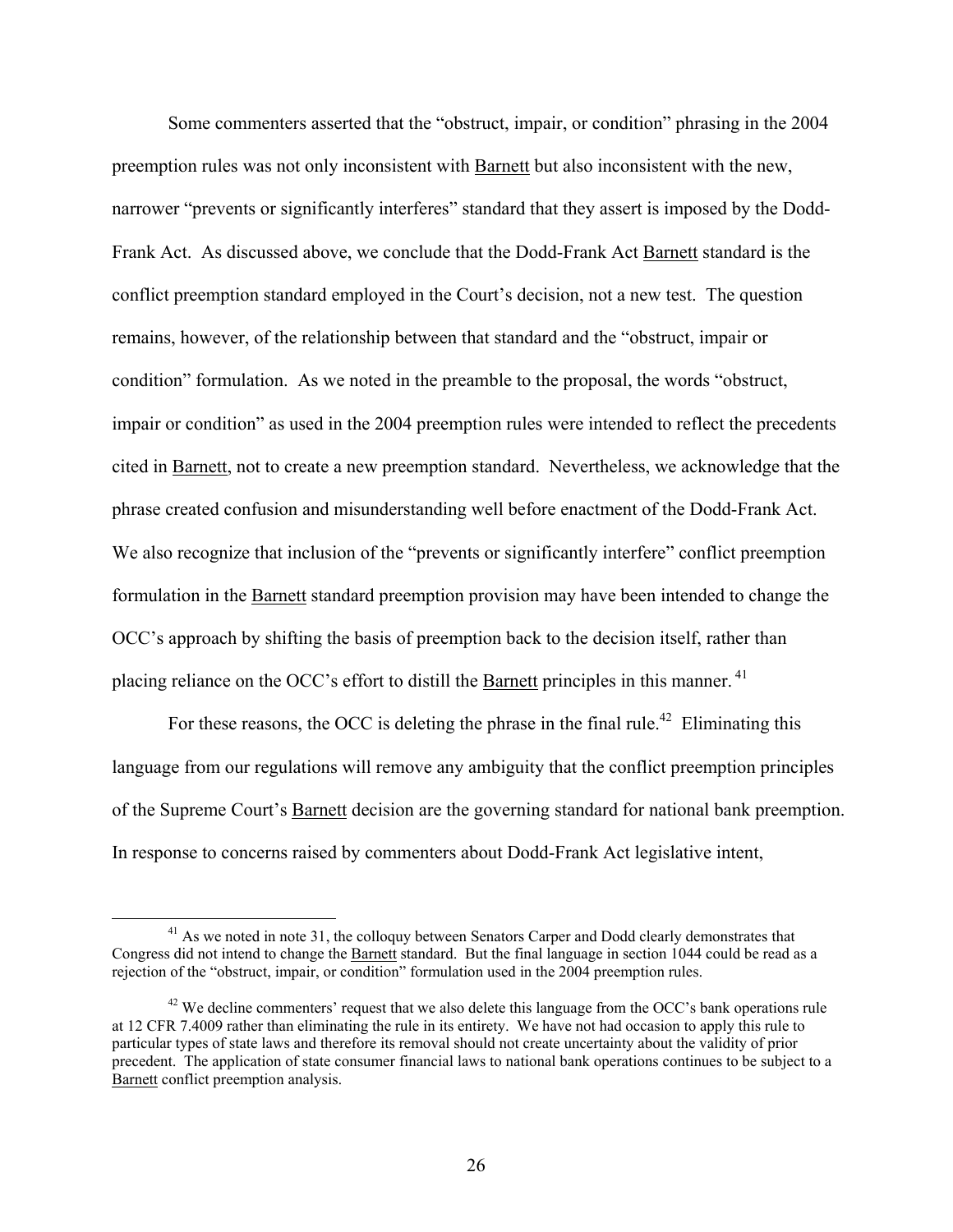misunderstanding and potential misapplication of the "obstructs, impairs or conditions" formulation, and the relevant legislative history, the OCC also has reconsidered its position concerning precedent that relied on that standard. To the extent that an existing preemption precedent is exclusively reliant on the phrase "obstructs, impairs, or conditions" as the basis for a preemption determination, we believe that validity of the precedent would need to be reexamined to ascertain whether the determination is consistent with the Barnett conflict preemption analysis as discussed above.<sup>43</sup>

Some commenters also asserted that the preemption rules promulgated by the OCC in 2004 are not consistent with the Dodd-Frank Act, or with Barnett, because they identify categories and/or terms of state laws that are preempted; some of these commenters equated listing of categories of preempted state laws with field preemption. However, these rules are not based on a field preemption standard.<sup>44</sup> They were based on the OCC's conclusion that the listed types and terms of state laws would be preempted by application of the conflict preemption standard of the Barnett decision.

The essence of the **Barnett** conflict preemption analysis is an evaluation of the extent and nature of an impediment posed by state law to the exercise of a power granted national banks under Federal law.<sup>45</sup> The "conflict" that is analyzed in conflict preemption is the nature and scope of that impediment. Where the same type of impediment exists under multiple states'

<sup>&</sup>lt;sup>43</sup> Under some circumstances, however, the preemptive effect of the former regulation could be preserved under Section 1043 of the Dodd-Frank Act. See Dodd-Frank Act, section 1043, 124 Stat. at 2014 (to be codified at 12 U.S.C. 5553). The OCC has not identified any OCC-issued preemption precedent that rested only on the "obstruct, impair, or condition" formulation.

<sup>44</sup> See McCormick v. Wells Fargo Bank, No. 3:08-0944, 2009 WL 151588, at \*2 (S.D. W.Va. Jan 22, 2009).

<sup>&</sup>lt;sup>45</sup> As noted by the Court in **Barnett**, these Federal powers granted national banks may be "both enumerated and incidental." 517 U.S. at 32.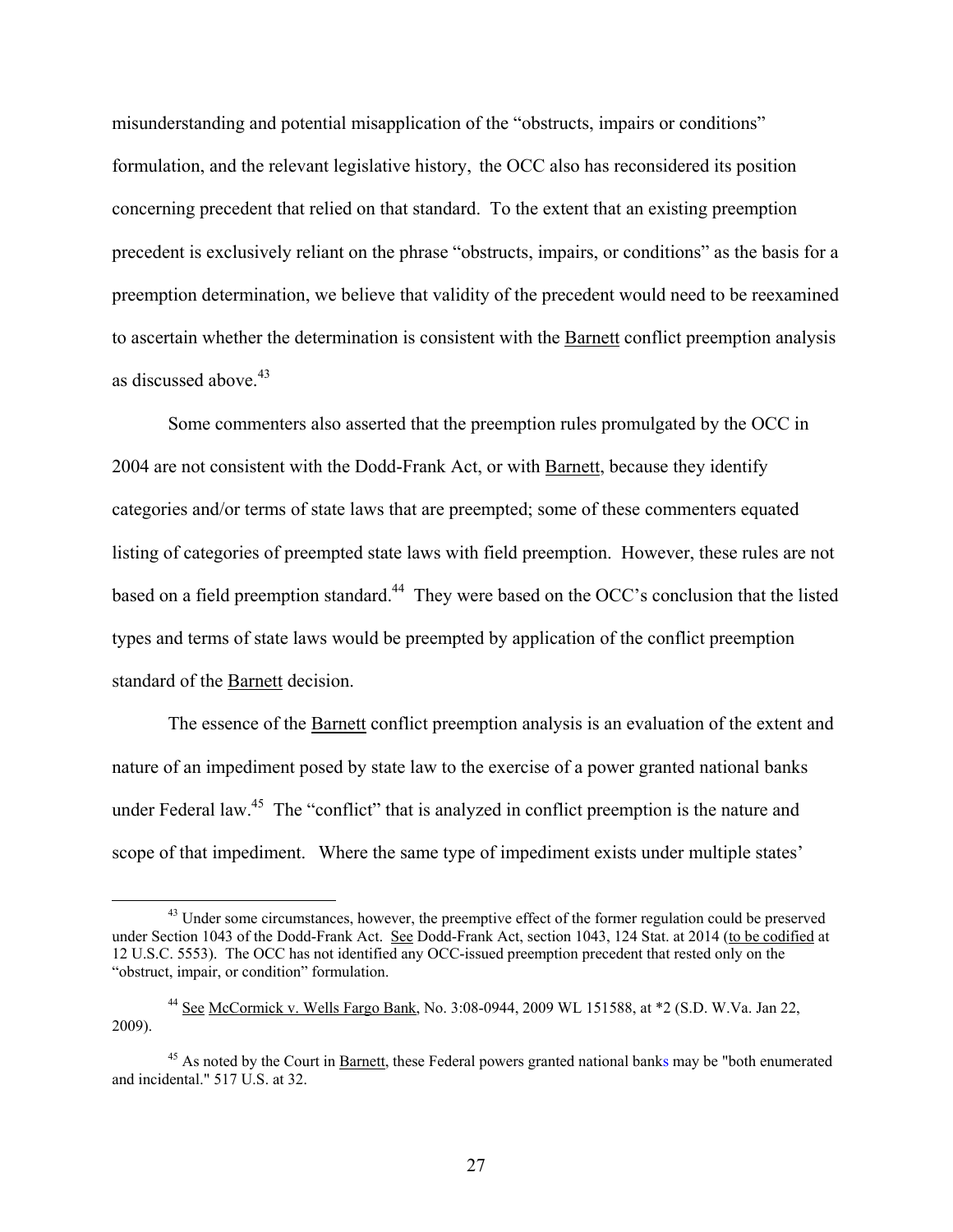laws, a single conclusion of preemption can apply to multiple laws that contain the same type of impediment – that generate the same type of conflict with a Federally-granted power. Accordingly, a conflict preemption analysis can be state law-specific, or it can apply to provisions or terms in more than one law that present the same type of conflict.<sup>46</sup> But in all cases,47 there must be a conflict that triggers preemption under the standard articulated in the Barnett decision.<sup>48</sup> As detailed below, the Dodd-Frank Act's case-by-case procedural requirement applicable to future determinations regarding preemption of state consumer financial laws allows categorical determinations where multiple state laws are identified. The Act defines ''case-by-case basis'' as a determination by the Comptroller as to the impact of a ''particular'' state consumer financial law on "any national bank that is subject to that law" or the law of any other state with substantively equivalent terms.

The types and terms of laws that are set out in the 2004 preemption rules were based on the OCC's experience with the potential impact of such laws on national bank powers and operations.49 We have re-reviewed those rules in connection with this rulemaking to confirm that the specific types of laws cited in the rules are consistent with the standard for conflict

<sup>&</sup>lt;sup>46</sup> See Dodd-Frank Act, section 1044(a), 124 Stat. at 2015 (to be codified at 12 U.S.C. 25b).

 $47$  The Barnett standard preemption provision of Dodd-Frank applies to questions concerning the applicability of state consumer financial laws to national banks; the principles of preemption articulated in the Barnett decision apply to questions concerning the application of all types of state laws to national banks. Contrary to a few commenters' assertions, nothing in Dodd-Frank affects the OCC's authority to address preemption questions concerning laws other than "state consumer financial laws."

<sup>&</sup>lt;sup>48</sup> This is in contrast to the OTS's preemption rules, which assert an "occupation of the field" preemption standard for Federal savings associations. See, e.g., 12 CFR 557.11(b), 560.2(a).

 $^{49}$  Id. at §§ 7.4007, 7.4008, 34.4; <u>see</u> 69 FR 1904, 1911 (Jan. 13, 2004) (final preemption rules); <u>see also</u> 68 FR 46119, 46128 (Aug. 5, 2003) (proposed preemption rules).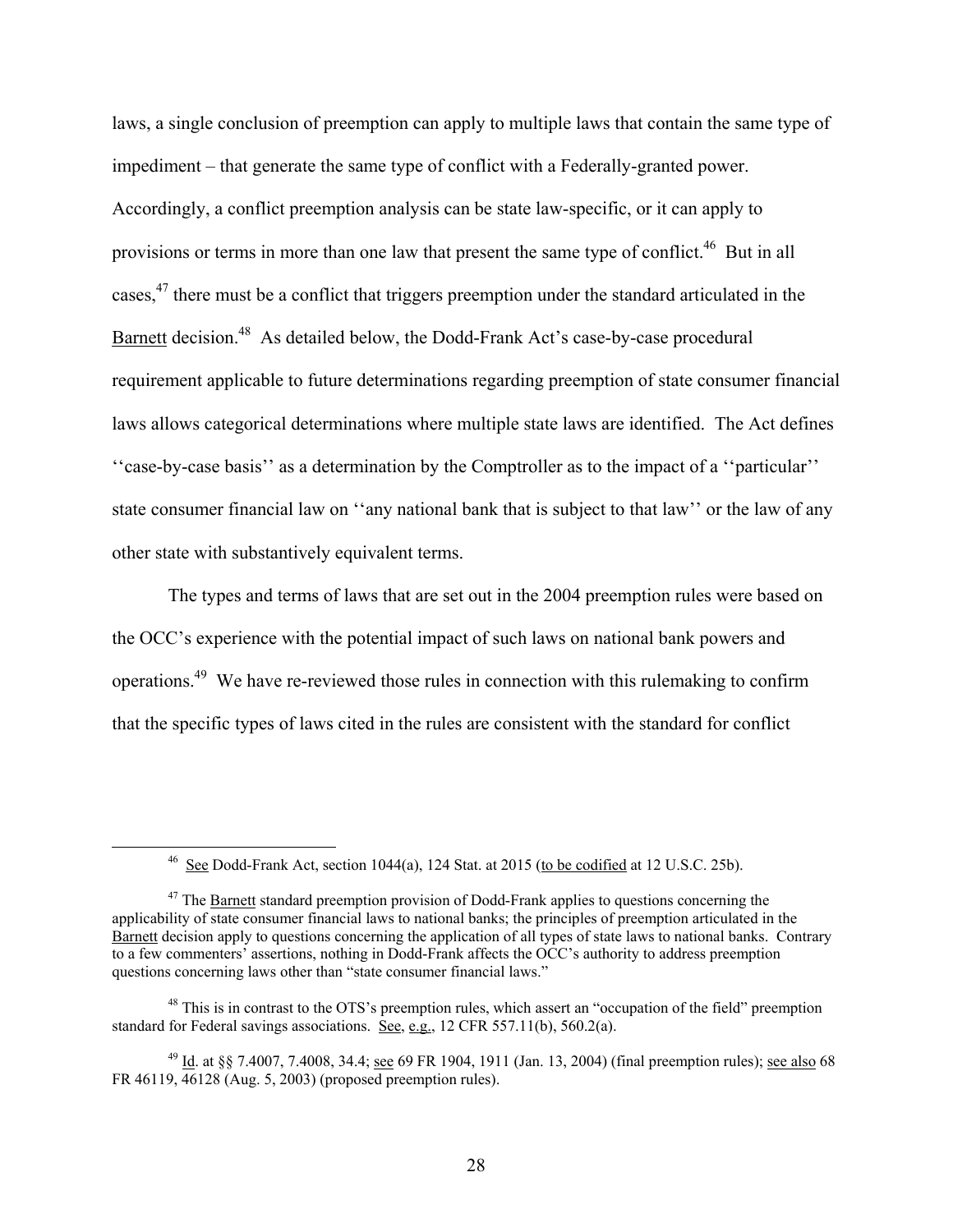preemption in the Supreme Court's Barnett decision.<sup>50</sup> For example, in the lending arena, based upon our assessment as the primary Federal supervisor of national banks, state laws that would affect the ability of national banks to underwrite and mitigate credit risk, manage credit risk exposures, and manage loan-related assets, such as laws concerning the protection of collateral value, credit enhancements, risk mitigation, loan-to-value standards, loan amortization and repayment requirements, circumstances when a loan may be called due and payable, escrow standards, use of credit reports to assess creditworthiness of borrowers, and origination, managing, and purchasing and selling extensions of credit or interests therein, would meaningfully interfere with fundamental and substantial elements of the business of national banks and with their responsibilities to manage that business and those risks.

Similarly, disclosure laws that impose requirements that predicate the exercise of national banks' deposit-taking or lending powers on compliance with state-dictated disclosure requirements clearly present a significant interference, within the meaning of Barnett, with the exercise of those national bank powers. This type of law falls squarely within the precedent recognized in the Supreme Court's Barnett decision, notably the Franklin Nat'l Bank decision specifically discussed and relied upon in Barnett.<sup>51</sup>

<sup>&</sup>lt;sup>50</sup> We also have added a clarification in the final rule to specifically state that the OCC will use the Barnett standard for determining that state laws are applicable to national banks. This clarification does not effect any substantive change, but simply modifies the reference to state laws that are not preempted because they have only an insignificant effect upon national bank powers according to the Barnett conflict standard, notwithstanding the type of state law involved.

<sup>&</sup>lt;sup>51</sup> Barnett, 517 U.S. at 33; Franklin Nat'l Bank of Franklin Square v. New York, 347 U.S. 373 (1954). See also American Bankers Ass'n v. Lockyer, 239 F. Supp. 2d 1000, 1014-1018 (E.D. Cal. 2002) (the monetary and non-monetary costs of a mandatory disclosure scheme constituted a significant interference with national banks' powers under the National Bank Act); Rose v. Chase Bank, N.A., 513 F.3d 1032 ( $9<sup>th</sup>$  Cir. 2008) (a state may not by statute attach civil liability to the offer of convenience checks that do not carry state-mandated disclosures.) Lockyer and Rose cited and relied on the preemption standard in Barnett.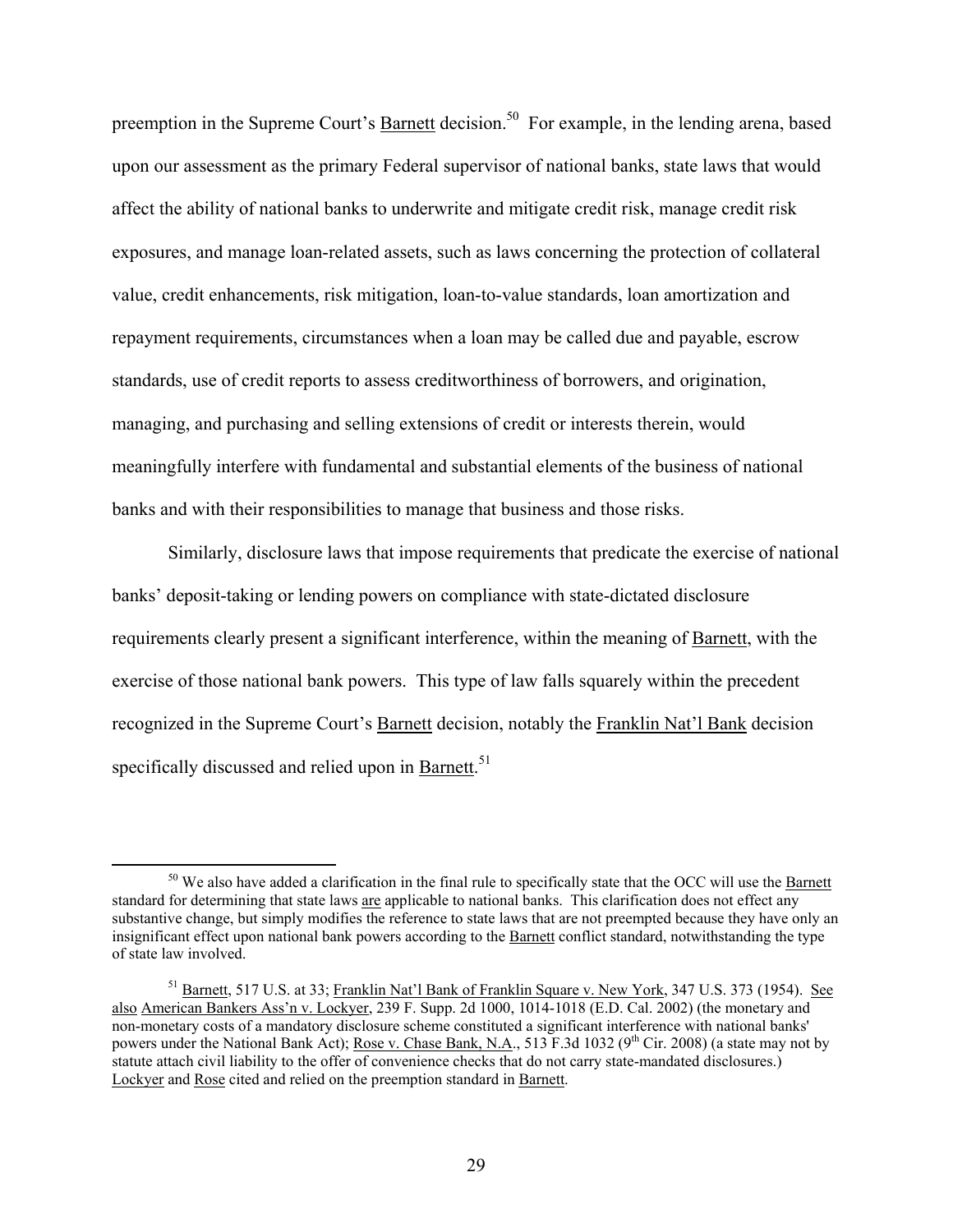And state laws that would alter standards of a national bank's depository business – setting standards for permissible types and terms of accounts and for funds availability, similarly would significantly interfere with management of a core banking business. Moreover, the imposition of state-based standards on national banks' depository activities implicates aspects of a bank's overall risk management and funding strategies, including liquidity, interest rate risk exposure, funding management, and fraud prevention. State and local law directives or instructions affecting these areas are significant, within the meaning of Barnett, since they affect whether and how the bank may offer a core banking product and manage some of its most basic funding functions in operating a banking business.

Several commenters identified particular types of laws in the foregoing categories and explained how they impaired or otherwise burdened their operations. Those commenters also emphasized that to the extent that multiple states' requirements may be asserted, the significance of the interference is magnified. Based upon the OCC's supervisory experience, these concerns are valid.

d. Dodd-Frank Act Procedural and Consultation Requirements

Some commenters asserted that maintaining any of the preemption rules contravenes the new Dodd-Frank Act preemption procedures. These commenters contend that OCC can preempt only on a "case-by-case basis" if a "particular" state law**,** or an equivalent one, prevents or significantly interferes with the exercise of bank powers, after consultation with the CFPB. However, these provisions clearly apply to determinations made under the Barnett standard provisions of the Dodd-Frank Act that are not effective until July 21, 2011. Actions and regulations in effect prior to the effective date are not subject to the case-by-case requirement, but, as discussed above, the continued validity of those precedents applicable to state consumer financial laws is subject to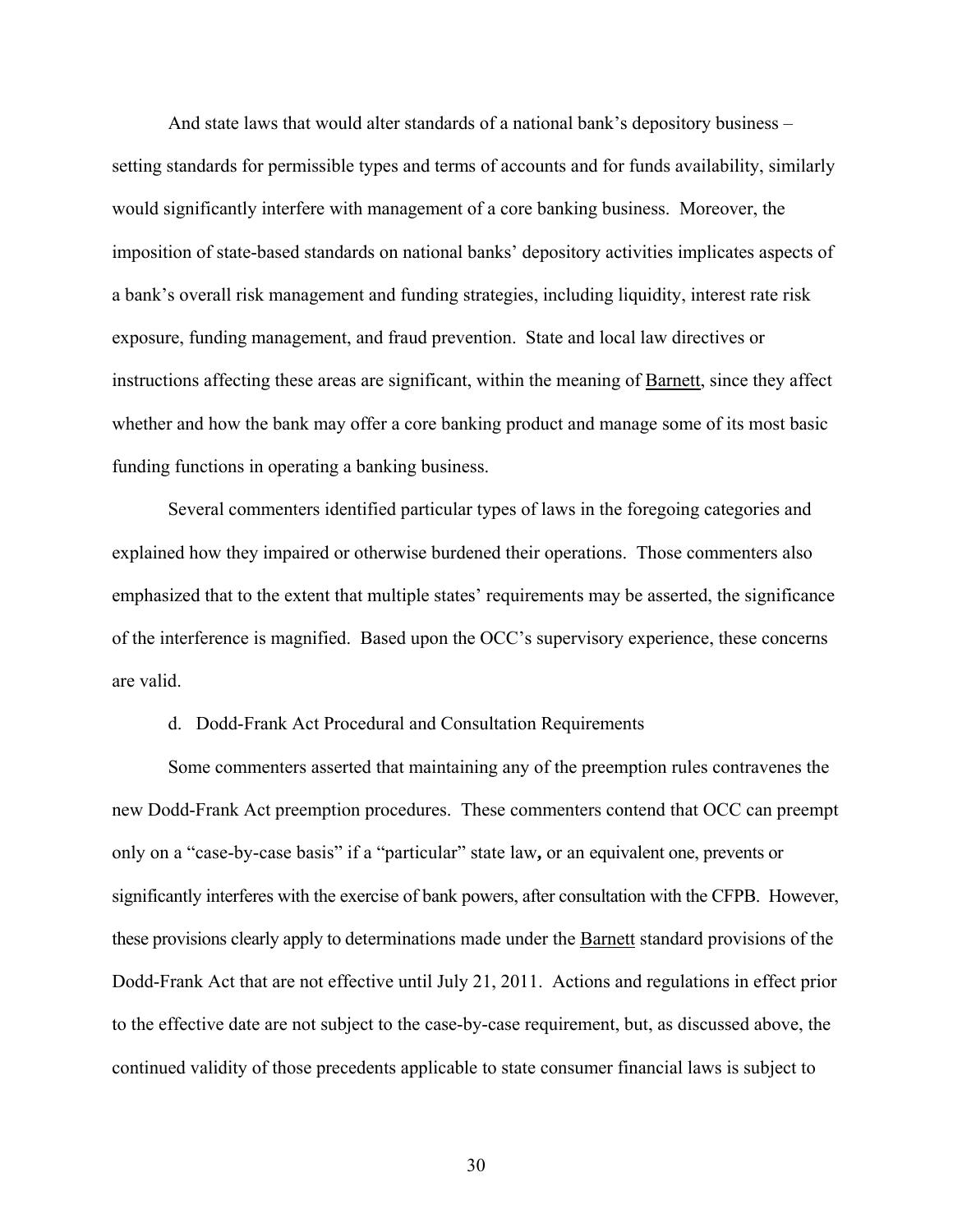the standards of section 1044(b)(1). Future preemption determinations would be subject to the new Dodd-Frank Act procedural provisions. Where Congress wanted to make wholesale changes to existing preemption standards, it clearly did so, as it did by eliminating field preemption for Federal thrifts and preemption for operating subsidiaries, and those standards operate prospectively.<sup>52</sup>

e. Visitorial Powers Amendments

As explained above, some commenters voiced concern about the proposed revision to the definition of visitorial powers at  $\S$  7.4000(a)(2)(iv) to include "[i]nvestigating or enforcing compliance with any applicable Federal or state laws concerning those activities." This addition, consistent with the concept of visitation, was intended to include direct investigations of national banks such as through requests for documents or testimony directed to the bank to ascertain the bank's compliance with law through mechanisms not otherwise authorized under the rule. It would not include collecting information from other sources or from the bank through actions that do not constitute visitations or as authorized under Federal law. In response to commenters and to better reflect the Cuomo decision, we have revised the final rule to clarify this point.

Commenters also opined that the proposed definition does not reflect the authority of state attorneys general to enforce certain Federal laws and certain regulations to be issued by the CFPB. We believe this authority is addressed in current  $\S 7.4000(a)(3)$ , which provides that the

<sup>&</sup>lt;sup>52</sup> See Dodd-Frank Act, sections 1046(a), 1044(a), 124 Stat. at 2017, 2015 (to be codified at 12 U.S.C. 1465, 25b). Earlier versions of the legislation would have had a retroactive impact by creating various new standards for preemption under the National Bank Act, invalidating an extensive body of national bank judicial, interpretive and regulatory preemption precedent. See H.R. 4173, 111<sup>th</sup> Cong. § 4404 (as passed by the House of Representatives on Dec. 11, 2009). The final version of the Dodd-Frank Act legislation enacted by Congress did not adopt this approach. See, e.g., Landgraf v. USI Film Products, 511 U.S. 244, 272-73 (1994) (recognizing presumption against retroactive legislation).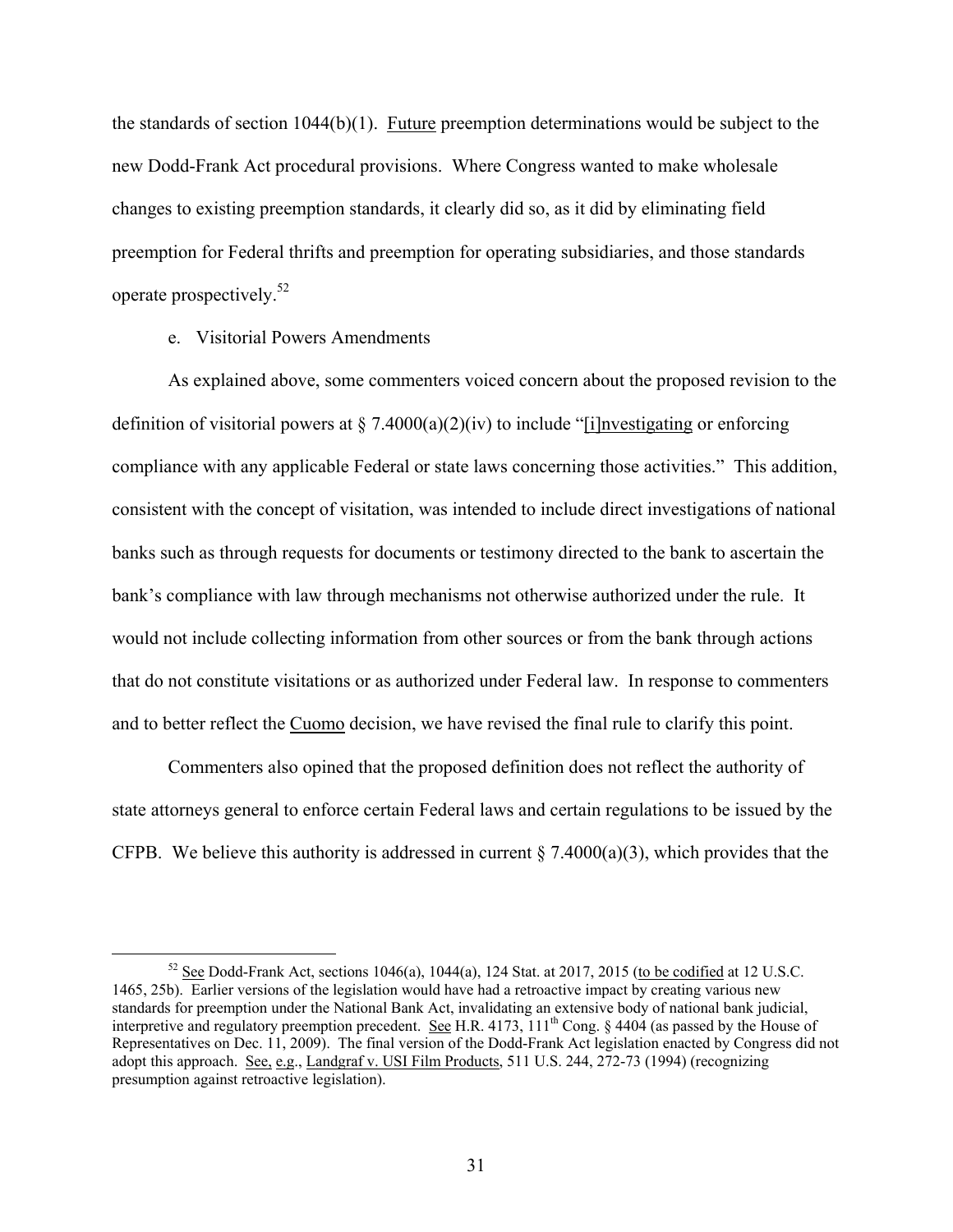OCC has exclusive visitorial powers "[u]nless otherwise provided by Federal law," and in §  $7.4000(b)(1)$ .

Finally, some commenters asserted that the phrase "non-preempted state law" used in the proposal could be interpreted more narrowly than the "applicable law" phrasing used in the Dodd-Frank Act. We intended the authority addressed in current  $\S$  7.4000(a)(3) in combination with the phrase "non-preempted state law" to have the result sought by these commenters, but we understand the commenters' concern regarding the clarity of this result. Accordingly, we have changed the language of the final rule to simply use the term "applicable law." We note, however, that this is an exception from a prohibition of certain visitorial actions by an attorney general (or other chief state law enforcement officer), not an authorization. In the case of both non-preempted state law and Federal law, the law in question still must provide authority for the attorney general to enforce and seek relief as authorized under that applicable law.

#### 5. Description of the Final Rule

For the reasons set forth in this preamble, the final rule amends provisions of the OCC's regulations relating to preemption (12 CFR 7.4007, 7.4008, 7.4009, and 34.4), operating subsidiaries (12 CFR 5.34 and 7.4006), and visitorial powers (12 CFR 7.4000) as follows:

• The final rule adds  $\S$  7.4010(a) and 34.6 to provide that Federal savings associations and their subsidiaries are subject to the same laws and legal standards, including OCC regulations, as are applicable to national banks and their subsidiaries regarding the preemption of state law. The final rule also adds  $\S$  7.4010(b) to subject Federal savings associations and their subsidiaries to the same visitorial powers provisions in the Dodd-Frank Act that apply to national banks and their subsidiaries.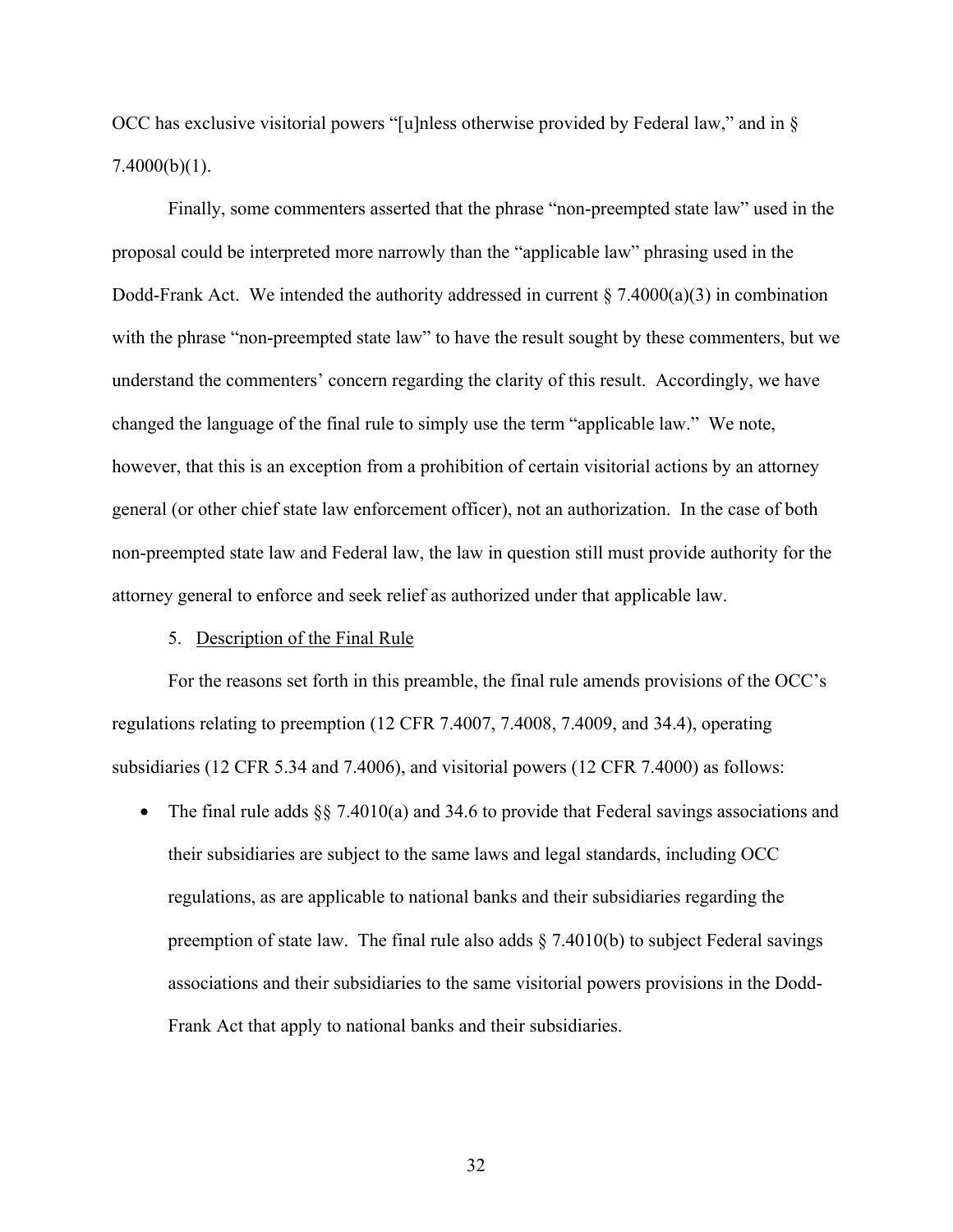- The final rule makes conforming changes to §§ 7.4007, 7.4008, and 34.4. It revises paragraphs (b) in  $\S 7.4007$ , (d) in  $\S 7.4008$ , and (a) in  $\S 34.4$  by removing "state laws that obstruct, impair, or condition a national bank's ability to fully exercise its Federally authorized . . . powers are not applicable to national banks." The final rule further clarifies that a state law is not preempted to the extent consistent with the Barnett decision.
- The final rule deletes § 7.4009.
- The final rule deletes § 7.4006, which governs applicability of state laws to national bank operating subsidiaries. The final rule also makes conforming revisions to 12 CFR 5.34(a) and paragraph (e)(3) by expressly referencing the new section 12 U.S.C. 25b adopted by the Dodd-Frank Act.
- The final rule makes a number of changes to  $\S$  7.4000 to conform the regulations to the Supreme Court's decision in the Cuomo case as adopted by the Dodd-Frank Act. First, it adds a reference to 12 U.S.C. 484 in § 7.4000(a)(1). Second, it revises paragraph  $(a)(2)(iv)$  to read "[e]nforcing compliance with any applicable Federal or state laws concerning those activities, including through investigations that seek to ascertain compliance through production of non-public information by the bank, except as otherwise provided in paragraphs (a), (b) and (c)." Third, it adds a new paragraph (b), which specifically provides that "[i]n accordance with the decision of the Supreme Court in Cuomo v. Clearing House Assn., L. L. C., 129 S. Ct. 2710 (2009), an action against a national bank in a court of appropriate jurisdiction brought by a state attorney general (or other chief law enforcement officer) to enforce an applicable law against a national bank and to seek relief as authorized by such law is not an exercise of visitorial powers under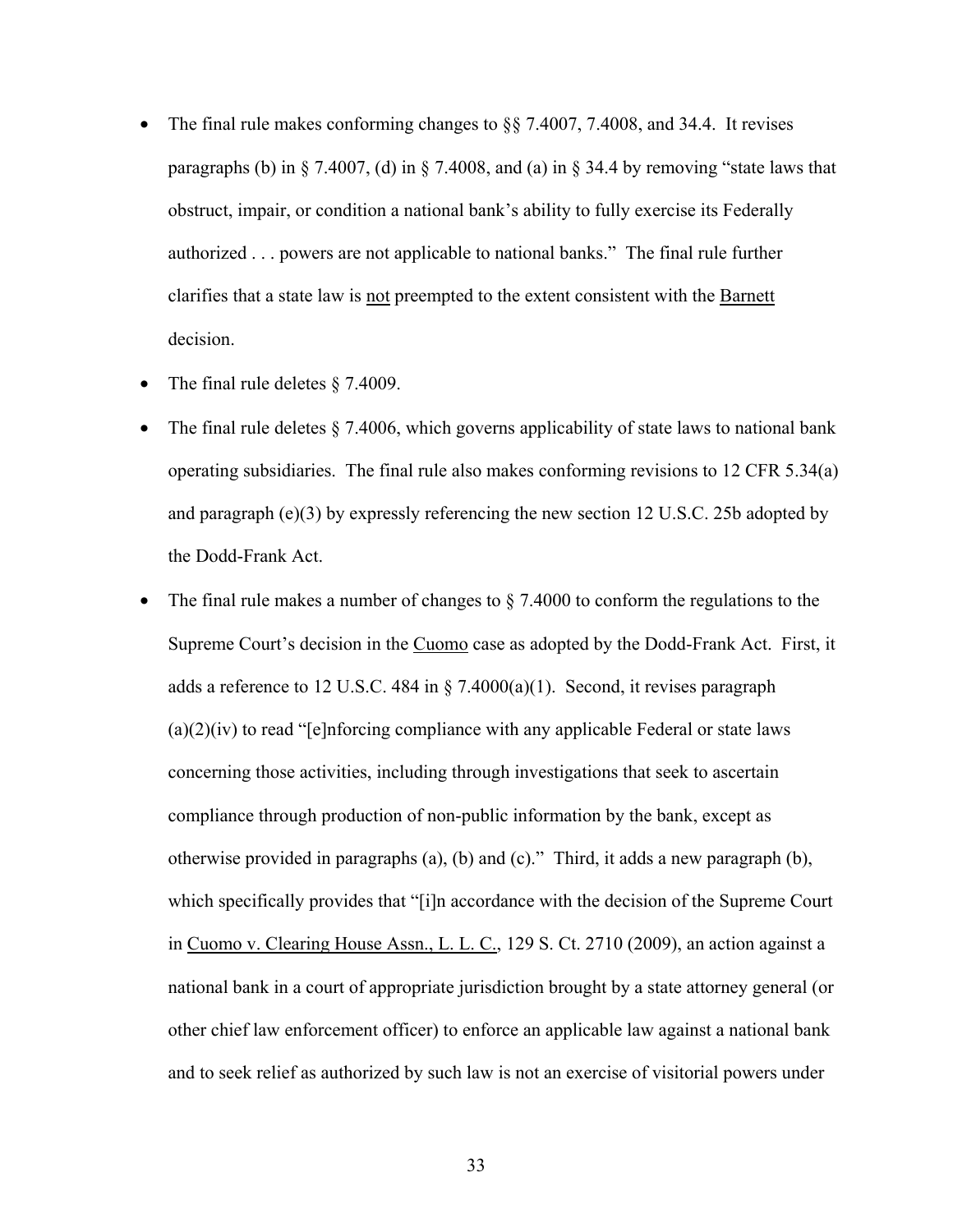12 U.S.C. 484." Fourth, it redesignates paragraphs (b) and (c) as new paragraphs (c) and (d) and makes conforming revisions to  $\S$  7.4000(c)(2), which provides an exception from the general rule in  $\S$  7.4000(a)(1) for such visitorial powers as are vested in the courts of justice.

We did not propose changes to 12 CFR 7.4002, 34.21, and 37.1 and therefore make no changes to these provisions in this final rule. However, we agree with commenters that these rules remain in effect.

#### **D. Assessments (Part 8)**

#### 1. Background

The Dodd-Frank Act transfers authority to collect assessments for Federal savings associations from the OTS to the OCC.<sup>53</sup> This authority is effective as of the transfer date, July 21, 2011.<sup>54</sup> The Dodd-Frank Act also provides that, in establishing the amount of an assessment, the Comptroller may consider the nature and scope of the activities of the entity, the amount and type of assets it holds, the financial and managerial condition of the entity, and any other factor that is appropriate.  $55$ 

Prior to the transfer date, the OCC and the OTS assessed banks and savings associations, respectively, using different methodologies, although the agencies' methodologies generally resulted in similar levels of assessments. Under the OTS assessment system, assessments were

<sup>53</sup> See Dodd-Frank Act, section 318(b), 124 Stat. at 1526-1527 (to be codified at 12 U.S.C. 16) (authorizing the Comptroller to collect assessments, fees, or other charges from entities for which it is the appropriate Federal banking agency). See also id. at section 312(c), 124 Stat. at 1522 (to be codified at 12 U.S.C. 1813) (amending the Federal Deposit Insurance Act to designate the OCC as the appropriate Federal banking agency for Federal savings associations); section 369, 124 Stat. at 1563 (to be codified at 12 U.S.C. 1467) (amending the HOLA to authorize the Comptroller to assess savings associations and affiliates of savings associations for the cost of examinations as the Comptroller "deems necessary or appropriate").

 $54$  Id. at section 312(a), 124 Stat. at 1521 (to be codified at 12 U.S.C. 5412).

<sup>&</sup>lt;sup>55</sup> Id. at section 318(b), 124 Stat. at 1526-1527 (to be codified at 12 U.S.C. 16).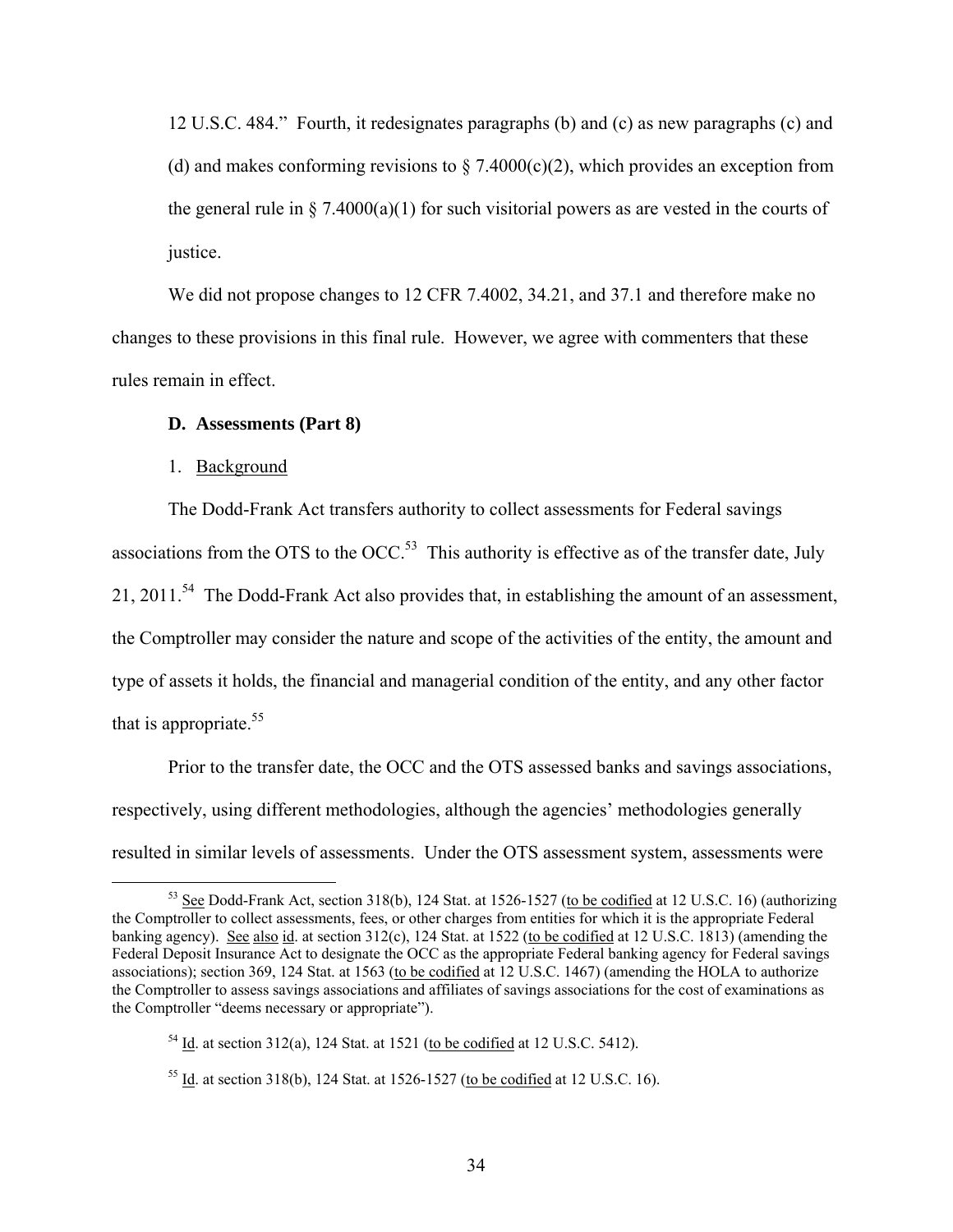due each year on January 31 and July 31, and were calculated based on an institution's asset size, condition, and complexity.<sup>56</sup> The asset size component of the assessment was calculated using a table and formula contained in the OTS's regulation.<sup>57</sup> The OTS set specific rates that apply to the table through a Thrift Bulletin on assessments and fees.<sup>58</sup>

The condition component in the OTS's regulation applied to savings associations with Uniform Financial Institutions Rating System (UFIRS) ratings of 3, 4, or 5. The condition surcharge is determined by multiplying a savings association's size component by 50%, in the case of any association that receives a composite UFIRS rating of 3, and 100% in the case of any association that receives a composite UFIRS rating of 4 or 5. Under the OTS regulation, there was no cap on the condition surcharge.

The assessment for complexity was based on a savings association's trust assets and on certain non-trust assets. The OTS charged a complexity component for trust assets if a savings association had more than \$1 billion in one of three components: trust assets managed by the savings association, the outstanding principal balance of assets that are covered by recourse obligations or direct credit substitutes, and the principal amount of loans that the institution services for others. The OTS charged the complexity component for these categories of assets above \$1 billion under tiers and rates set out in a Thrift Bulletin.

If a savings association administers trust assets of \$1 billion or less, the OTS could assess fees for its examinations and investigations of those institutions. The OTS also could assess a savings association for examination or investigation of its affiliates. Again, these fees were set in a Thrift Bulletin.

<sup>56 12</sup> CFR part 502.

 $57$  Id. at § 502.20.

<sup>58</sup> Thrift Bulletin 48-29 (Dec. 2, 2010).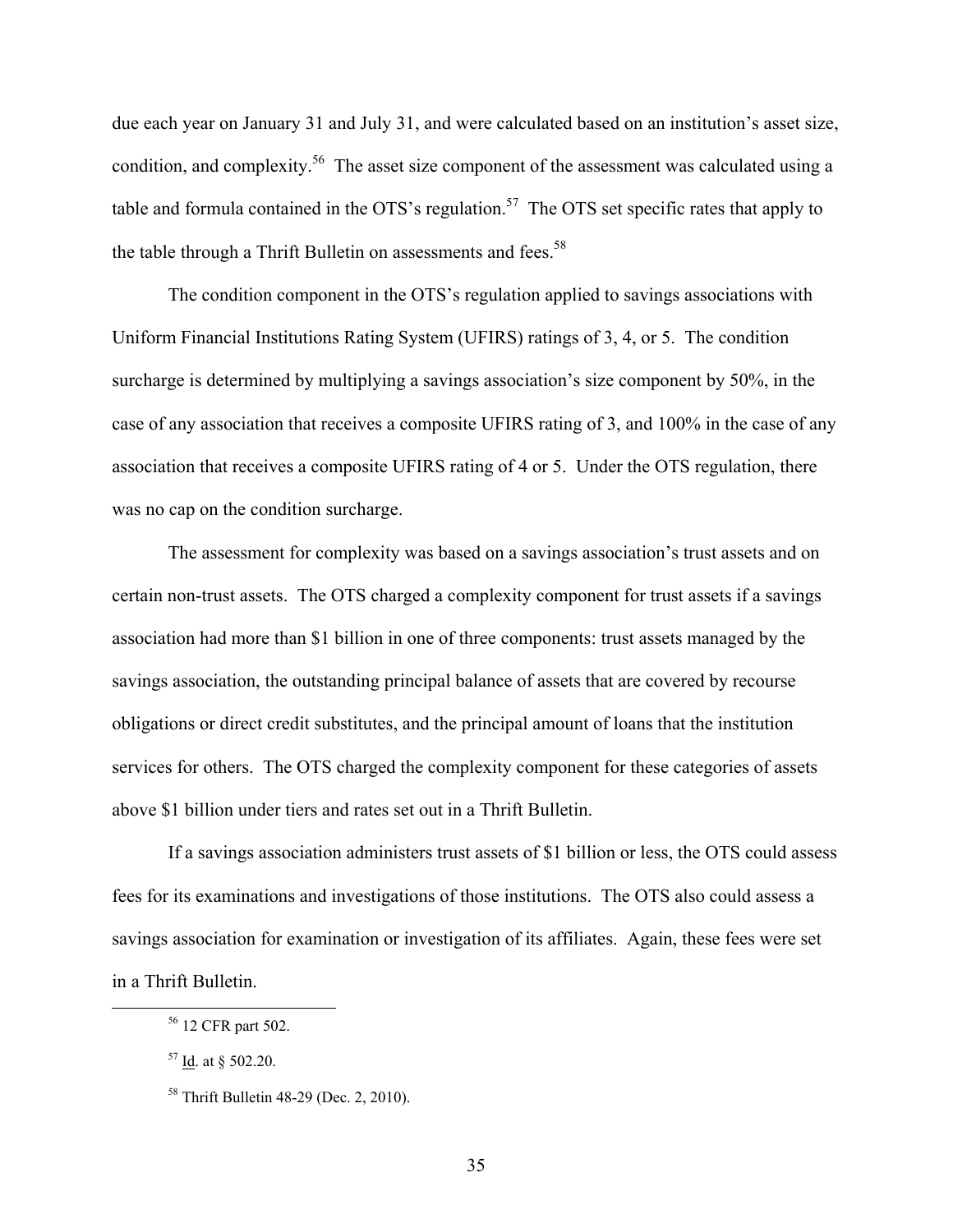Under the OCC's assessment regulation, set forth at 12 CFR part 8, assessments for each national bank are due on March 31 and September 30 of each year.<sup>59</sup> The semiannual assessment for each national bank is based on an institution's asset size and is calculated using a table and formula in the OCC's regulation. $60$  The OCC sets the specific rates for the table each year in the Notice of Comptroller of the Currency Fees (Notice of Fees).<sup>61</sup> The OCC may provide a reduced semiannual assessment for each non-lead bank within a bank holding company.<sup>62</sup>

In addition to the semiannual assessment, the OCC applies a separate assessment for its examination of "independent credit card banks" and "independent trust banks."<sup>63</sup> A bank is an independent credit card bank if it engages primarily in credit card operations and is not affiliated with a full-service national bank.<sup>64</sup> The assessment is based on "receivables attributable," defined as the total amount of outstanding balances due on credit card accounts owned by the bank (the receivables attributable to those accounts), minus receivables retained on the bank's balance sheet.

<sup>&</sup>lt;sup>59</sup> Part 8 contains parallel assessment rules for Federal branches and agencies.

 $60$  12 CFR 8.2(b).

 $61$  Notice of Comptroller of the Currency Fees for Year 2011 (Dec. 1, 2010), available at http://www.occ.gov/news-issuances/bulletins/2010/bulletin-2010-41.html.

 $62$  A "lead bank" is defined in the OCC's regulation as the largest national bank controlled by a company based on the total assets held by each national bank controlled by that company. 12 CFR 8.2(a)(6)(ii)(A). A "nonlead bank" means a national bank that is not the lead bank controlled by a company that controls two or more national banks. Id. at  $\S 8.2(a)(6)(ii)(B)$ . The percentage of the discount for non-lead banks is set in the annual Notice of Fees.

 $63$  Id. at §§ 8.2(c), 8.6(c). The OCC also assesses a fee for special examinations and investigations, such as special examinations and investigations of affiliates of national banks. Id. at § 8.6.

 $64$  A "full service national bank" is defined as a bank that generates more than 50% of its interest and noninterest income from activities other than credit card operations or trust activities and is authorized according to its charter to engage in all types of permissible banking activities. Id. at  $\S$ § 8.2(c)(3)(iii), 8.6(c)(3)(ii).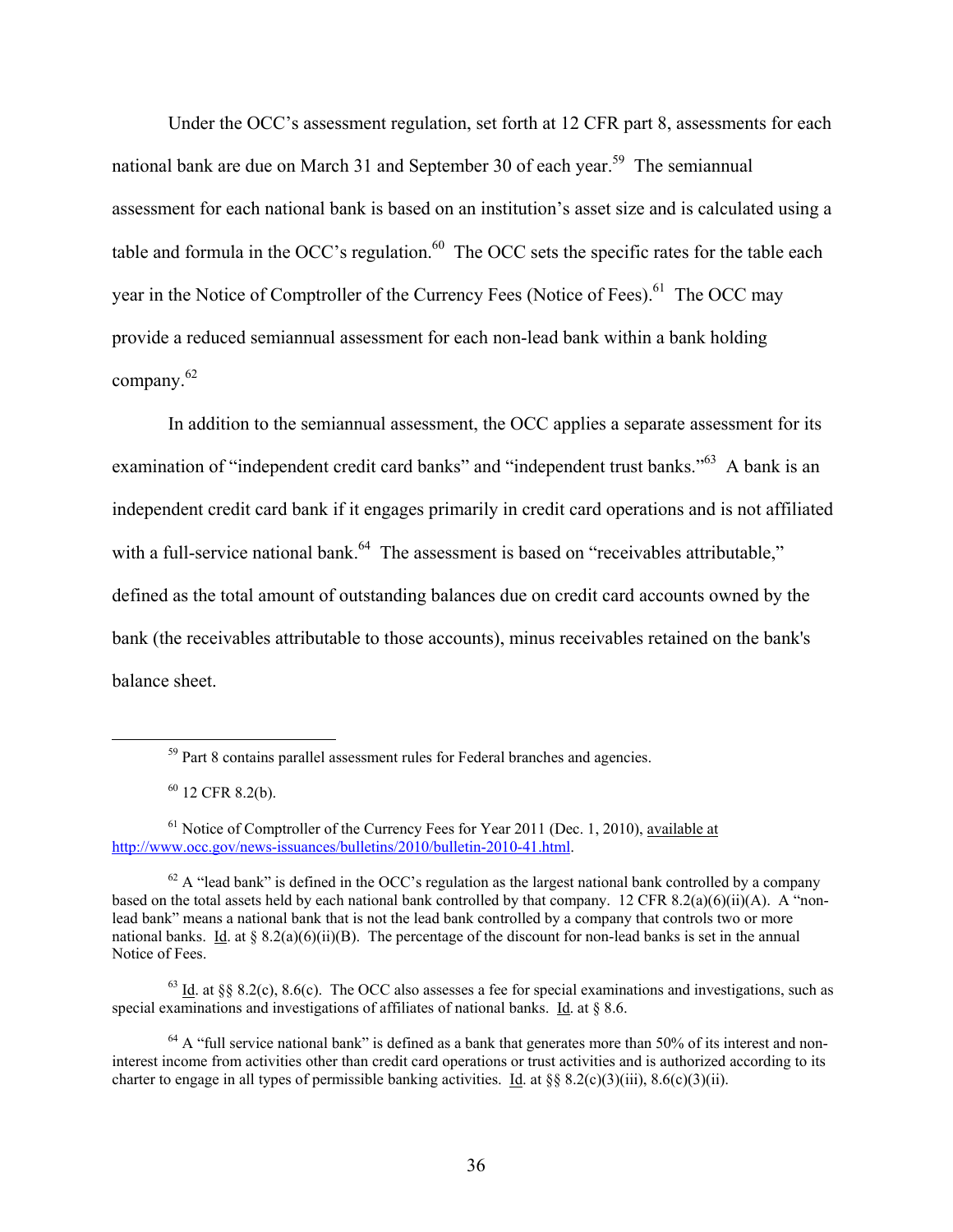An "independent trust bank" is a national bank with trust powers that has fiduciary and related assets, does not primarily offer full-service banking, and is not affiliated with a fullservice national bank.<sup>65</sup> The independent trust assessment is made up of a minimum amount, set in the Notice of Fees, and an additional amount for banks with over \$1 billion in fiduciary and related assets. The specific rate applicable to fiduciary and related assets above \$1 billion is also set in the annual Notice of Fees.

The OCC applies a condition-based surcharge to the semiannual assessment of national banks.<sup>66</sup> The condition surcharge applies to national banks with UFIRS ratings of 3, 4, or 5. The condition surcharge is determined by multiplying the general semiannual assessment by 1.5, in the case of any national bank that receives a composite UFIRS rating of 3, and 2.0 in the case of any national bank that receives a composite UFIRS rating of 4 or 5. The condition surcharge is assessed against, and limited to, the first \$20 billion of a national bank's book assets.

## 2. Description of the Final Rule

The OCC received two comments concerning the proposed changes to part 8 and the assessment of savings association, both supporting the proposal's approach to integrating savings associations into the OCC's assessment structure. The OCC is adopting the final rule as proposed.

The final rule amends part 8 to assess Federal savings associations using the same methodologies, rates, fees, and payment due dates that apply currently to national banks. The OTS's existing assessment regulation is no longer in effect and will be repealed at a later date.

 $65$  <u>Id</u>. at § 8.6(c)(3)(iii).

 $66$  Id. at § 8.2(d).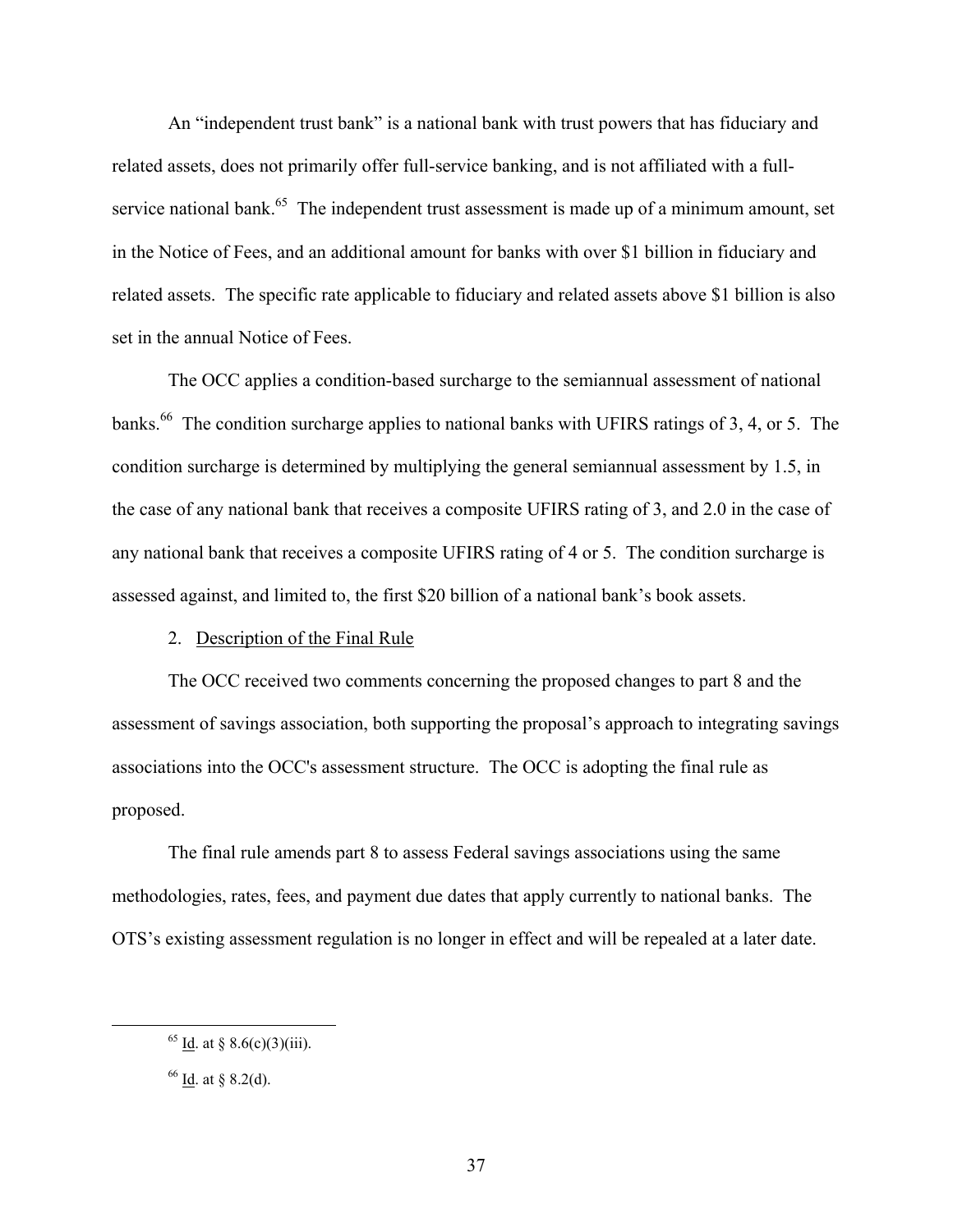As a result, the next assessment for savings associations will occur in September 2011, and not July 2011.

Under the OCC's assessment system, some savings associations will pay marginally more assessments than in the past, while others will pay lower assessments. However, during the first two assessment cycles after the transfer date, the OCC will base savings association assessments on either the OCC's assessment regulation (as amended to include Federal savings associations) or the former OTS assessment structure, whichever yields the lower assessment for that savings association. After the March 2012 assessment, all national banks and Federal savings associations will be assessed using the OCC's assessment structure. The OCC intends to implement this phase-in through an amended Notice of Fees. The OCC believes that this phasein will allow savings associations sufficient time to adjust to the OCC's assessment program.

One commenter suggested that the OCC add the phase-in period for Federal savings associations to the regulatory text. The OCC believes that the amended Notice of Fees discussed above, as well as the discussion of the phase-in included in the proposed rule and this preamble, provide sufficient guidance to Federal savings associations concerning the OCC's intention to delay application of higher assessments for affected Federal savings associations for two assessment cycles. Given the temporary nature of the phase-in, we decline to include a reference to the phase-in period in the regulatory text.

This commenter also suggested that the OCC provide an alternate assessment statement to Federal savings associations to show savings associations what the assessment would have been under the OCC's assessment structure, had it been applied. The commenter stated that this will assist those Federal savings associations that will pay marginally more under the OCC's assessment structure better prepare for the shift to OCC assessments in 2012. We agree that such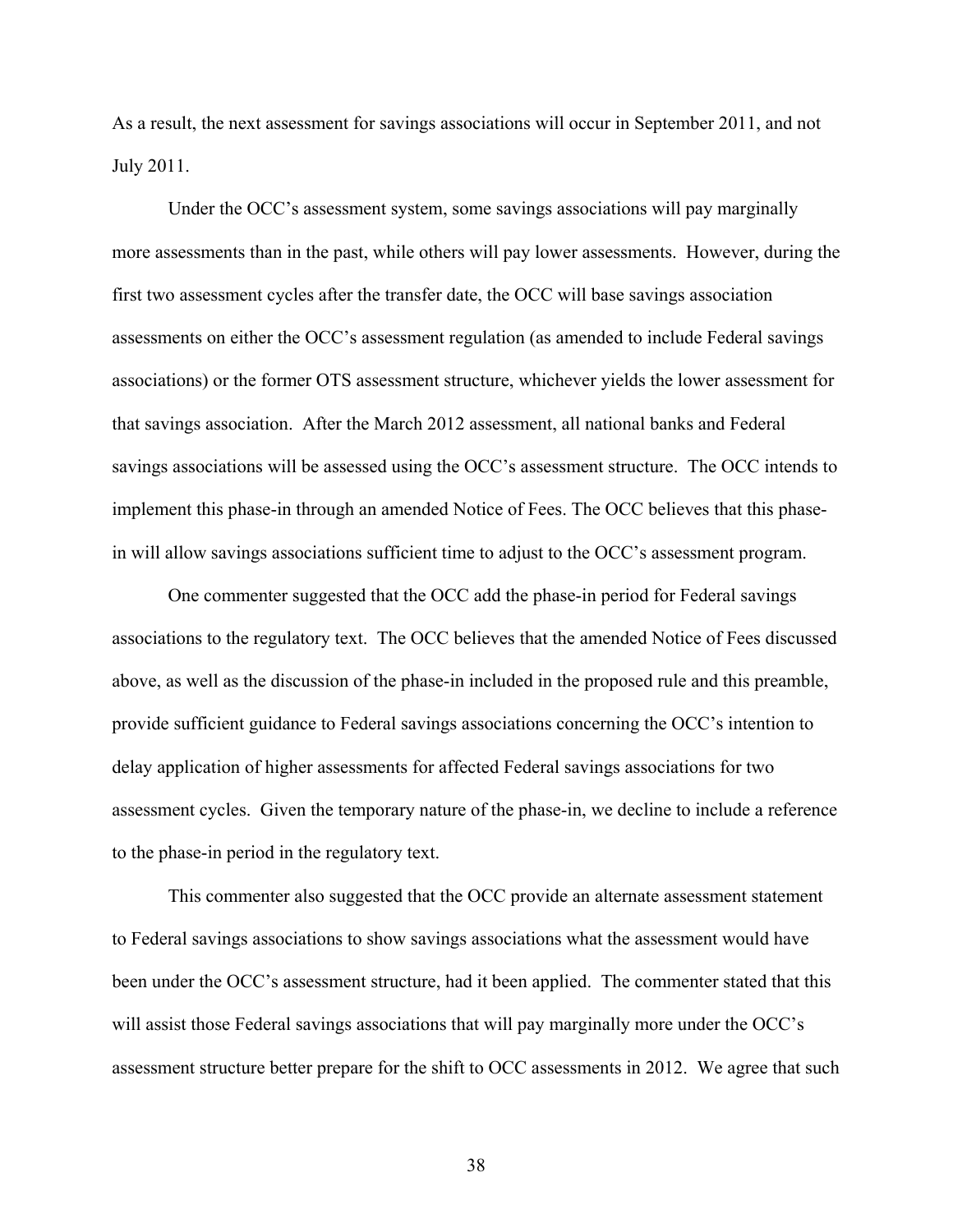notice would be helpful and plan to notify those Federal savings associations that will pay a lower assessment during the phase-in of the amount their assessments would have been under the OCC's assessment structure.

The final rule also implements section 605(a) of the Dodd-Frank Act, which provides the OCC (and other appropriate Federal banking agencies) with authority to conduct examinations of depository-institution permissible activities of nondepository institution subsidiaries of depository institution holding companies. Section 605 provides specific authority for the OCC and other regulators to assess such nondepository institution subsidiaries for the costs of examination. The final rule implements this new statutory assessment authority.

#### **V. Effective Date**

This final rule is effective on July 21, 2011, except as noted in the DATES section. A final rule may be published with an effective date that is less than 30 days from publication if an agency finds good cause and publishes such with the final rule.<sup>67</sup> The purpose of a delayed effective date is to permit regulated entities to adjust their behavior before the final rule takes effect. As described above, the OCC is amending its rules to implement various provisions of the Dodd-Frank Act, including the Act's transfer of functions of the OTS to the OCC, the Act's provisions regarding preemption and visitorial powers, and the Act's amendments relating to the change in control of credit card banks and trust banks and deposit-taking by uninsured Federal branches. The changes relating to the transfer of the OTS's functions to the OCC are essential to facilitating a seamless transition when the OCC assumes responsibility for supervising Federal savings associations on the transfer date (July 21, 2011) and must be in effect on that date in order to ensure that the appropriate regulatory structure is in place. Specifically with regard to

 $67$  5 U.S.C. 553(d)(3).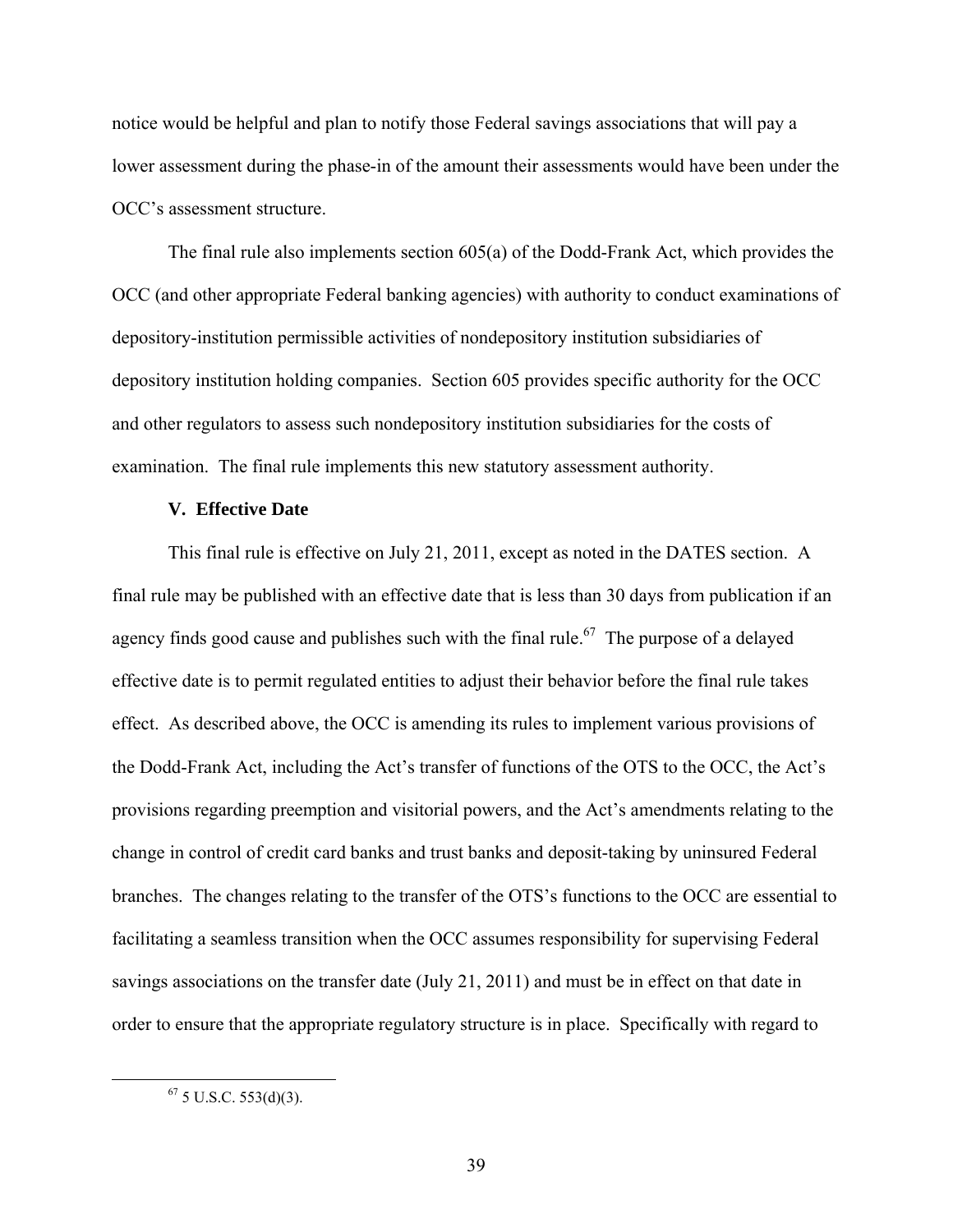the preemption and visitorial powers rules, it is important for the industry to have guidance by the effective date of the relevant Dodd-Frank Act amendments, July 21, 2011. Finally, the amendments relating to the change in control of credit card banks and trust banks and deposittaking by uninsured Federal branches simply implement statutory changes made effective upon the enactment of the Dodd-Frank Act on July 21. 2010. For these reasons, the OCC finds good cause to dispense with a delayed effective date.

Section 302 of the Riegle Community Development and Regulatory Improvement Act of 1994 (12 U.S.C. 4802) (RCDRIA) requires that regulations imposing additional reporting, disclosure, or other requirements on insured depository institutions take effect on the first day of the calendar quarter after publication of the final rule, unless, among other things, the agency determines for good cause that the regulations should become effective before such time. The RCDRIA does not apply to the amendments to parts 4, 5, 7, 8, 28 and 34 of this final rule because these amendments do not impose any additional reporting, disclosure, or other requirements.

#### **VI. Regulatory Analysis**

#### 1. Regulatory Flexibility Act

Pursuant to section 605(b) of the Regulatory Flexibility Act, 5 U.S.C. 605(b) (RFA), the regulatory flexibility analysis otherwise required under section 604 of the RFA is not required if the agency certifies that the rule will not have a significant economic impact on a substantial number of small entities and publishes its certification and a short, explanatory statement in the Federal Register along with its rule. We have concluded that the final rule does not have a significant economic impact on a substantial number of small entities currently supervised by the OCC (i.e., national banks and Federal branches and agencies of foreign banks). In addition,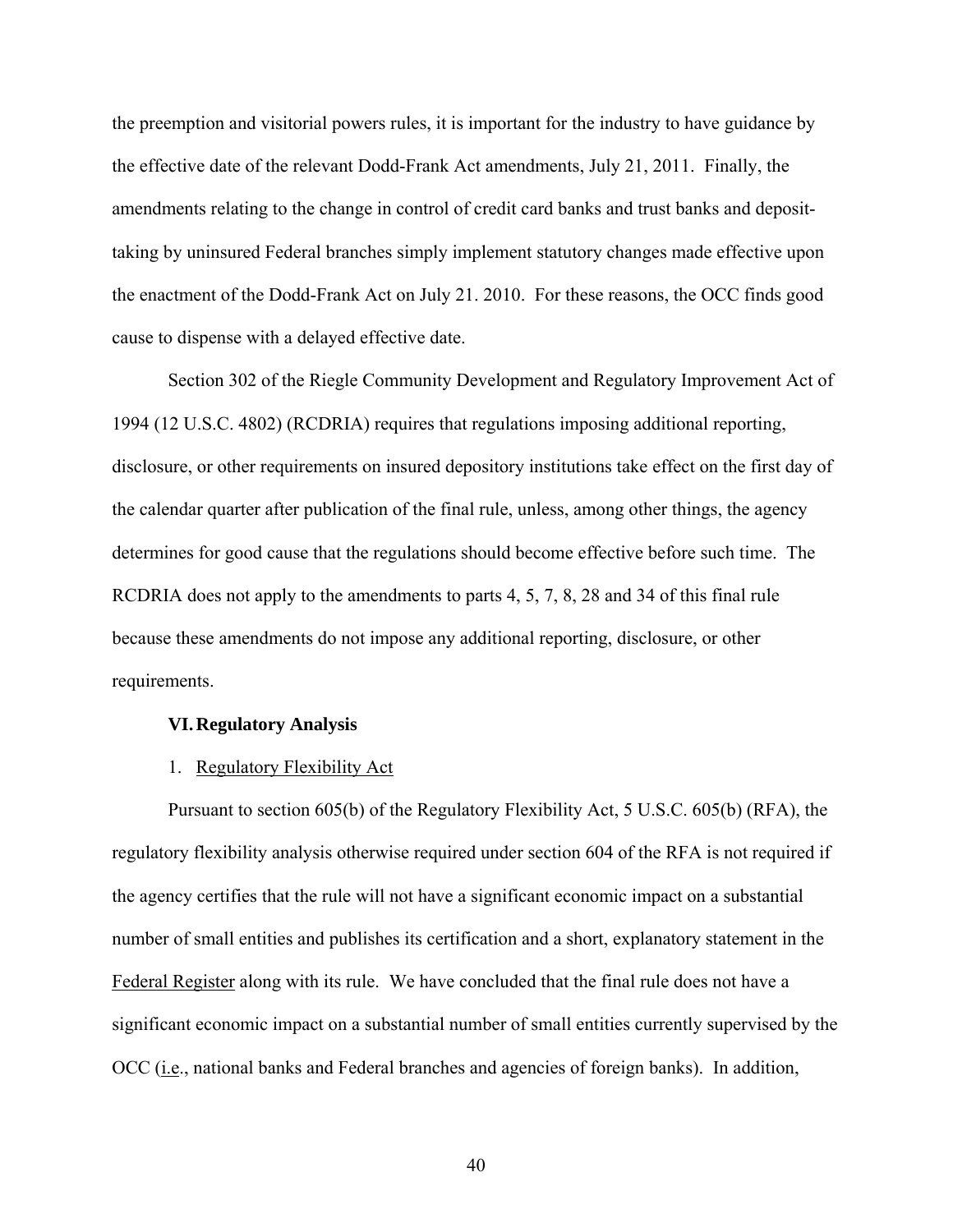although the final rule will directly affect all Federal savings associations, we have concluded that it does not have a significant economic impact on a substantial number of small Federal savings associations. Specifically, the amendments to part 4 do not contain new compliance requirements. Any costs that may be associated with integrating the functions of the two agencies, and other changes to part 4, will be borne by the OCC. In addition, there are no costs directly associated with the amendments to 12 CFR 5.50(f) and part 28, implementing sections 603 and 335 of the Dodd-Frank Act, respectively, or with the amendments necessary to apply national bank preemption standards to Federal savings associations. Furthermore, we have determined that the amendments to the preemption and visitorial powers provisions affecting national banks will not have a significant economic impact on a substantial number of small entities. Lastly, although the amendments to part 8, assessments, will economically impact a substantial number of small savings associations, this impact will not be significant. Therefore, pursuant to section 605(b) of the RFA, the OCC hereby certifies that this final rule will not have a significant economic impact on a substantial number of small entities. Accordingly, a final regulatory flexibility analysis is not needed.

## 2. Paperwork Reduction Act

The rule contains several currently approved collections of information under the Paperwork Reduction Act (44 U.S.C. 3501-3520).<sup>68</sup> The amendments adopted today do not introduce any new collections of information into the rules, nor do they amend the rules in a way that substantively modifies the collections of information that OMB has approved. Therefore, no PRA submissions to OMB are required, with the exception of non-substantive submissions to OMB to adjust the number of respondents.

<sup>68</sup> See OMB Control Nos. 1557-0014, 1557-0200 and 1557-0223.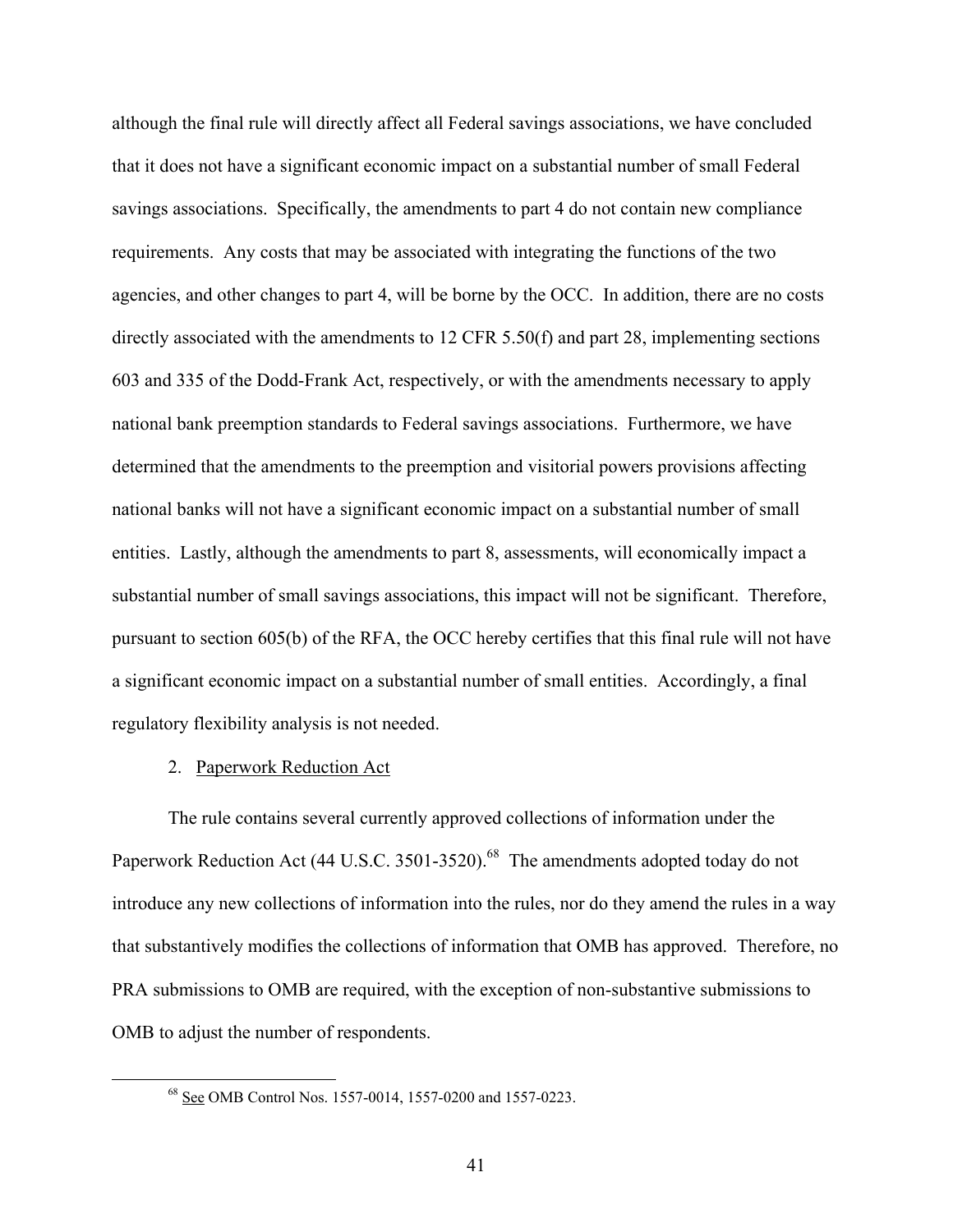#### 3. Unfunded Mandates Reform Act of 1995

Section 202 of the Unfunded Mandates Reform Act of 1995, Pub. L. 104-4 (2 U.S.C. 1532) (Unfunded Mandates Act), requires that an agency prepare a budgetary impact statement before promulgating any rule likely to result in a Federal mandate that may result in the expenditure by state, local, and tribal governments, in the aggregate, or by the private sector of \$100 million or more in any one year. If a budgetary impact statement is required, section 205 of the Unfunded Mandates Act also requires an agency to identify and consider a reasonable number of regulatory alternatives before promulgating a rule. The OCC has determined that this final rule will not result in expenditures by state, local, and tribal governments, or by the private sector, of \$100 million or more in any one year. Accordingly, this final rule is not subject to section 202 of the Unfunded Mandates Act.

## **List of Subjects**

#### 12 CFR Part 4

National banks, Savings associations, Organization and functions, Reporting and recordkeeping requirements, Administrative practice and procedure, Freedom of Information Act, Records, Non-public information, Post-employment activities.

## 12 CFR Part 5

Administrative practice and procedure, National banks, Reporting and recordkeeping requirements, Securities.

#### 12 CFR Part 7

Computer technology, Credit, Insurance, Investments, National banks, Savings associations, reporting and recordkeeping requirements, Securities, Surety bonds. 12 CFR Part 8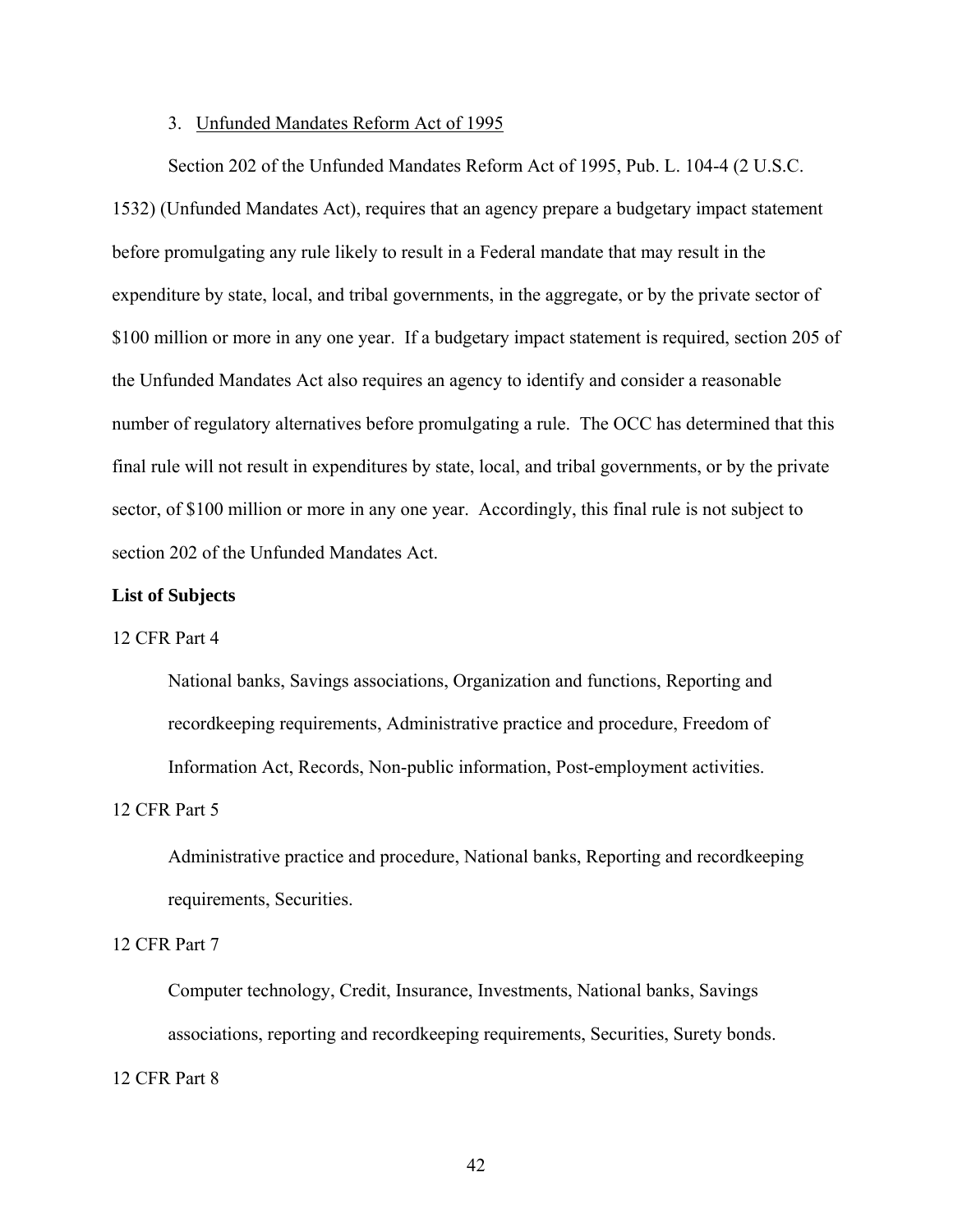National banks, Savings associations, Reporting and recordkeeping requirements.

12 CFR Part 28

Foreign banking, National banks, Reporting and recordkeeping requirements.

12 CFR Part 34

Mortgages, National banks, Savings associations, Reporting and recordkeeping requirements.

For the reasons set forth in the preamble, chapter I of title 12 of the Code of Federal Regulations is amended as follows:

# **PART 4 - ORGANIZATION AND FUNCTIONS, AVAILABILITY AND RELEASE OF INFORMATION, CONTRACTING OUTREACH PROGRAM, POST-EMPLOYMENT RESTRICTIONS**

1. The authority citation for part 4 is revised to read as follows:

**Authority**: 12 U.S.C 1, 12 U.S.C. 93a, 12 U.S.C. 5321, 12 U.S.C. 5412, and 12 U.S.C. 5414. Subpart A also issued under 5 U.S.C. 552. Subpart B also issued under 5 U.S.C. 552; E.O. 12600 (3 CFR 1987 Comp., p. 235). Subpart C also issued under 5 U.S.C. 301, 552; 12 U.S.C. 161, 481, 482, 484(a), 1442, 1462a, 1463, 1464 1817(a)(2) and (3), 1818(u) and (v), 1820(d)(6), 1820(k), 1821(c), 1821(o), 1821(t), 1831m, 1831p-1, 1831o, 1867, 1951 et seq., 2601 et seq., 2801 et seq., 2901 et seq., 3101 et seq., 3401 et seq.; 15 U.S.C. 77uu(b), 78q(c)(3); 18 U.S.C. 641, 1905, 1906; 29 U.S.C. 1204; 31 U.S.C. 5318(g)(2), 9701; 42 U.S.C. 3601; 44 U.S.C. 3506, 3510. Subpart D also issued under 12 U.S.C. 1833e. Subpart E is also issued under 12 U.S.C.  $1820(k)$ .

2. Revise § 4.2 to read as follows:

## **§ 4.2 Office of the Comptroller of the Currency.**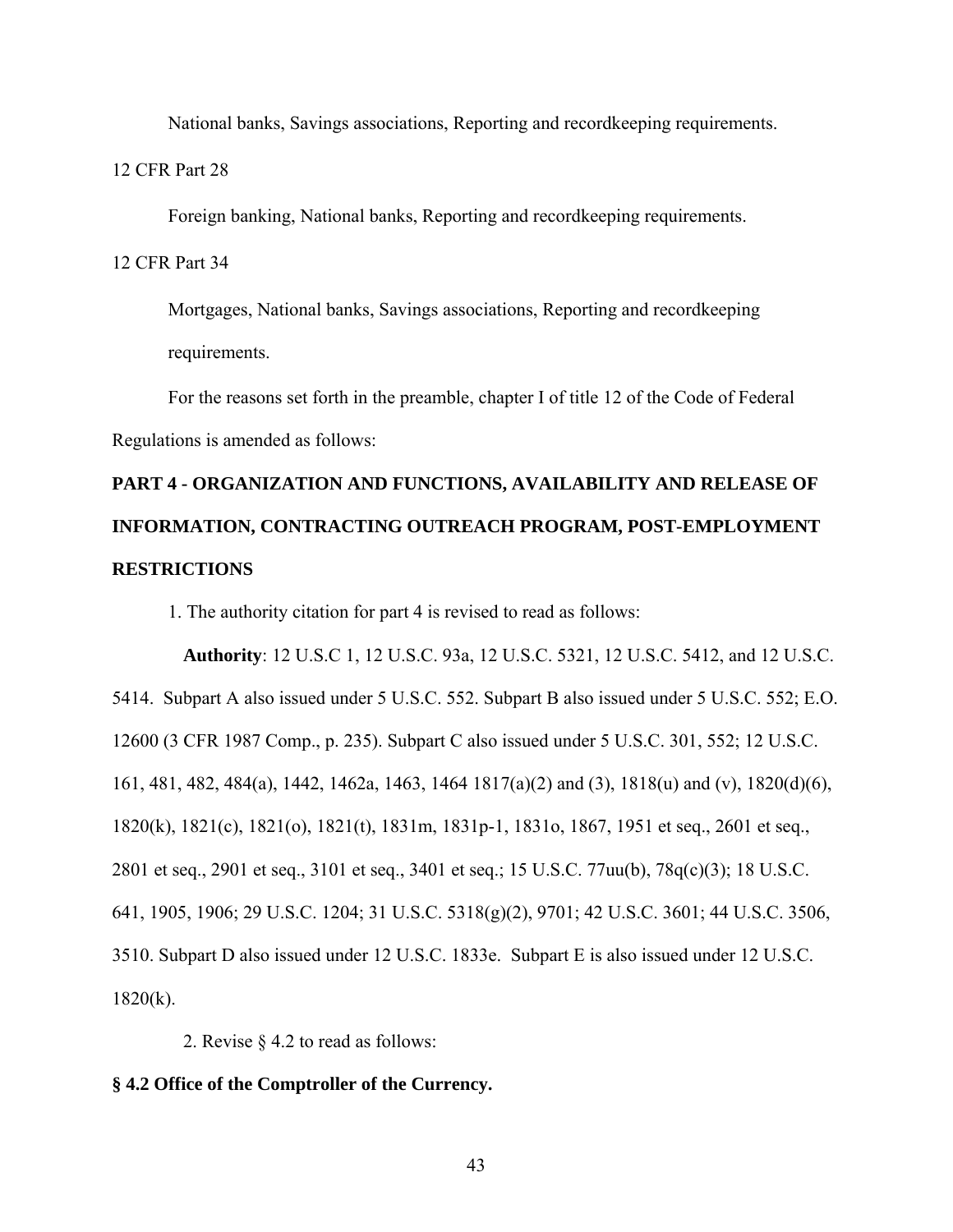The OCC is charged with assuring the safety and soundness of, and compliance with laws and regulations, fair access to financial services, and fair treatment of customers by, the institutions and other persons subject to its jurisdiction. The OCC examines, supervises, and regulates national banks, Federal branches and agencies of foreign banks, and Federal savings associations to carry out this mission. The OCC also issues rules and regulations applicable to state savings associations.

## **§ 4.3 [Amended]**

3. Amend § 4.3 in the third sentence by adding "a member of the Financial Stability Oversight Council," after "Federal Deposit Insurance Corporation,".

4. Revise § 4.4 to read as follows:

#### **§ 4.4 Washington office and website.**

The Washington office of the OCC is the main office and headquarters of the OCC. The Washington office directs OCC policy, oversees OCC operations, and is responsible for the direct supervision of certain national banks and Federal savings associations, including the largest national banks and the largest Federal savings associations (through the Large Bank Supervision Department); other national banks and Federal savings associations requiring special supervision; and Federal branches and agencies of foreign banks (through the Large Bank Supervision Department). The Washington office is located at 250 E Street, SW., Washington, DC 20219. The OCC's website is at www.occ.gov.

5. Amend § 4.5 by:

a. Revising paragraph (a); and

b. In paragraph (b), adding "and savings association" after "support the bank". The revision reads as follows: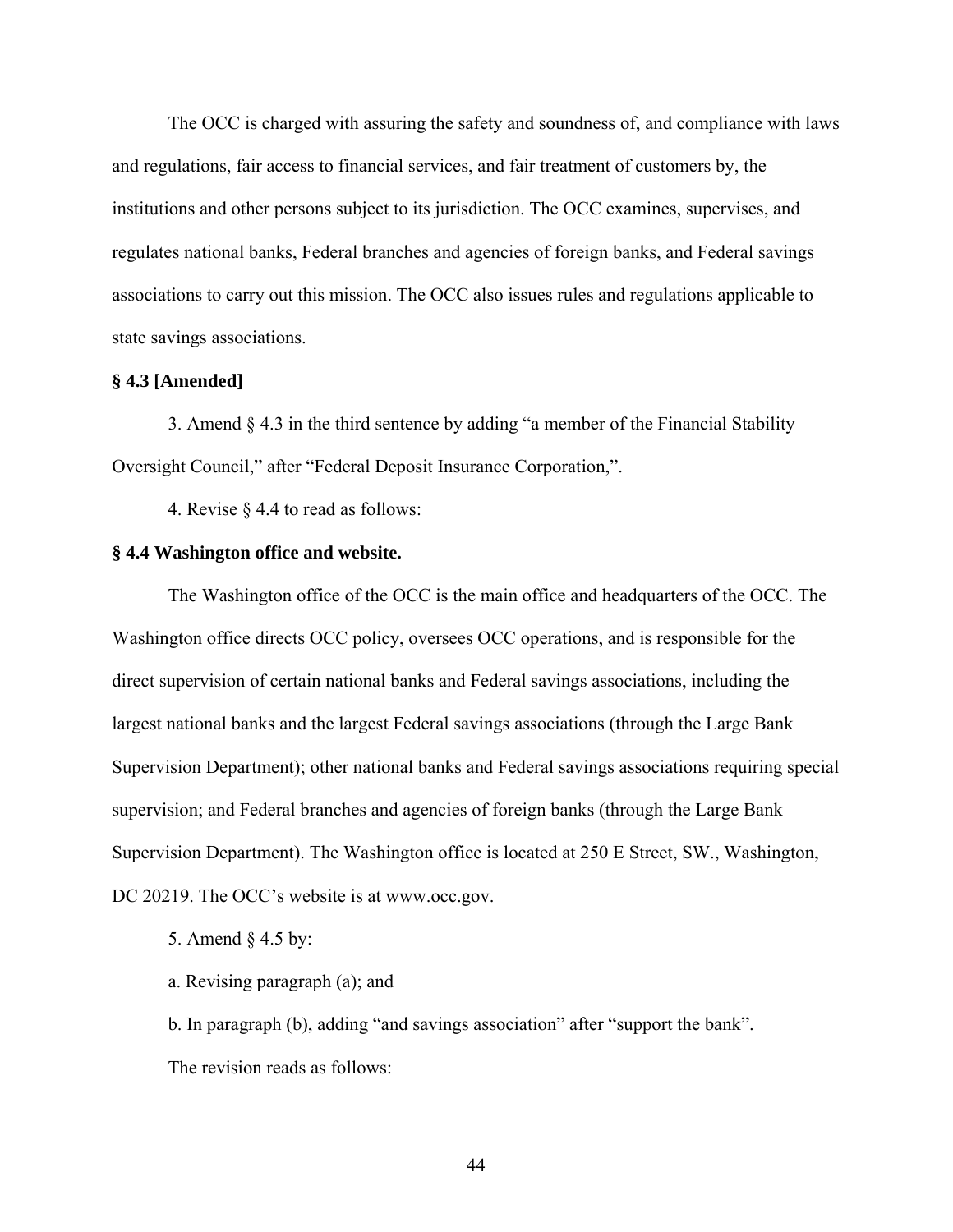## **§ 4.5 District and field offices.**

(a) District offices. Each district office of the OCC is responsible for the direct supervision of the national banks and Federal savings associations in its district, with the exception of the national banks and Federal savings associations supervised by the Washington office. The four district offices cover the United States, Puerto Rico, the Virgin Islands, Guam, and the Northern Mariana Islands. The office address and the geographical composition of each district follows:

| <b>District</b>          | <b>Office address</b>                                                                                                            | <b>Geographical composition</b>                                                                                                                                                                                                                                                                                    |
|--------------------------|----------------------------------------------------------------------------------------------------------------------------------|--------------------------------------------------------------------------------------------------------------------------------------------------------------------------------------------------------------------------------------------------------------------------------------------------------------------|
| Northeastern<br>District | Office of the Comptroller of the<br>Currency, 340 Madison Avenue,<br>0002                                                        | Connecticut, Delaware, District of Columbia, northeast Kentucky,<br>Maine, Maryland, Massachusetts, New Hampshire, New Jersey,<br>5th Floor New York, NY 10173– New York, North Carolina, Pennsylvania, Puerto Rico, Rhode<br>Island, South Carolina, Vermont, the Virgin Islands, Virginia, and<br>West Virginia. |
| Central<br>District      | Office of the Comptroller of the<br>Currency, One Financial Place,<br>Suite 2700, 440 South LaSalle<br>Street, Chicago, IL 60605 | Illinois, Indiana, central and southern Kentucky, Michigan,<br>Minnesota, eastern Missouri, North Dakota, Ohio, and Wisconsin.                                                                                                                                                                                     |
| Southern<br>District     | Office of the Comptroller of the<br>Currency, 500 North Akard<br>Street, Suite 1600, Dallas, TX<br>75201                         | Alabama, Arkansas, Florida, Georgia, Louisiana, Mississippi,<br>Oklahoma, Tennessee, and Texas.                                                                                                                                                                                                                    |
| Western<br>District      | Office of the Comptroller of the<br>300, Denver, CO 80202                                                                        | Alaska, Arizona, California, Colorado, Hawaii, Idaho, Iowa,<br>Currency, 1225 17th Street, Suite Kansas, western Missouri, Montana, Nebraska, Nevada, New<br>Mexico, Northern Mariana Islands, Oregon, South Dakota, Utah,<br>Washington, Wyoming, and Guam.                                                       |

\* \* \* \* \*

6. Amend § 4.6 by:

a. Revising the section heading;

b. In paragraph (a):

i. Adding in the first sentence "and Federal savings associations" after "examines

national banks"; "(with respect to national banks) and 1463(a)(1) and 1464 (with respect to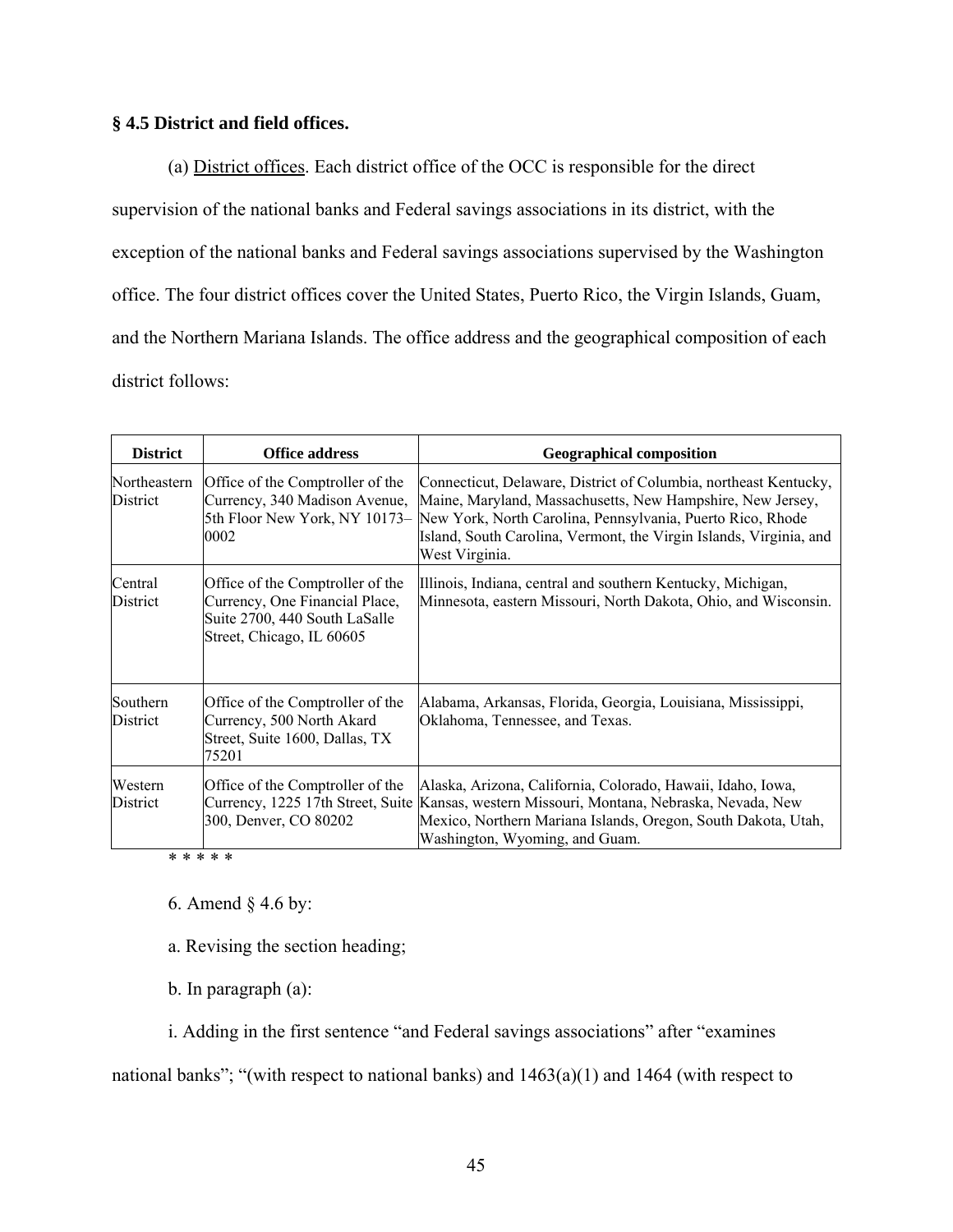Federal savings associations)" after "12 U.S.C. 481"; and "(with respect to national banks and Federal savings associations)" after "12 U.S.C. 1820(d)"; and

ii. Adding in the second sentence "and Federal savings association" after "every national bank".

c. In paragraph (b):

i. Adding in the introductory text "or a Federal savings association" after "a national bank";

ii. Adding in paragraphs  $(b)(1)$ ,  $(b)(2)$ ,  $(b)(4)$ , and  $(b)(5)$  "or Federal savings association" after "bank" each time it appears; and

iii. In paragraph  $(b)(3)$  removing ", the OCC" in the introductory text and revising paragraphs  $(b)(3)(i)$  and  $(b)(3)(ii)$ ; and

iv. In paragraph (b)(4), adding ", OTS" after "OCC".

d. In paragraph (c), adding "or Federal savings association" after "national bank".

The revisions read as follows:

**§ 4.6 Frequency of examination of national banks and Federal savings associations.** 

**\* \* \* \* \*** 

(b) \* \* \*

 $(3)$  \* \* \*

(i) The bank or Federal savings association was assigned a rating of 1 or 2 for

management as part of the bank's or association's rating under the Uniform Financial Institutions Rating System; and

(ii) The bank or Federal savings association was assigned a composite rating of 1 or 2 under the Uniform Financial Institutions Rating System.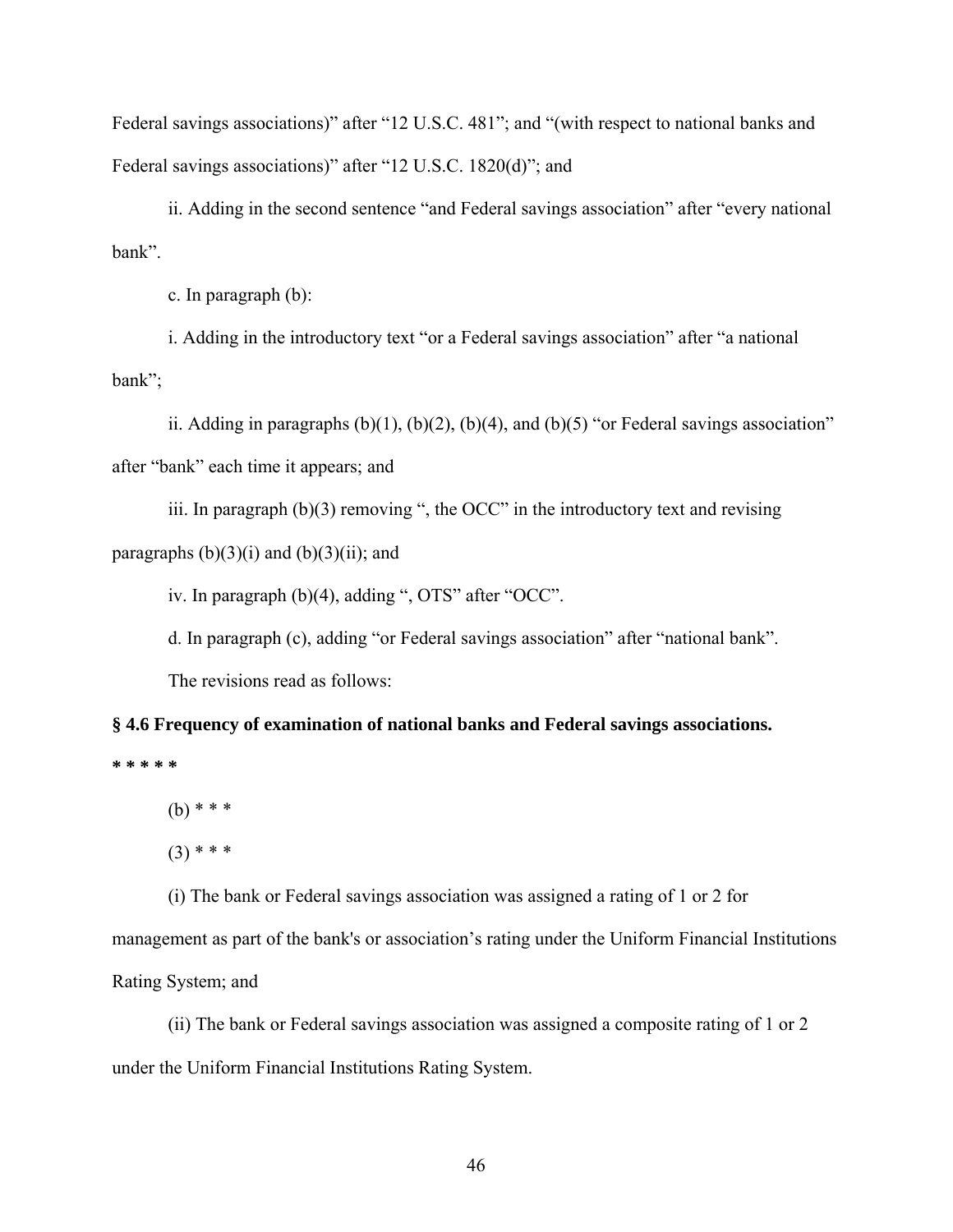\* \* \* \* \*

## **§ 4.7 [Amended]**

7. In paragraph (a) of § 4.7, remove the phrase "(h) and (i)" and add in its place "(g) and  $(h)$ ".

8. Amend § 4.11 by:

a. In paragraph (a), removing "industry" and adding in its place "and savings association industries" after the word "banking";

b. Adding paragraph (b)(4).

The addition reads as follows:

## § **4.11 Purpose and scope.**

\* \* \* \* \*

(b) \* \* \*

(4) This subpart does not apply to FOIA requests filed with the Office of Thrift Supervision (OTS) before July 21, 2011. These requests are subject to the rules of the OTS in effect on July 20, 2011.

9. Amend § 4.12 by:

a. Removing "and" at the end of paragraph (b)(8) and removing the period and adding "; and" at the end of paragraph  $(b)(9)$ ; and

b. Adding paragraph (10).

The addition reads as follows:

## **§ 4.12 Information available under the FOIA.**

\* \* \* \* \*

(b) \* \* \*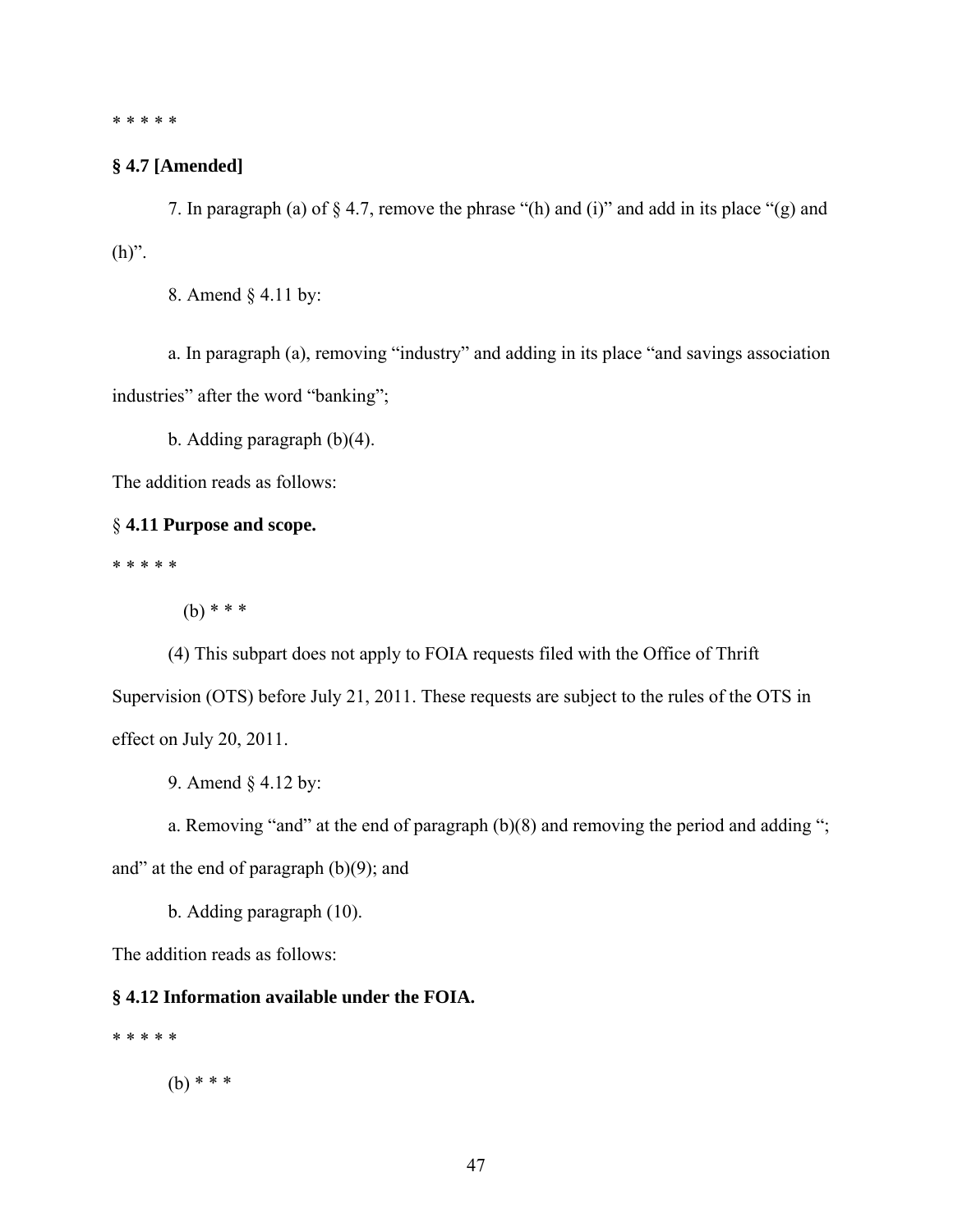$(10)$  Any OTS information similar to that listed in paragraphs  $(b)(1)$  through  $(9)$  of this section, to the extent this information is in the possession of the OCC. \* \* \* \* \*

10. Amend § 4.14 by:

a. Adding in paragraph (a)(7), footnote 1, first sentence, "and Federal savings associations" after "banks" and removing ", such as the Consolidated Report of Condition and Income (FFIEC 031-034),";

b. Removing the phrase "part 11 or 16" in paragraph (a)(9) and adding in its place the phrase "parts 11, 16, 194 or 197";

c. Removing "and" at the end of paragraph  $(a)(10)$ ;

d. Removing the period at the end of paragraph  $(a)(11)$  and adding in its place "; and";

e. Adding paragraph (a)(12); and

f. Revising paragraph (c).

The additions and revision read as follows:

## **§ 4.14 Public inspection and copying.**

 $(a) * * * *$ 

(12) Any OTS information similar to that listed in paragraphs (a)(1) through (a)(12) of this section, to the extent this information is in the possession of the OCC.

\* \* \* \* \*

(c) Addresses. The information described in paragraphs (a)(1) through (10) and (a)(11) of this section is available from the Disclosure Officer, Communications Division, Office of the Comptroller of the Currency, 250 E Street, SW., Washington, DC 20219. The information described in paragraph (a)(11) of this section in the case of both banks and Federal savings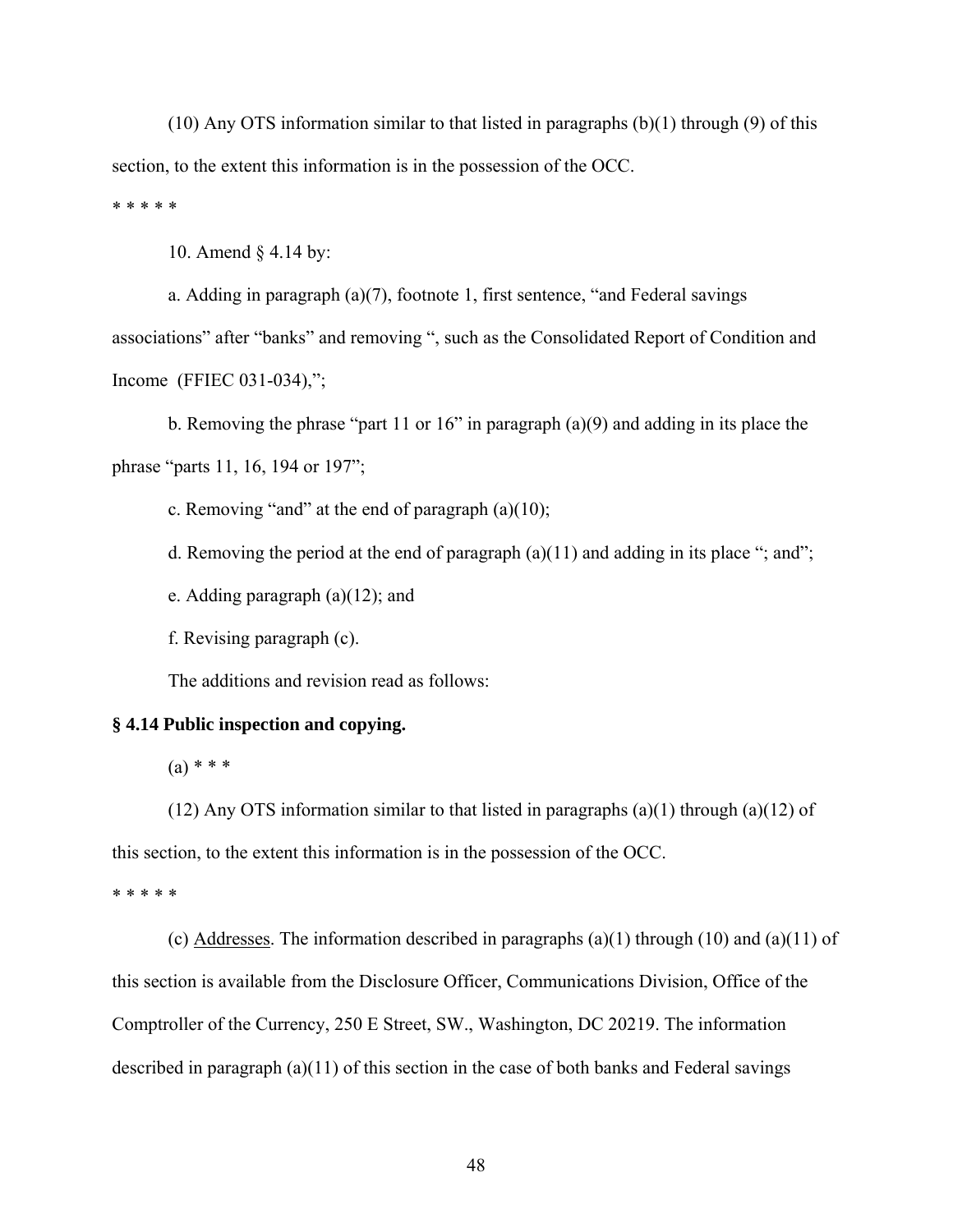associations is available from the Licensing Manager at the appropriate district office at the address listed in § 4.5(a), or in the case of banks and savings associations supervised by Large Bank Supervision, from the Large Bank Licensing Expert, Licensing Department, Office of the Comptroller of the Currency, 250 E Street, SW., Washington, DC 20219.

## **§ 4.15 [Amended]**

11. Amend § 4.15 by:

a. Adding in paragraph (b)(1) "through the OCC's FOIA Web portal at

https://appsec.occ.gov/publicaccesslink/palMain.aspx or" after "must submit the request or appeal"; and

b. Removing in paragraph (c)(2) "OCC's Director of Communications or that person's" and adding in its place "Comptroller or the Comptroller's".

## **§ 4.16 [Amended]**

12. Amend § 4.16:

a. In paragraph  $(b)(1)(i)$  introductory text by adding "or to the Federal Home Loan Bank Board, the predecessor of the OTS," after "OCC";

b. In paragraph  $(b)(1)(i)(C)$  by removing "OCC" and adding "from the OCC or the

Federal Home Loan Bank Board, the predecessor of the OTS" after "confidentiality";

c. In paragraph  $(b)(1)(ii)$  introductory text by adding "or to the OTS (or the Federal Home Loan Bank Board, its predecessor agency)" after "OCC";

d. In paragraph  $(b)(1)(ii)(B)$  by adding "or the OTS (or the Federal Home Loan Bank Board, its predecessor agency)" after "OCC"; and

e. In paragraph (b)(2)(iv) by adding "or the OTS (or the Federal Home Loan Bank Board, its predecessor agency)" after "OCC".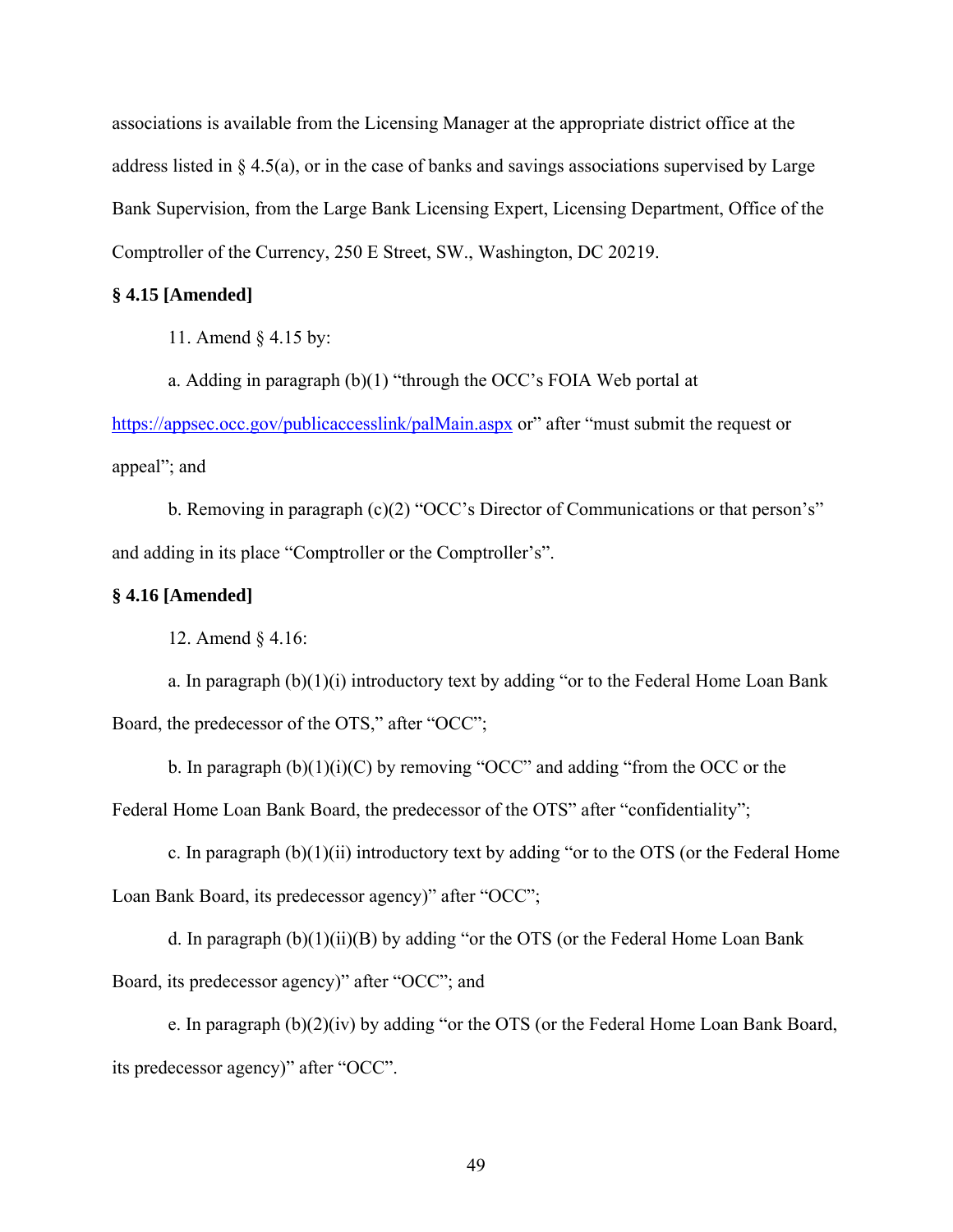13. Revise § 4.18 to read as follows:

#### **§ 4.18 How to track a FOIA request.**

(a) Tracking number. (1) Internet requests. The OCC will issue a tracking number to all FOIA requesters automatically upon receipt of the request (as described in  $\S$  4.15(g)) by the OCC's Communications Department via the OCC's Freedom of Information Request Portal, https://appsec.occ.gov/publicaccesslink/palMain.aspx. The tracking number will be sent via electronic mail to the requester.

(2) If a requester does not have Internet access. The OCC will issue a tracking number to FOIA requesters without Internet access within 5 days of the receipt of the request (as described in  $\S$  4.15(g)) in the OCC's Communications Department. The OCC will mail the tracking number to the requester's physical address, as provided in the FOIA request.

(b) Status of request. FOIA requesters may track the progress of their requests via the OCC's Freedom of Information Request Portal,

https://appsec.occ.gov/publicaccesslink/palMain.aspx. Requesters without Internet access may continue to contact the Disclosure Officer, Communications Division, Office of the Comptroller of the Currency, at (202) 874–4700 to check the status of their FOIA request(s).

14. Amend § 4.31 by:

- a. Adding in paragraph (a)(5) "Federal savings associations," after "national banks,";
- b. Adding in paragraph (b)(3) "or state savings association" after "state bank"; and
- c. Adding paragraph (b)(5).

The addition reads as follows:

#### **§ 4.31 Purpose and scope.**

#### \* \* \* \* \*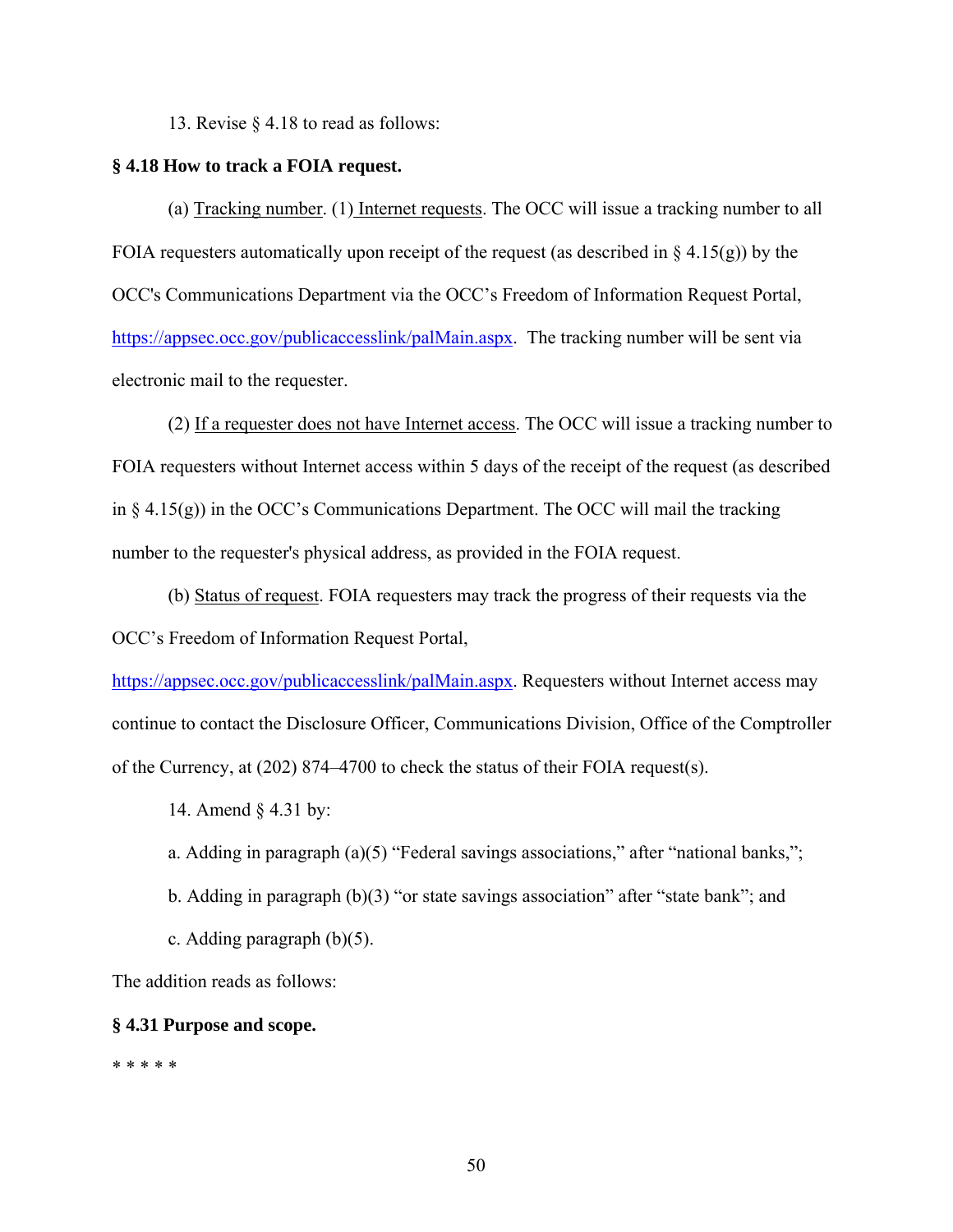(b) \* \* \*

(5) This subpart does not apply to requests for non-public information filed with the Office of Thrift Supervision (OTS) before July 21, 2011. These requests are subject to the rules of the OTS in effect on July 20, 2011.

15. Amend § 4.32 by:

a. Revising paragraph  $(b)(1)(i)$ ;

b. In paragraph (b)(1)(ii) adding "or the OTS" after "OCC", removing "the OCC's", and adding "either agency's" after "with";

c. Adding in paragraph (b)(1)(iii) "or OTS" after "compiled by the OCC";

d. Revising paragraph  $(b)(1)(v)$ ;

e. Adding in paragraph  $(b)(1)(vi)$  ", Federal savings associations, and savings and loan holding companies" after "national banks";

f. Removing the second sentence in paragraph (b)(2); and

g. Revising paragraph (e).

The revisions read as follows:

## **§ 4.32 Definitions.**

\* \* \* \* \*

(b) \* \* \*

 $(1)$  \* \* \*

(i) A record created or obtained:

(A) By the OCC in connection with the OCC's performance of its responsibilities, such as a record concerning supervision, licensing, regulation, and examination of a national bank, a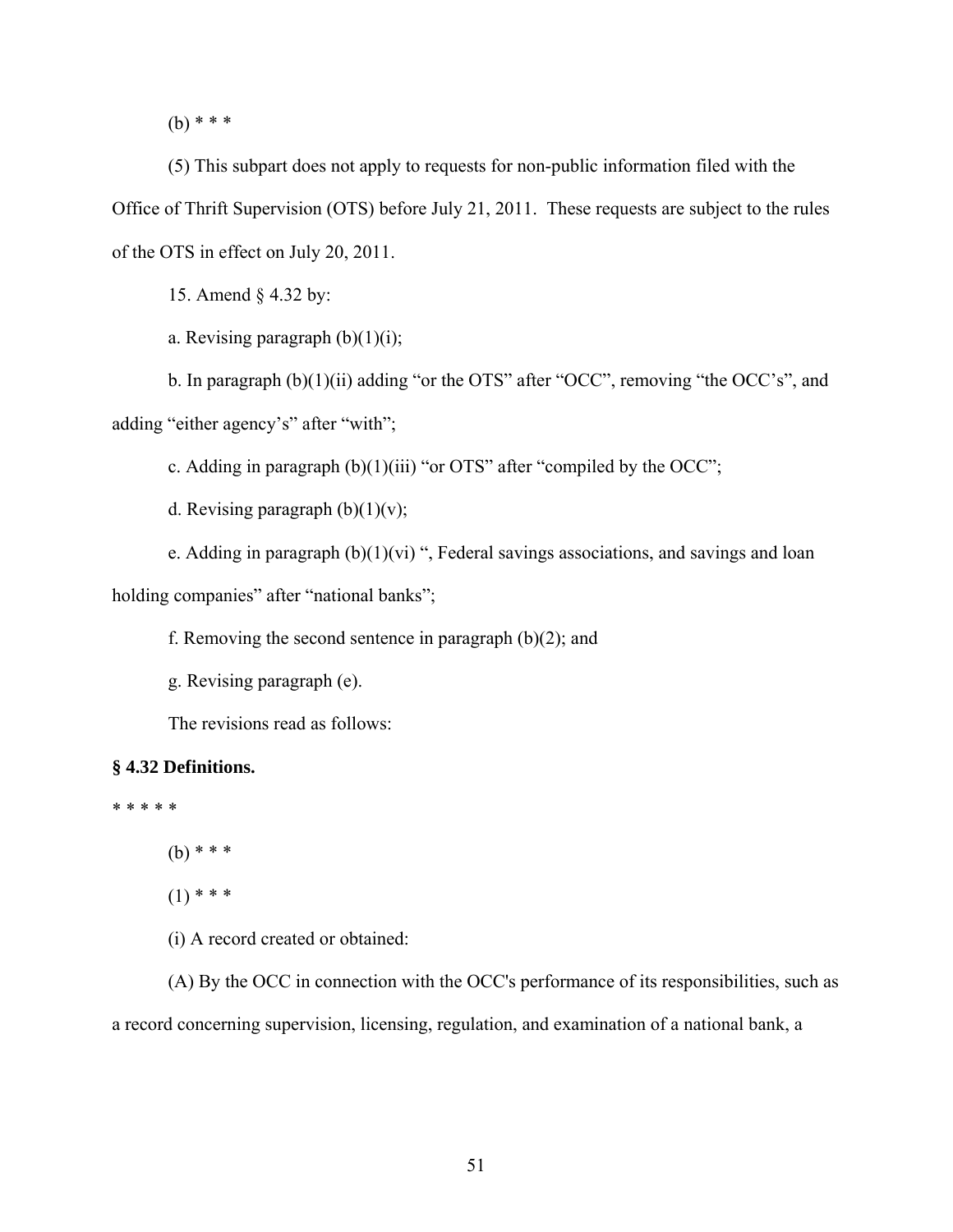Federal savings association, a bank holding company, a savings and loan holding company, or an affiliate; or

(B) By the OTS in connection with the OTS's performance of its responsibilities, such as a record concerning supervision, licensing, regulation, and examination of a Federal savings association, a savings and loan holding company, or an affiliate;

\* \* \* \* \*

(v) Testimony from, or an interview with, a current or former OCC employee, officer, or agent or a former OTS employee, officer, or agent concerning information acquired by that person in the course of his or her performance of official duties with the OCC or OTS or due to that person's official status at the OCC or OTS; and

\* \* \* \* \*

(e) Supervised entity includes a national bank or Federal savings association, a subsidiary of a national bank or Federal savings association, or a Federal branch or agency of a foreign bank licensed by the OCC as defined under 12 CFR 28.11(g) and (h), or any other entity supervised by the OCC.

\* \* \* \* \*

16. Revise  $\S$  4.35(a)(5) to read as follows:

## **§ 4.35 Consideration of requests.**

 $(a) * * * *$ 

(5) Notice to subject national banks and Federal savings associations. Following receipt of a request for non-public OCC information, the OCC generally notifies the national bank or Federal savings association that is the subject of the requested information, unless the OCC, in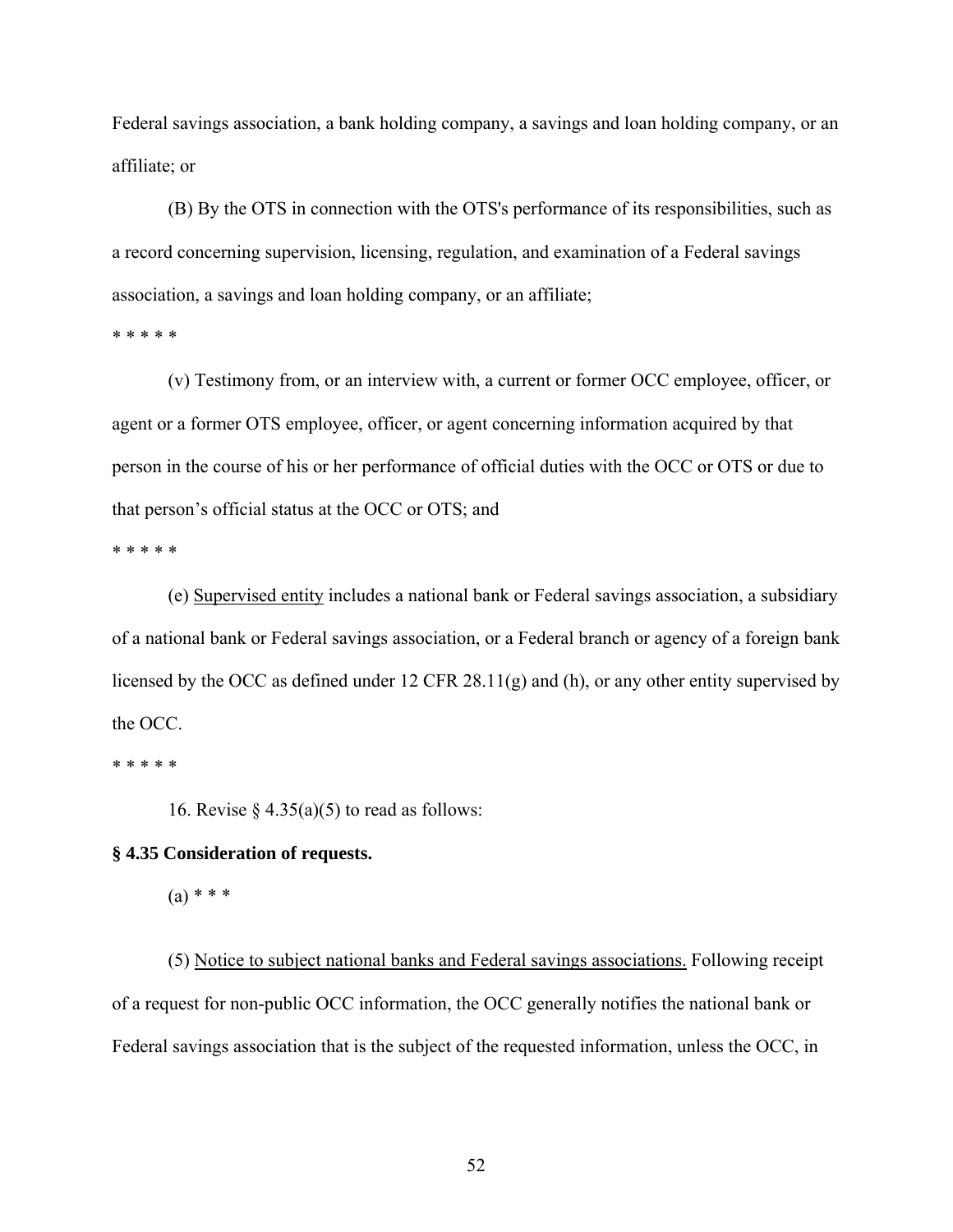its discretion, determines that to do so would advantage or prejudice any of the parties in the matter at issue.

\* \* \* \* \*

17. Amend § 4.37 by:

a. In paragraph (a):

i. Adding in the paragraph heading "; former OTS employees or agents" after "former OCC employees or agents";

ii. Adding "or former OTS employee or agent," after "former OCC employee or agent" each time that phrase appears;

iii. Adding at the end of paragraph (a)(2)(ii), "and former OTS employees or agents";

b. In paragraph (b):

i. Adding in paragraph (b)(1)(i) introductory text "Federal savings association," after "national bank,";

ii. Revising paragraph (b)(2) introductory text;

iii. Adding at the end of paragraph  $(b)(2)(ii)$  "or Federal savings association";

iv. Adding in paragraph (b)(3) introductory text " Federal savings association," after

"national bank,"; and

c. In paragraph (c), adding in the first sentence "and state savings association" after "state bank".

The revision reads as follows:

**§4.37 Persons and entities with access to OCC information; prohibition on dissemination.**  \* \* \* \* \*

(b) \* \* \*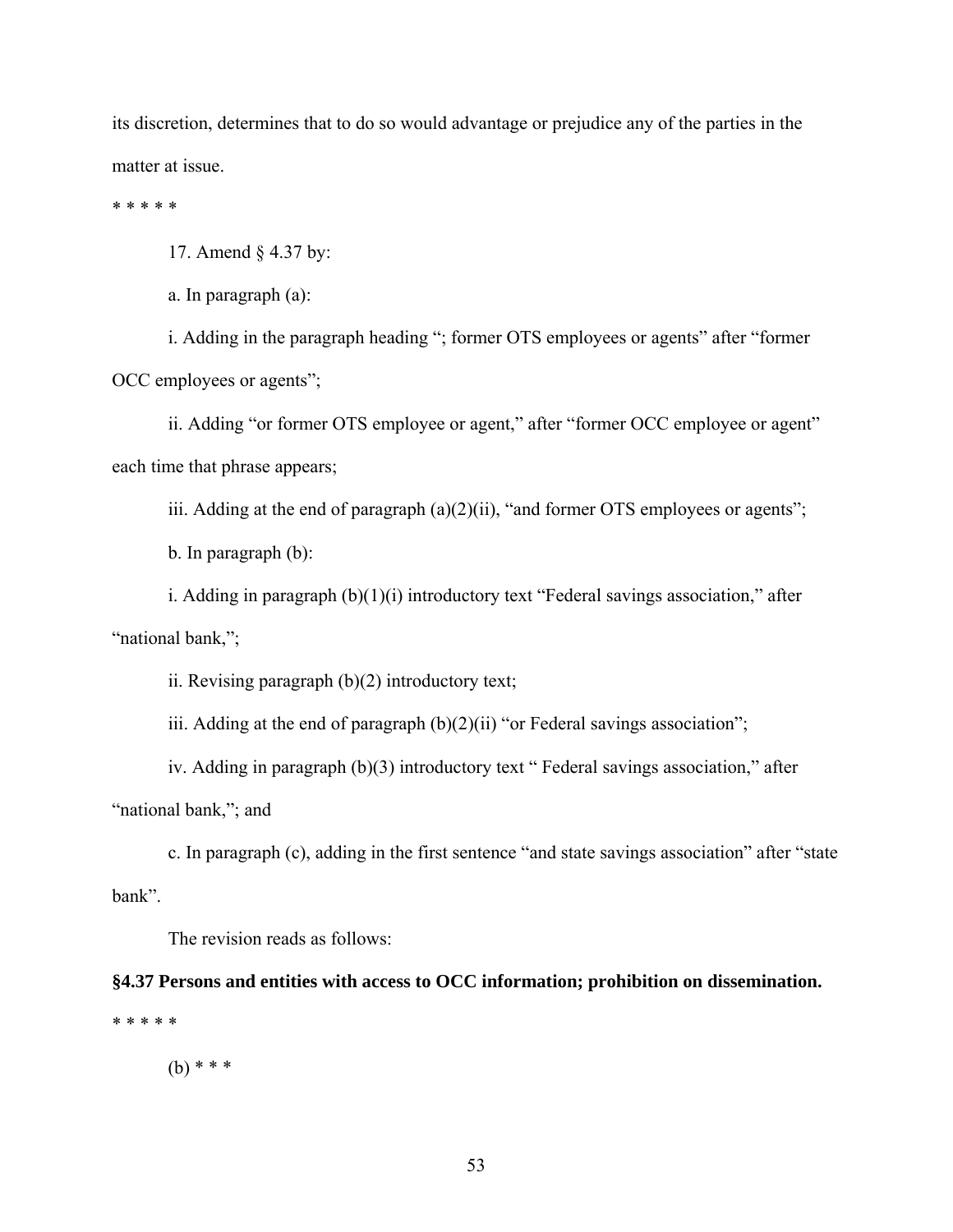(2) Exception for national banks and Federal savings associations. When necessary or appropriate for business purposes, a national bank, Federal savings association, or holding company, or any director, officer, or employee thereof, may disclose non-public OCC information, including information contained in, or related to, OCC reports of examination, to a person or organization officially connected with the bank or Federal savings association as officer, director, employee, attorney, auditor, or independent auditor. A national bank, Federal savings association, or holding company or a director, officer, or employee thereof, may also release non-public OCC information to a consultant under this paragraph if the consultant is under a written contract to provide services to the bank or Federal savings association and the consultant has a written agreement with the bank or Federal savings association in which the consultant:

\* \* \* \* \*

## **§ 4.39 [Amended]**

18. In § 4.39(a), add "OCC or OTS" after "former".

#### **Appendix A to Subpart C of Part 4 [Amended]**

19. In Appendix A to subpart C of part 4:

a. In I. Model Stipulation, second paragraph, add ",  $1463(a)(1)$ ,  $1464(a)(1)$ , and

1464(d)(1)(B)(i)" after 12 U.S.C. 481"; and

b. In II. Model Protective Order, add ",  $1463(a)(1)$ ,  $1464(a)(1)$ , and  $1464(d)(1)(B)(i)$ "

after 12 U.S.C. 481" in the second paragraph.

20. Amend § 4.73 by:

a. In the definition of "Consultant":

i. Adding "savings association," after "national bank,";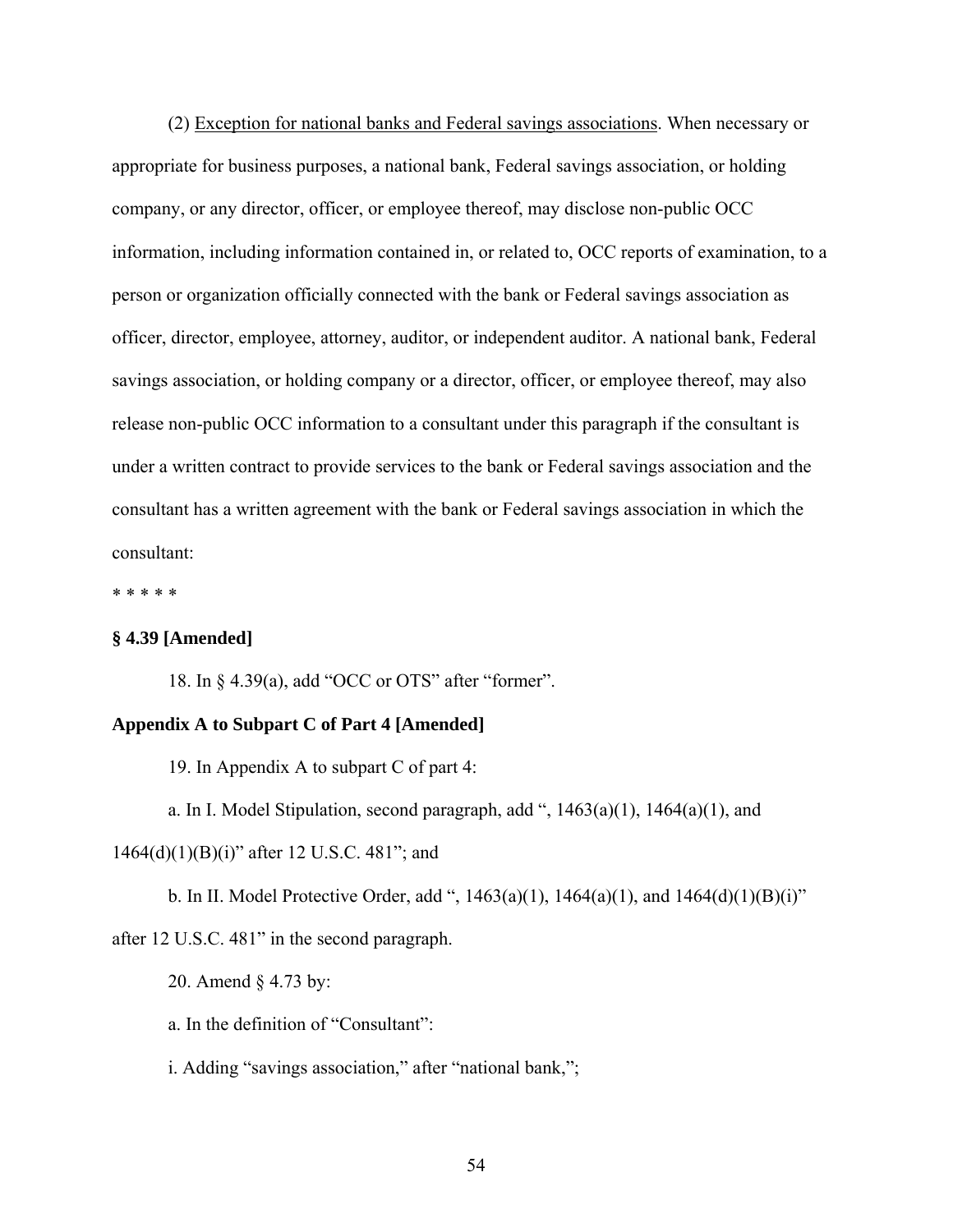ii. Adding "savings and loan holding company," after "bank holding company," each time it appears; and

iii. Adding "savings association," after "such bank,";

b. In the definition of "Control" adding "or in section 10 of the Home Owners' Loan Act  $(12 \text{ U.S.C. } 1467a)$ , as applicable under the circumstances" after "1841(a))";

c. Adding definitions of "Savings association" and "Savings and loan holding company" in alphabetical order; and

d. Revising the definition of "Senior examiner".

The additions and revision read as follows:

## **§ 4.73 Definitions.**

\* \* \* \* \*

Savings association has the meaning given in section 3 of the FDI Act (12 U.S.C.  $1813(b)(1)$ ).

Savings and loan holding company means any company that controls a savings association or any other company that is a savings and loan holding company (as provided in section 10 of the Home Owners' Loan Act (12 U.S.C. 1467a)).

Senior examiner. For purposes of this subpart, an officer or employee of the OCC is considered to be the "senior examiner" for a particular national bank or savings association if—

(1) The officer or employee has been authorized by the OCC to conduct examinations on behalf of the OCC or had been authorized by the Office of Thrift Supervision (OTS) to conduct examinations on behalf of the OTS;

(2) The officer or employee has been assigned continuing, broad, and lead responsibility for examining the national bank or savings association; and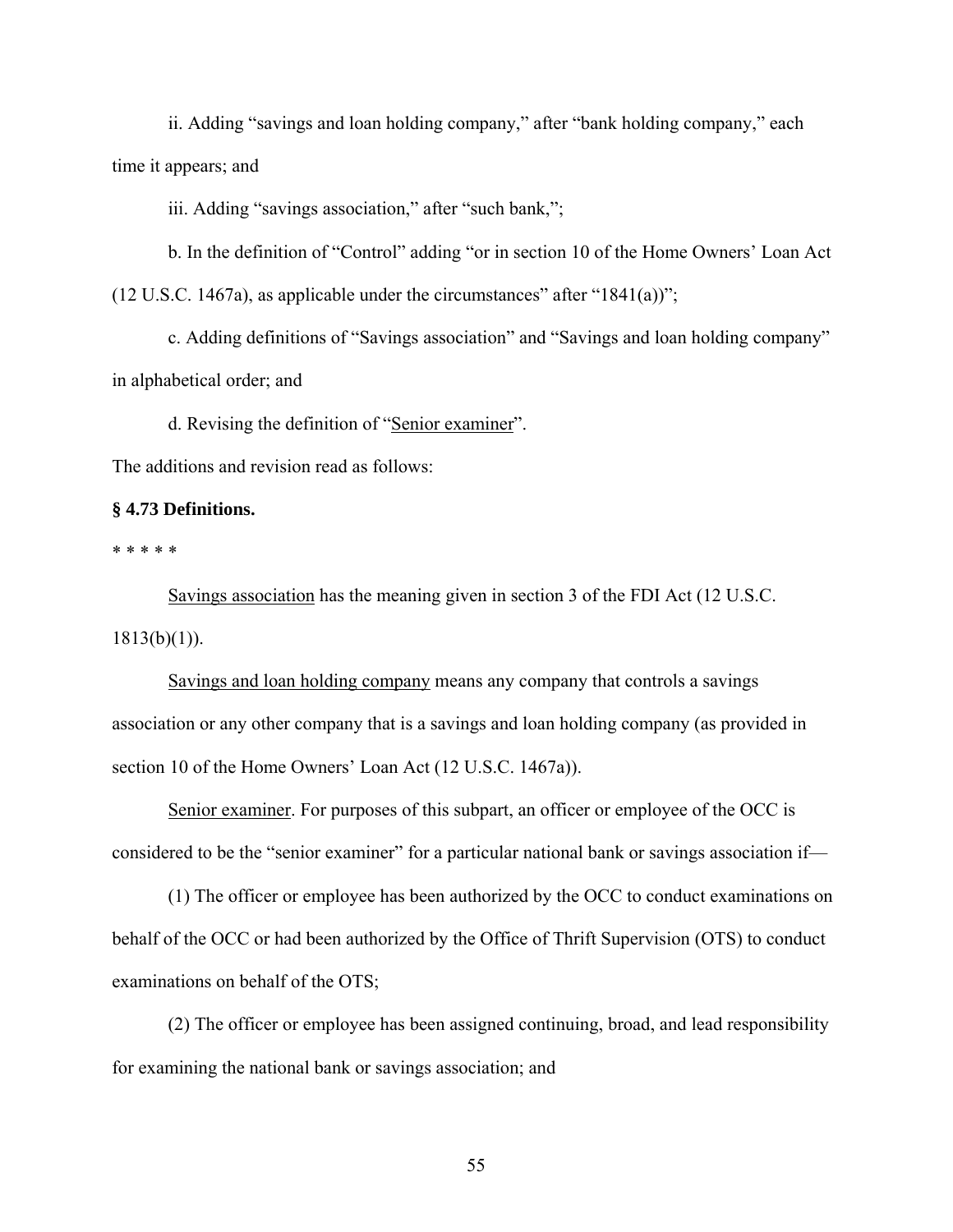(3) The officer's or employee's responsibilities for examining the national bank or savings association—

(i) Represent a substantial portion of the officer's or employee's assigned responsibilities; and

(ii) Require the officer or employee to interact routinely with officers or employees of the national bank or savings association, or its affiliates.

21. Effective July 21, 2012, in § 4.73, revise the definition of Senior examiner to read as follows:

#### **§ 4.73 Definitions.**

\* \* \* \* \*

Senior examiner. For purposes of this subpart, an officer or employee of the OCC is considered to be the "senior examiner" for a particular national bank or savings association if—

(1) The officer or employee has been authorized by the OCC to conduct examinations on behalf of the OCC;

(2) The officer or employee has been assigned continuing, broad, and lead responsibility for examining the national bank or savings association; and

(3) The officer's or employee's responsibilities for examining the national bank or savings association—

(i) Represent a substantial portion of the officer's or employee's assigned responsibilities; and

(ii) Require the officer or employee to interact routinely with officers or employees of the national bank or savings association, or its affiliates."

22. Revise § 4.74 to read as follows: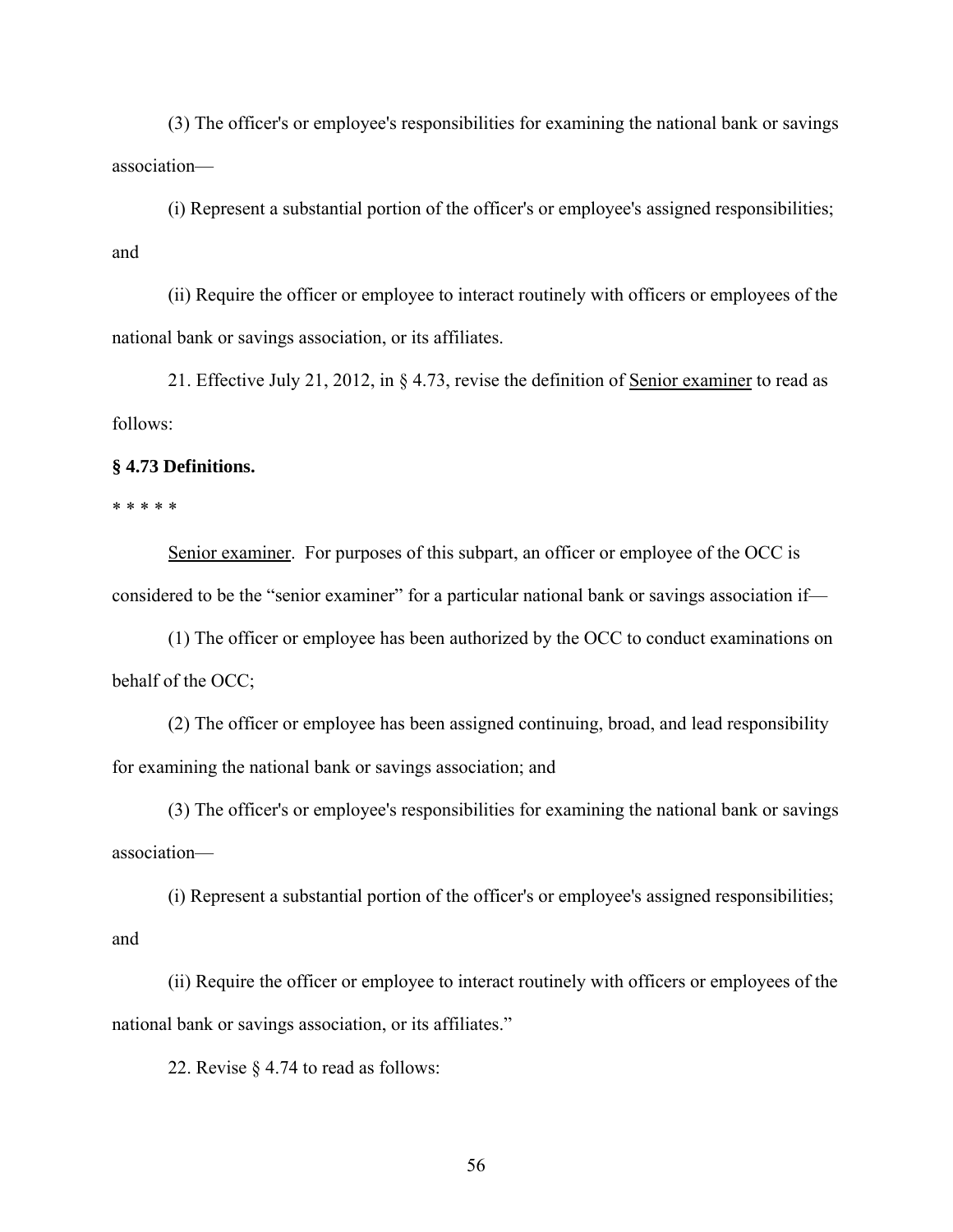#### **§ 4.74 One-year post-employment restrictions.**

An officer or employee of the OCC who serves, or former officer or employee of the OTS who served, as the senior examiner of a national bank or savings association for two or more months during the last twelve months of such individual's employment with the OCC or OTS may not, within one year after leaving the employment of the OCC or OTS, knowingly accept compensation as an employee, officer, director or consultant from the national bank, savings association, or any company (including a bank holding company or savings and loan holding company) that controls the national bank or savings association.

23. Effective July 21, 2012, revise § 4.74 to read as follows:

## **§ 4.74 One-year post-employment restrictions.**

An officer or employee of the OCC who serves as the senior examiner of a national bank or savings association for two or more months during the last twelve months of such individual's employment with the OCC may not, within one year after leaving the employment of the OCC, knowingly accept compensation as an employee, officer, director or consultant from the national bank, savings association, or any company (including a bank holding company or savings and loan holding company) that controls the national bank or savings association.

24. Revise § 4.75 to read as follows:

#### **§ 4.75 Waivers.**

The post-employment restrictions set forth in section 10(k) of the FDI Act (12 U.S.C. 1820(k)) and § 4.74 do not apply to any officer or employee of the OCC, or any former officer or employee of the OCC or OTS, if the Comptroller of the Currency certifies, in writing and on a case-by-case basis, that granting the individual a waiver of the restrictions would not affect the integrity of the OCC's supervisory program.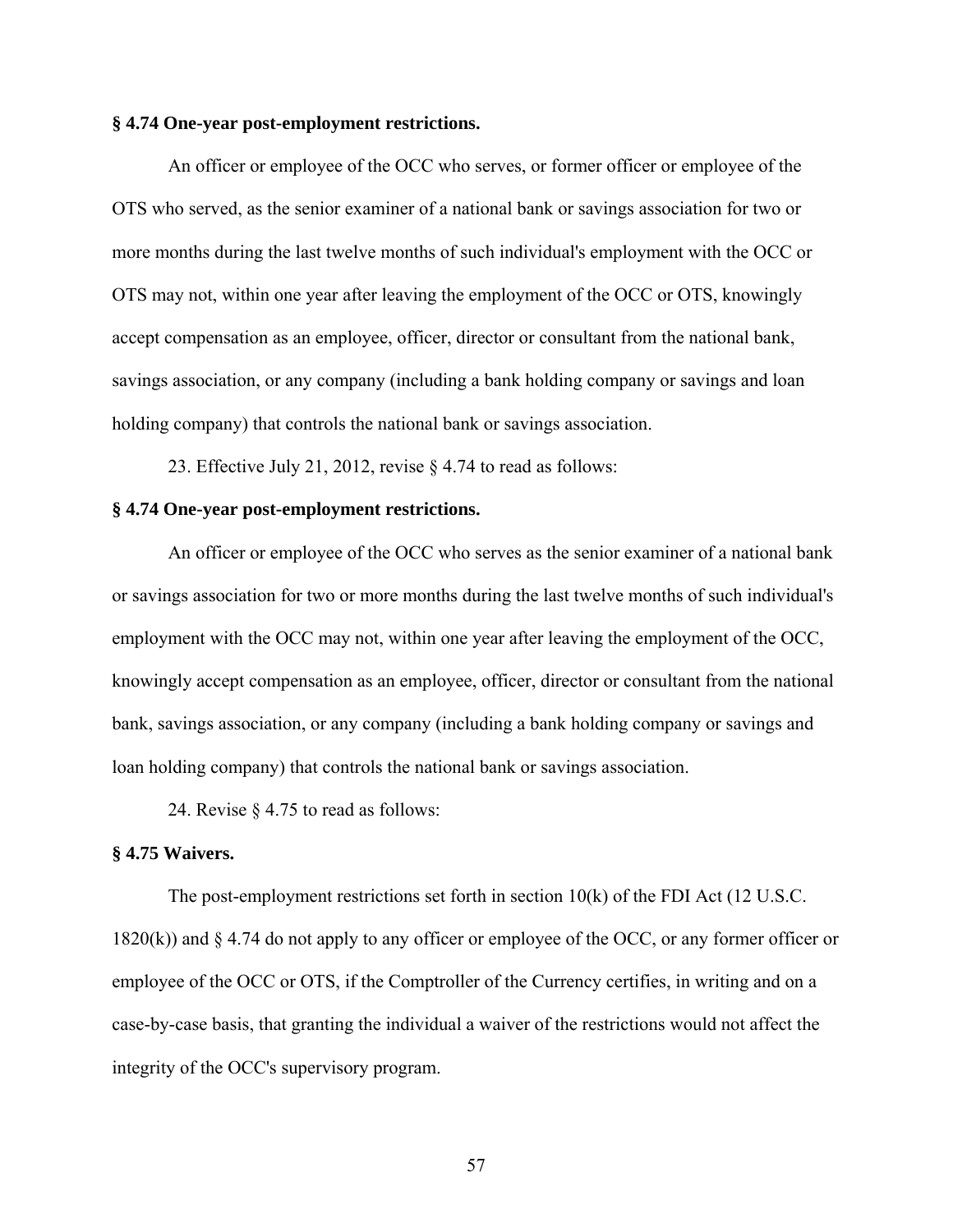25. Effective July 21, 2012, revise § 4.75 to read as follows:

#### **§ 4.75 Waivers.**

The post-employment restrictions set forth in section  $10(k)$  of the FDI Act (12 U.S.C. 1820(k)) and § 4.74 do not apply to any officer or employee of the OCC, or any former officer or employee of the OCC, if the Comptroller of the Currency certifies, in writing and on a case-bycase basis, that granting the individual a waiver of the restrictions would not affect the integrity of the OCC's supervisory program.

26. Amend § 4.76 by revising paragraph (a) to read as follows:

#### **§ 4.76 Penalties.**

(a) Penalties under section 10(k) of FDI Act (12 U.S.C. 1820(k)). If a senior examiner of a national bank or savings association, after leaving the employment of the OCC or OTS, accepts compensation as an employee, officer, director, or consultant from that bank, savings association, or any company (including a bank holding company or savings and loan holding company) that controls that bank or savings association in violation of  $\S 4.74$ , then the examiner shall, in accordance with section  $10(k)(6)$  of the FDI Act (12 U.S.C. 1820 $(k)(6)$ ), be subject to one of the following penalties—

(1) An order—

(i) Removing the individual from office or prohibiting the individual from further participation in the affairs of the relevant national bank, savings association, bank holding company, savings and loan holding company, or other company that controls such institution for a period of up to five years; and

(ii) Prohibiting the individual from participating in the affairs of any insured depository institution for a period of up to five years; or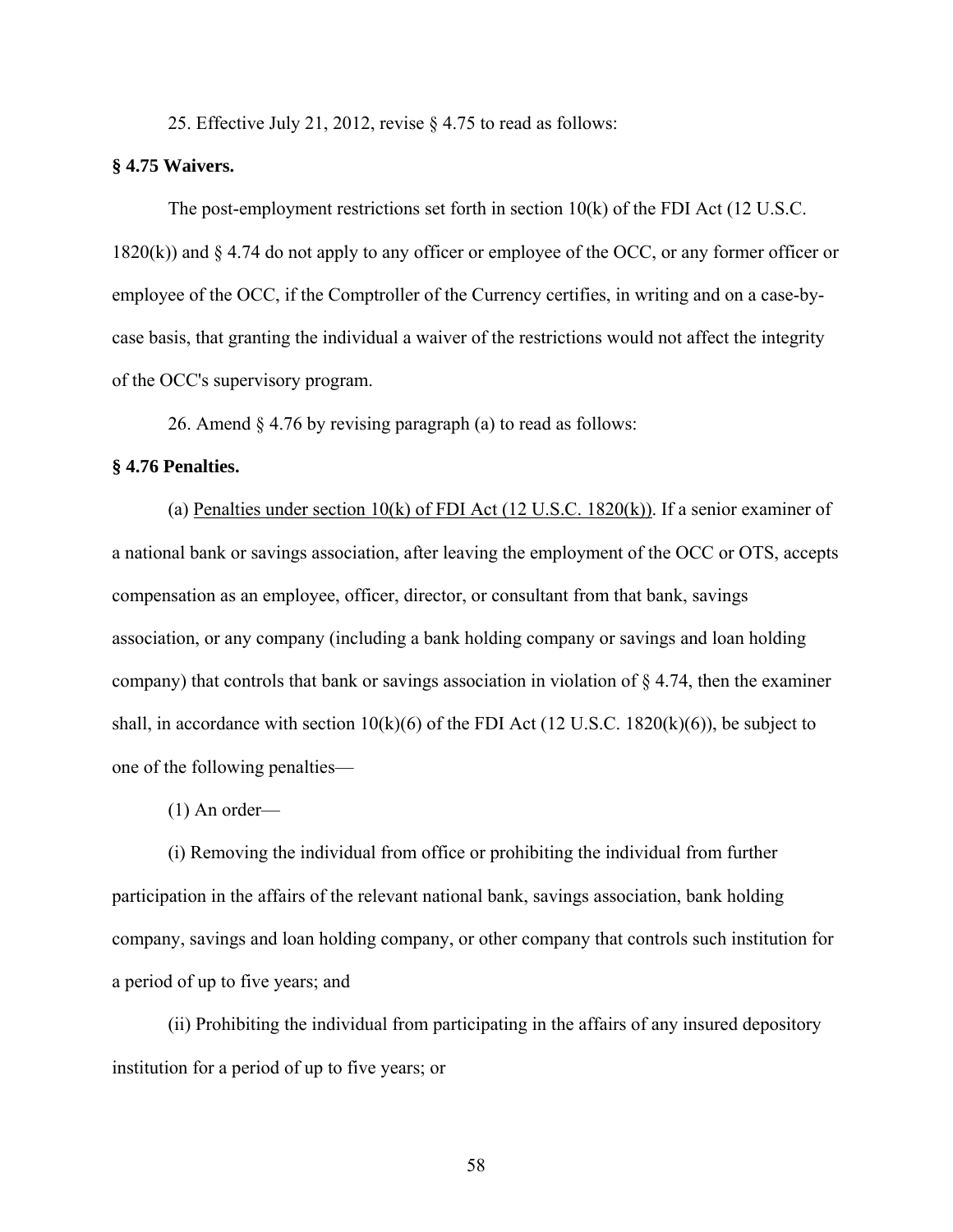(2) A civil monetary penalty of not more than \$250,000.

\* \* \* \* \*

27. Effective July 21, 2012, amend § 4.76 by revising paragraph (a) to read as follows:

## **§ 4.76 Penalties.**

(a) Penalties under section  $10(k)$  of FDI Act (12 U.S.C. 1820(k)). If a senior examiner of a national bank or savings association, after leaving the employment of the OCC, accepts compensation as an employee, officer, director, or consultant from that bank, savings association, or any company (including a bank holding company or savings and loan holding company) that controls that bank or savings association in violation of § 4.74, then the examiner shall, in accordance with section  $10(k)(6)$  of the FDI Act (12 U.S.C. 1820 $(k)(6)$ ), be subject to one of the following penalties—

(1) An order—

(i) Removing the individual from office or prohibiting the individual from further participation in the affairs of the relevant national bank, savings association, bank holding company, savings and loan holding company, or other company that controls such institution for a period of up to five years; and

(ii) Prohibiting the individual from participating in the affairs of any insured depository institution for a period of up to five years; or

(2) A civil monetary penalty of not more than \$250,000.

#### \* \* \* \* \*

## **PART 5—RULES, POLICIES, AND PROCEDURES FOR CORPORATE ACTIVITIES**

28. The authority citation for part 5 continues to read as follows: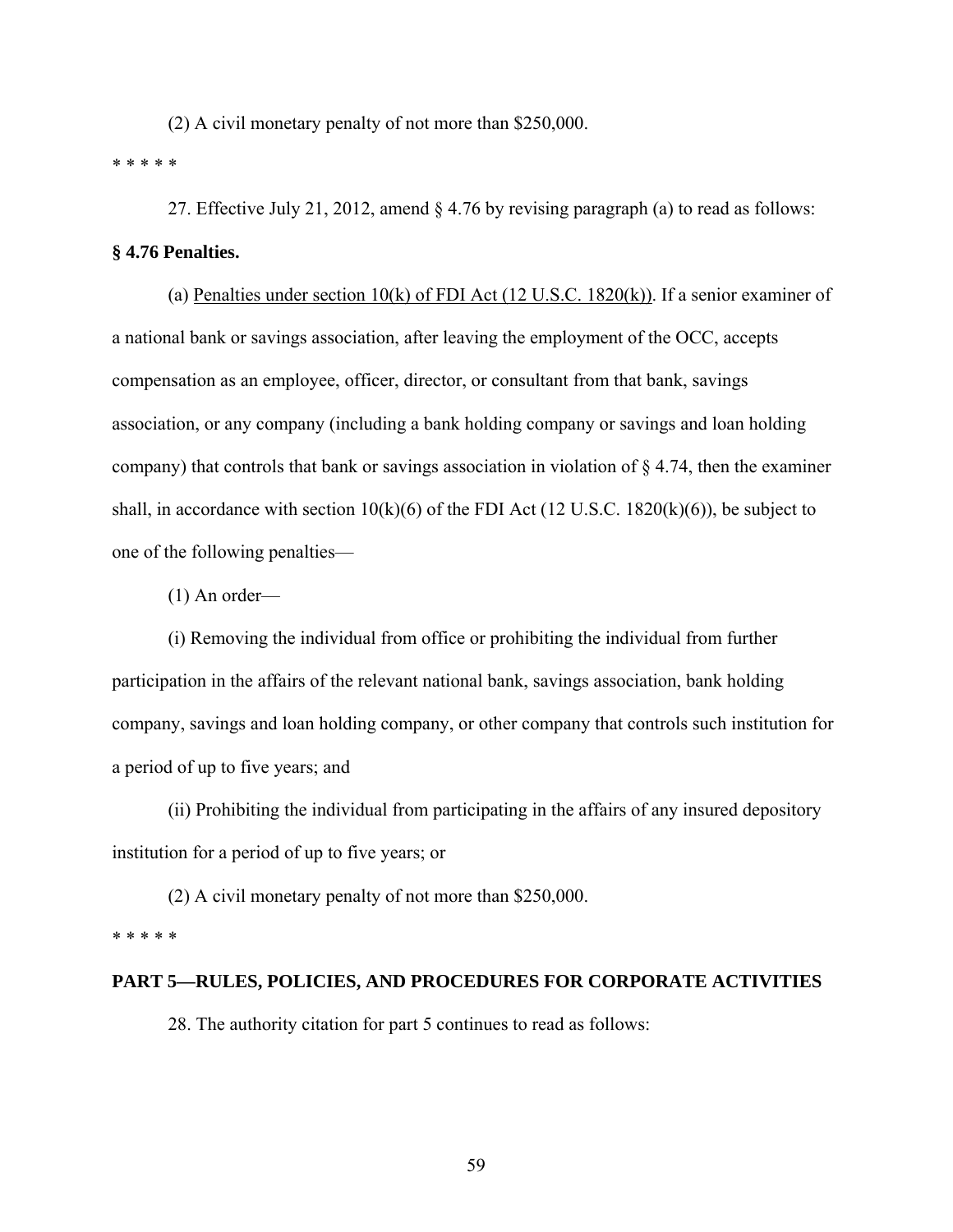**Authority:** 12 U.S.C. 1 et seq., 93a, 215a-2, 215a-3, 481, and section 5136A of the Revised Statutes (12 U.S.C. 24a).

29. Amend  $\S 5.34$  by revising paragraph (a) and the first sentence of paragraph (e)(3) to read as follows:

#### **§ 5.34 Operating subsidiaries.**

(a) Authority. 12 U.S.C. 24 (Seventh), 24a, 25b, 93a, 3101 et seq.

\* \* \* \* \*

(e) \* \* \*

(3) Examination and supervision. An operating subsidiary conducts activities authorized under this section pursuant to the same authorization, terms and conditions that apply to the conduct of such activities by its parent national bank, except as otherwise provided with respect to the application of state law under sections 1044(e) and 1045 of the Dodd-Frank Wall Street Reform and Consumer Protection Act (12 U.S.C. 25b). \* \* \*

\* \* \* \* \*

30. Amend § 5.50 by redesignating paragraph (f)(6) as paragraph (f)(7) and adding a new paragraph  $(f)(6)$  to read as follows:

#### **§ 5.50 Change in bank control; reporting of stock loans.**

\* \* \* \* \*

(f) \* \* \*

(6) Disapproval of notice involving credit card banks or trust banks. (i) In general. The OCC shall disapprove a notice if the proposed change in control occurs before July 21, 2013 and would result in the direct or indirect control of a credit card bank or trust bank, as defined in section  $2(c)(2)(F)$  and (D) of the Bank Holding Company Act of 1956 (12 U.S.C. 1841(c)(2)(F)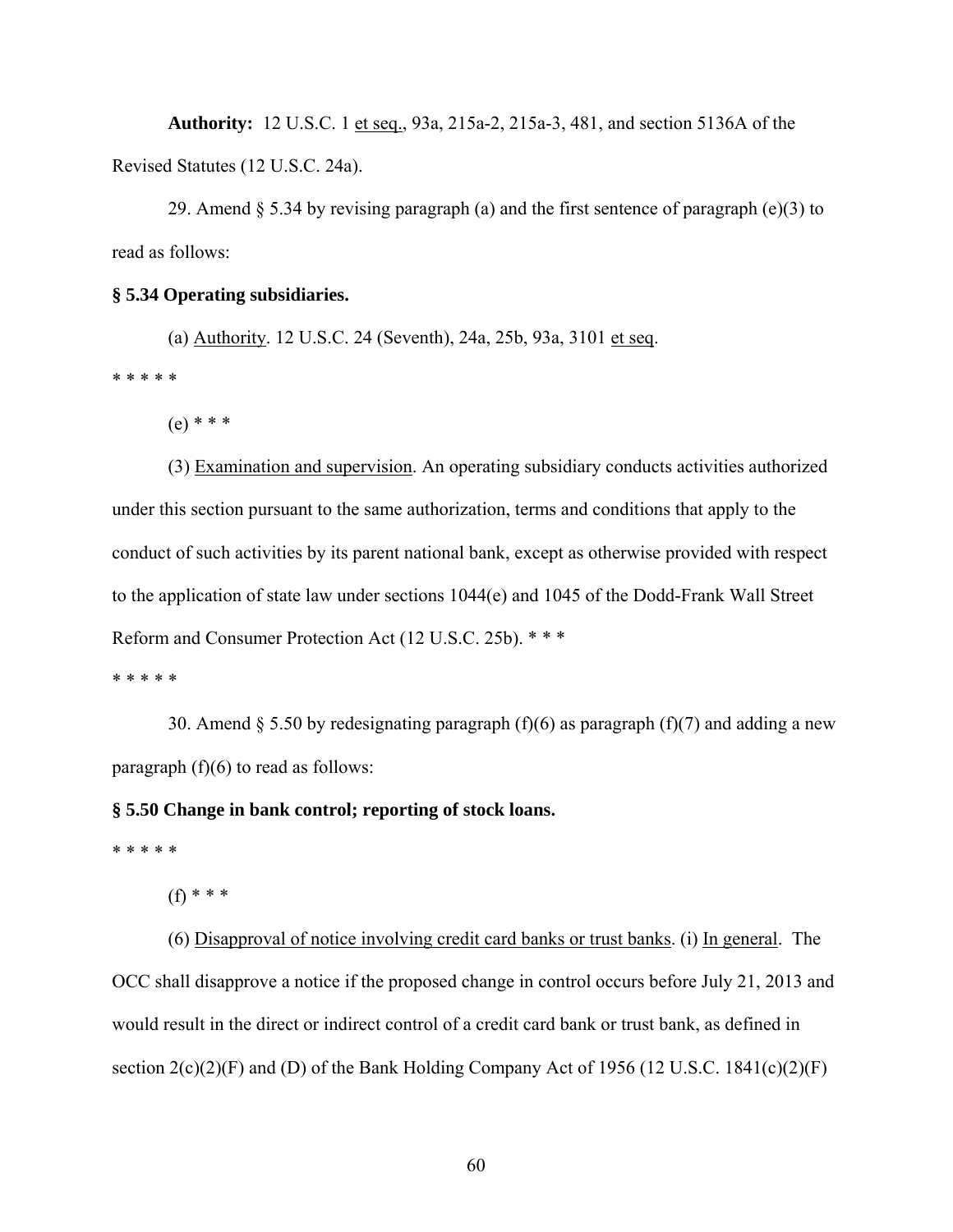and (D)), by a commercial firm. For purposes of this paragraph a company is a ''commercial firm'' if the annual gross revenues derived by the company and all of its affiliates from activities that are financial in nature (as defined in section 4(k) of the Bank Holding Company Act of 1956 (12 U.S.C. 1843(k)) and, if applicable, from the ownership or control of one or more insured depository institutions, represent less than 15 percent of the consolidated annual gross revenues of the company.

(ii) Exception to disapproval. Paragraph  $(f)(6)(i)$  of this section shall not apply to a proposed change in control of a credit card bank or trust bank that:

 $(A)(1)$  Is in danger of default, as determined by the OCC;

(2) Results from the merger or whole acquisition of a commercial firm that directly or indirectly controls the credit card bank or trust bank in a bona fide merger with or acquisition by another commercial firm, as determined by the OCC; or

(3) Results from the acquisition of voting shares of a publicly traded company that controls a credit card bank or trust bank, if, after the acquisition, the acquiring shareholder (or group of shareholders acting in concert) holds less than 25 percent of any class of the voting shares of the company; and

(B) Has obtained all regulatory approvals otherwise required for such change of control under any applicable Federal or state law, including review pursuant to section 7(j) of the Federal Deposit Insurance Act (12 U.S.C. 1817(j)) and 12 CFR 5.50.

\* \* \* \* \*

## **§ 5.50 [Amended]**

31. Effective July 21, 2013, amend  $\S$  5.50 by removing paragraph (f)(6) and redesignating paragraph  $(f)(7)$  as paragraph  $(f)(6)$ .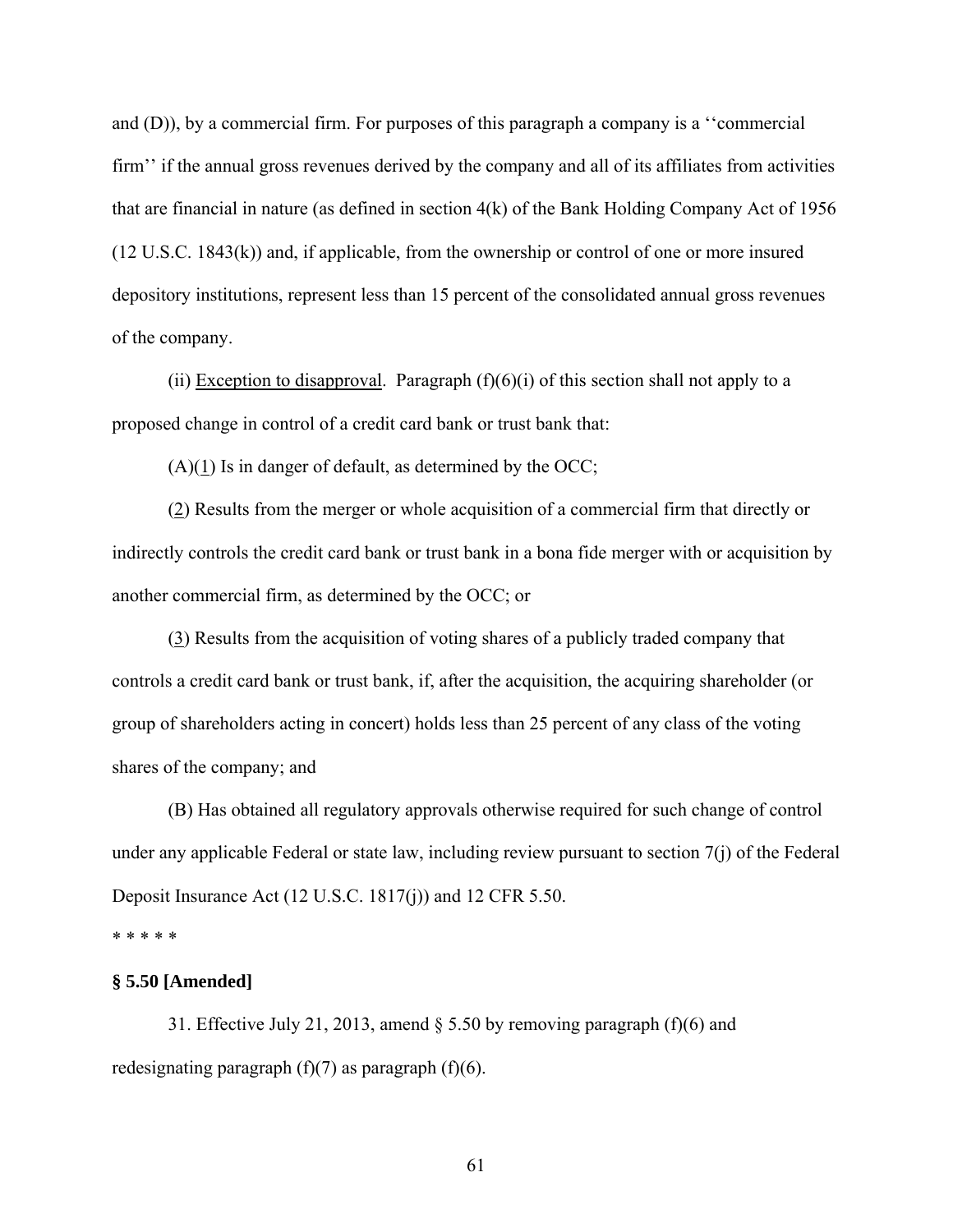## **PART 7—BANK ACTIVITIES AND OPERATIONS**

32. The authority citation for part 7 is revised to read as follows:

**Authority:** 12 U.S.C. 1 et seq., 25b, 71, 71a, 92, 92a, 93, 93a, 371, 371a, 481, 484, 1465,

1818 and 5412(b)(2)(B).

## **Subpart D—Preemption**

- 33. Amend § 7.4000 by:
- a. Revising the first sentence of paragraph  $(a)(1)$ ;
- b. Revising paragraph  $(a)(2)(iv)$ ;
- c. Redesignating paragraphs (b) and (c) as paragraphs (c) and (d), respectively;
- d. Adding a new paragraph (b); and
- e. Revising newly designated paragraph (c)(2).

The additions and revisions read as follows:

## **§ 7.4000 Visitorial powers.**

 $(a) * * * *$ 

(1) Under 12 U.S.C. 484, only the OCC or an authorized representative of the OCC may exercise visitorial powers with respect to national banks. \*\*\*

 $(2)$  \* \* \*

(iv) Enforcing compliance with any applicable Federal or state laws concerning those activities, including through investigations that seek to ascertain compliance through production of non-public information by the bank, except as otherwise provided in paragraphs (a), (b), and (c) of this section.

\* \* \* \* \*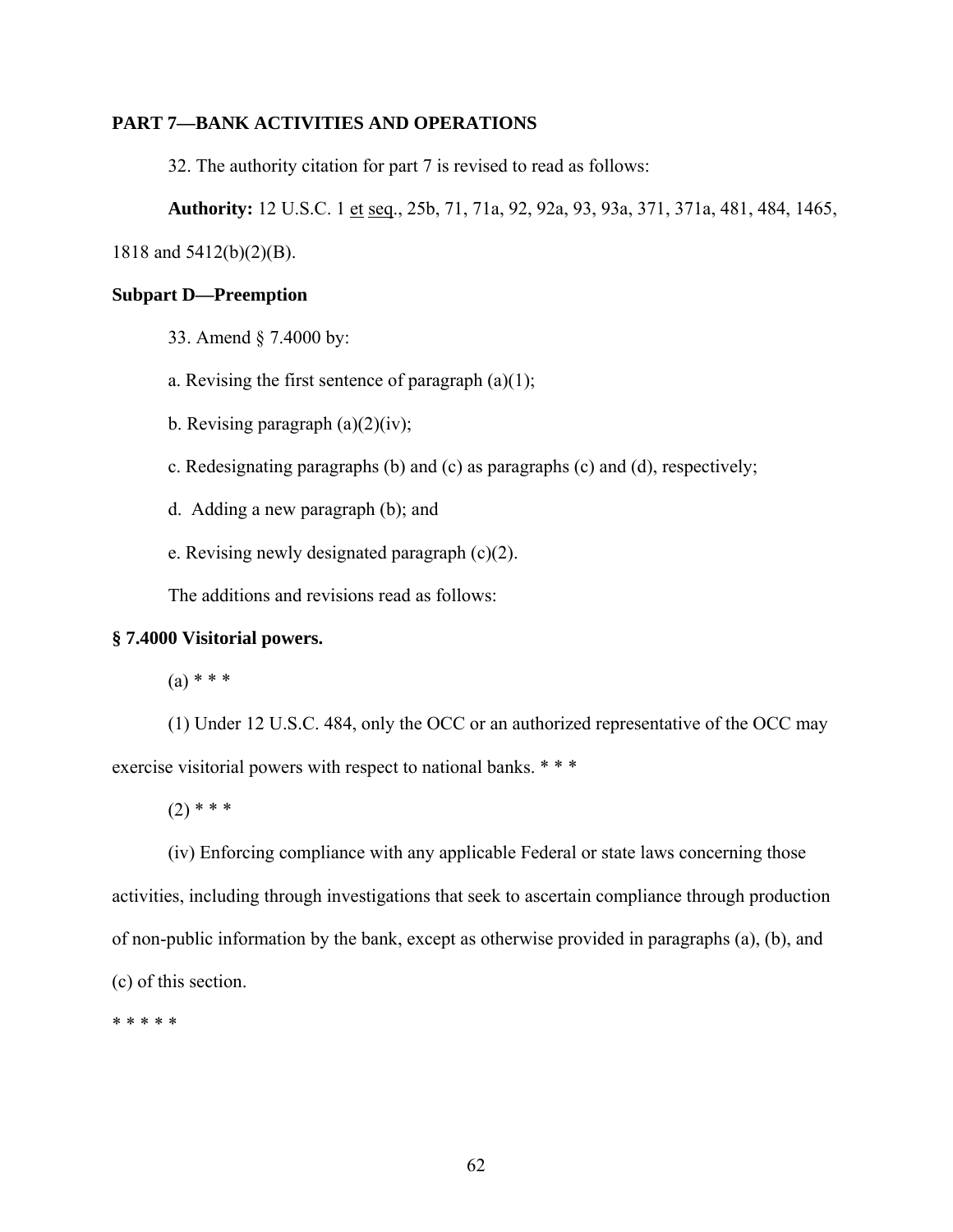(b) Exclusion. In accordance with the decision of the Supreme Court in Cuomo v.

Clearing House Assn., L. L. C., 129 S. Ct. 2710 (2009), an action against a national bank in a court of appropriate jurisdiction brought by a state attorney general (or other chief law enforcement officer) to enforce an applicable law against a national bank and to seek relief as authorized by such law is not an exercise of visitorial powers under 12 U.S.C. 484.

 $(c)$  \* \* \*

(2) Exception for courts of justice. National banks are subject to such visitorial powers as are vested in the courts of justice. This exception pertains to the powers inherent in the judiciary. \* \* \* \* \*

## **§ 7.4006 [Removed and Reserved]**

- 34. Remove and reserve § 7.4006.
- 35. Amend § 7.4007 by:
- a. Removing paragraph (b)(1);
- b. Redesignating paragraph (b)(2) introductory text as paragraph (b) introductory text;
- c. Redesignating former paragraphs  $(b)(2)(i)$  through (vii) as paragraphs  $(b)(1)$  through

(7), respectively;

- d. Revising paragraph (c) introductory text;
- e. Revising footnote 5 in paragraph  $(c)(3)$ ; and
- f. Revising paragraph  $(c)(8)$ .

The revisions read as follows:

## **§ 7.4007 Deposit-taking**

**\* \* \* \* \***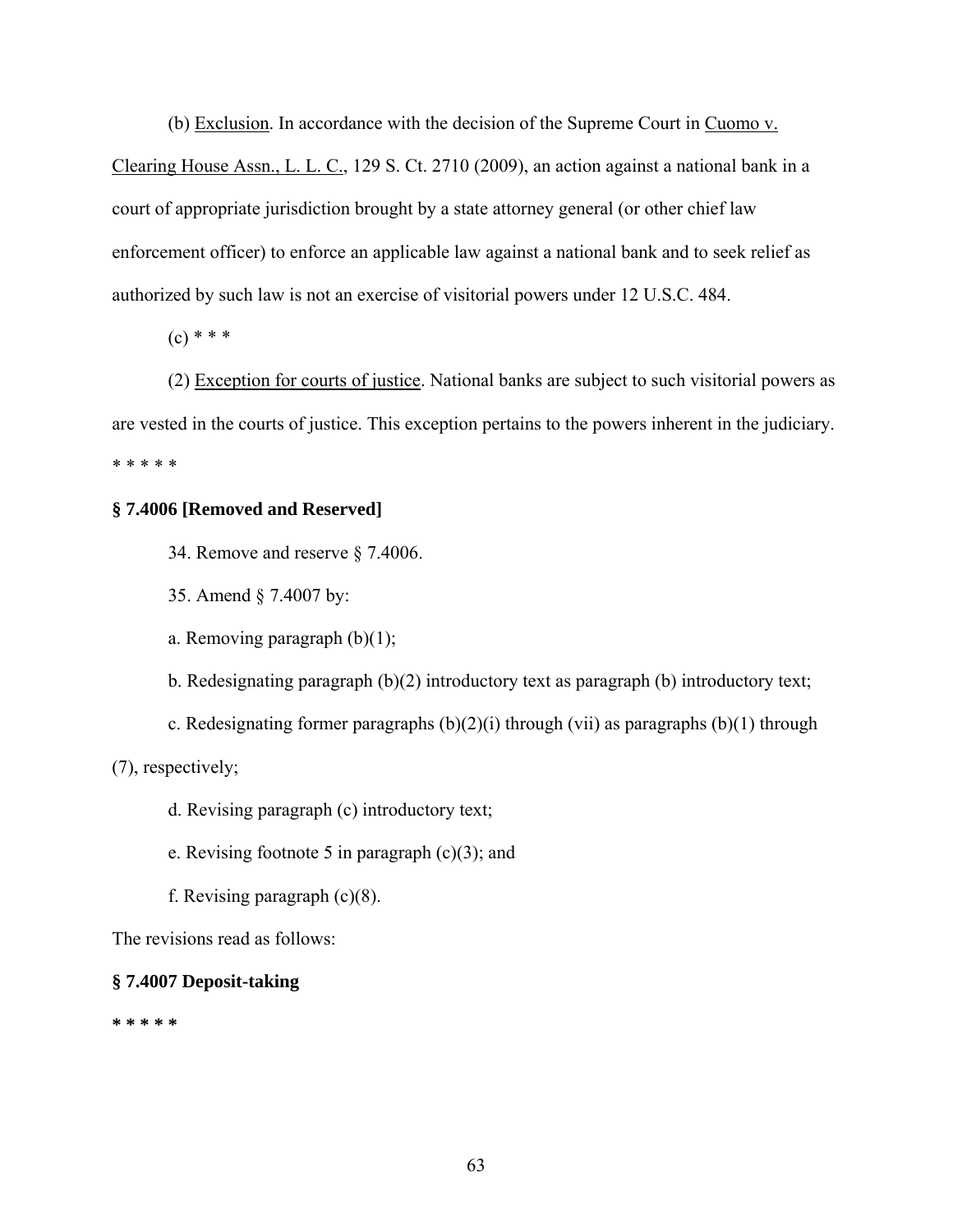(c) State laws that are not preempted. State laws on the following subjects are not inconsistent with the deposit-taking powers of national banks and apply to national banks to the extent consistent with the decision of the Supreme Court in Barnett Bank of Marion County,

N.A. v. Nelson, Florida Insurance Commissioner, et al. 517 U.S. 25 (1996):

\* \* \* \* \*

(3) Criminal law; $5$ 

5 But see the distinction drawn by the Supreme Court in Easton v. Iowa, 188 U.S. 220, 238 (1903), where the Court stated that "[u]ndoubtedly a state has the legitimate power to define and punish crimes by general laws applicable to all persons within its jurisdiction \* \* \*. But it is without lawful power to make such special laws applicable to banks organized and operating under the laws of the United States." Id. at 239 (holding that Federal law governing the operations of national banks preempted a state criminal law prohibiting insolvent banks from accepting deposits).

\* \* \* \* \*

(8) Any other law that the OCC determines to be applicable to national banks in accordance with the decision of the Supreme Court in Barnett Bank of Marion County, N.A. v. Nelson, Florida Insurance Commissioner, et al. 517 U.S. 25 (1996), or that is made applicable by Federal law.

36. Amend § 7.4008 by:

a. Removing paragraph  $(d)(1)$ ;

b. Redesignating paragraph (d)(2) introductory text as paragraph (d) introductory text;

c. Redesignating former paragraphs  $(d)(2)(i)$  through  $(x)$  as paragraphs  $(d)(1)$  through (10), respectively; and

d. Revising paragraphs (e) introductory text, footnote 7 in paragraph (e)(3), and paragraph (e)(8).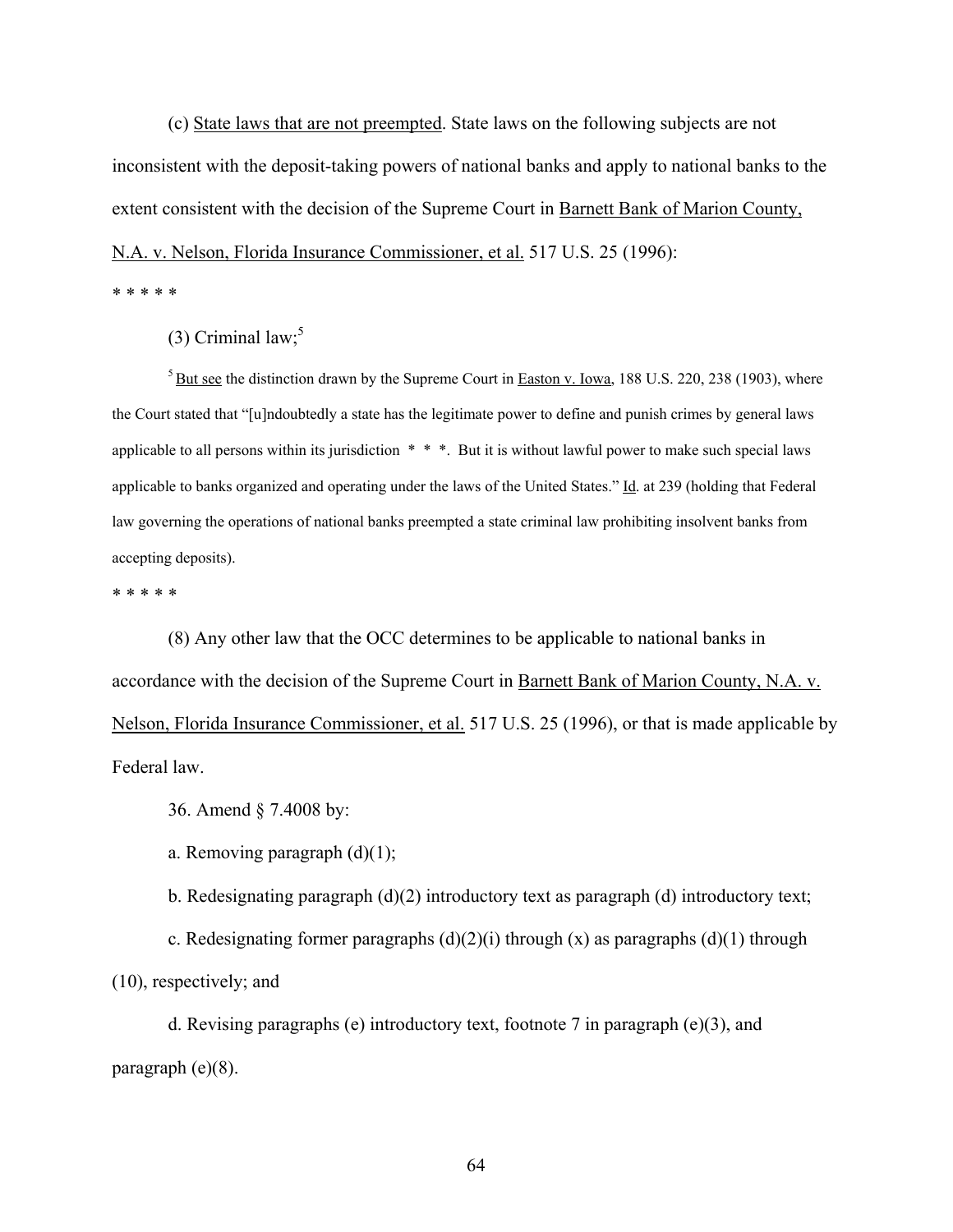The revisions read as follows:

#### **§ 7.4008 Lending.**

\* \* \* \* \*

(e) State laws that are not preempted. State laws on the following subjects are not inconsistent with the non-real estate lending powers of national banks and apply to national banks to the extent consistent with the decision of the Supreme Court in Barnett Bank of Marion County, N.A. v. Nelson, Florida Insurance Commissioner, et al., 517 U.S. 25 (1996): \* \* \* \* \*

(3) Criminal  $law$ ;<sup>7</sup>

<sup>7</sup> See supra note 5 regarding the distinction drawn by the Supreme Court in **Easton v. Iowa**, 188 U.S. 220, 238 (1903).

\* \* \* \* \*

(8) Any other law that the OCC determines to be applicable to national banks in accordance with the decision of the Supreme Court in Barnett Bank of Marion County, N.A. v. Nelson, Florida Insurance Commissioner, et al., 517 U.S. 25 (1996) or that is made applicable by Federal law.

#### **§ 7.4009 [Removed and Reserved]**

37. Remove and reserve § 7.4009.

38. Add § 7.4010 to read as follows:

## **§ 7.4010 Applicability of state law and visitorial powers to Federal savings associations and subsidiaries.**

(a) In accordance with section 1046 of the Dodd-Frank Wall Street Reform and Consumer Protection Act (12 U.S.C. 25b), Federal savings associations and their subsidiaries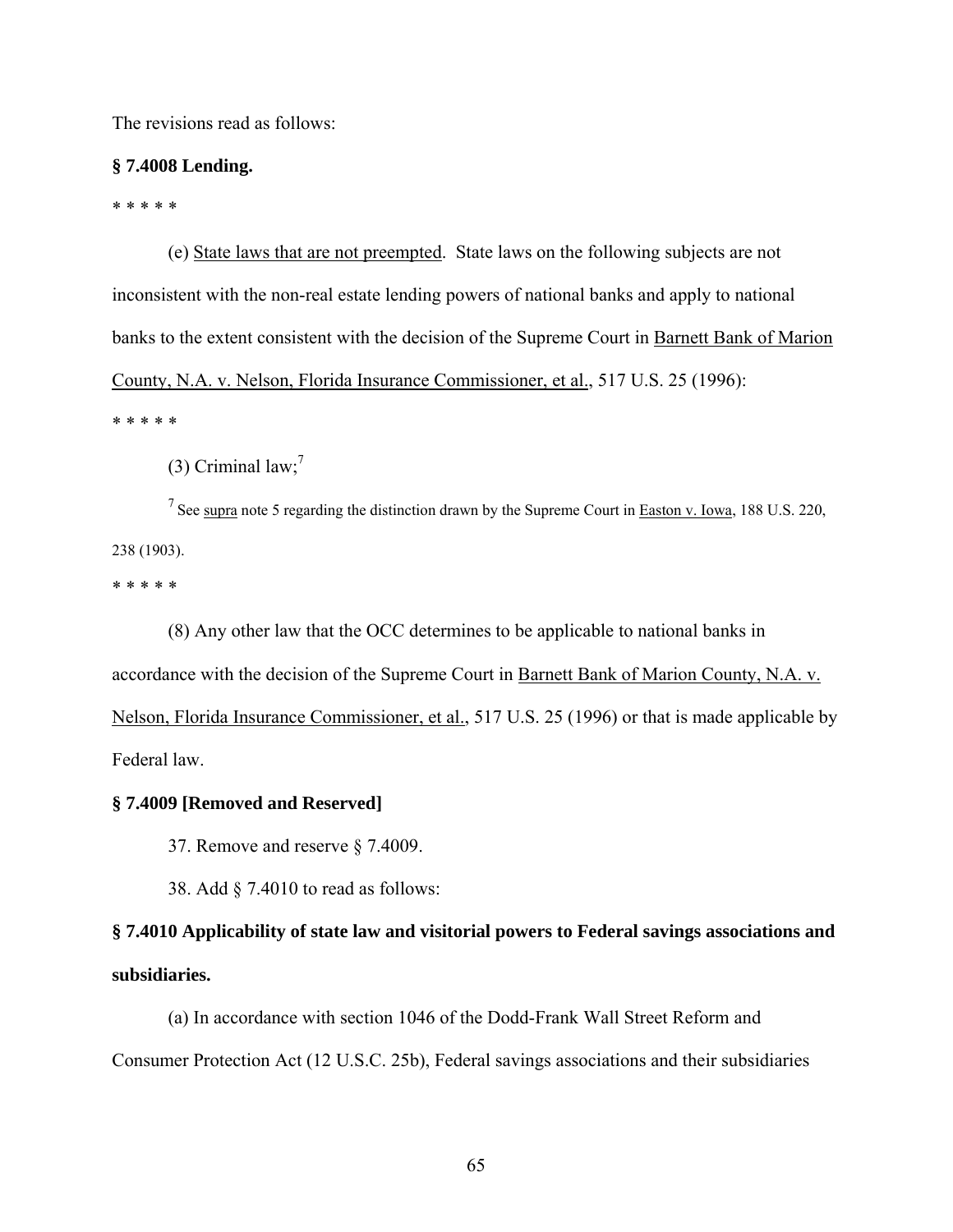shall be subject to the same laws and legal standards, including regulations of the OCC, as are applicable to national banks and their subsidiaries, regarding the preemption of state law.

(b) In accordance with section 1047 of the Dodd-Frank Wall Street Reform and Consumer Protection Act (12 U.S.C. 1465), the provisions of section 5136C(i) of the Revised Statutes regarding visitorial powers apply to Federal savings associations and their subsidiaries to the same extent and in the same manner as if they were national banks or national bank subsidiaries.

#### **PART 8—ASSESSMENT OF FEES**

39. The authority citation for part 8 is revised to read as follows:

**Authority:** 12 U.S.C. 16, 93a, 481, 482, 1467, 1831c, 1867, 3102, 3108, and 5412(b)(1)(B); and 15 U.S.C. 78c and 78l.

40. Section 8.1 is revised to read as follows:

#### **§ 8.1 Scope and application.**

The assessments contained in this part are made pursuant to the authority contained in 12 U.S.C. 16, 93a, 481, 482, 1467, 1831c, 1867, 3102, and 3108; and 15 U.S.C. 78c and 78l.

41. Section 8.2 is revised to read as follows:

#### **§ 8.2 Semiannual assessment**.

(a) Each national bank and each Federal savings association shall pay to the Comptroller of the Currency a semiannual assessment fee, due by March 31 and September 30 of each year, for the six month period beginning on January 1 and July 1 before each payment date. The Comptroller of the Currency will calculate the amount due under this section and provide a notice of assessments to each national bank and each Federal savings association no later than 7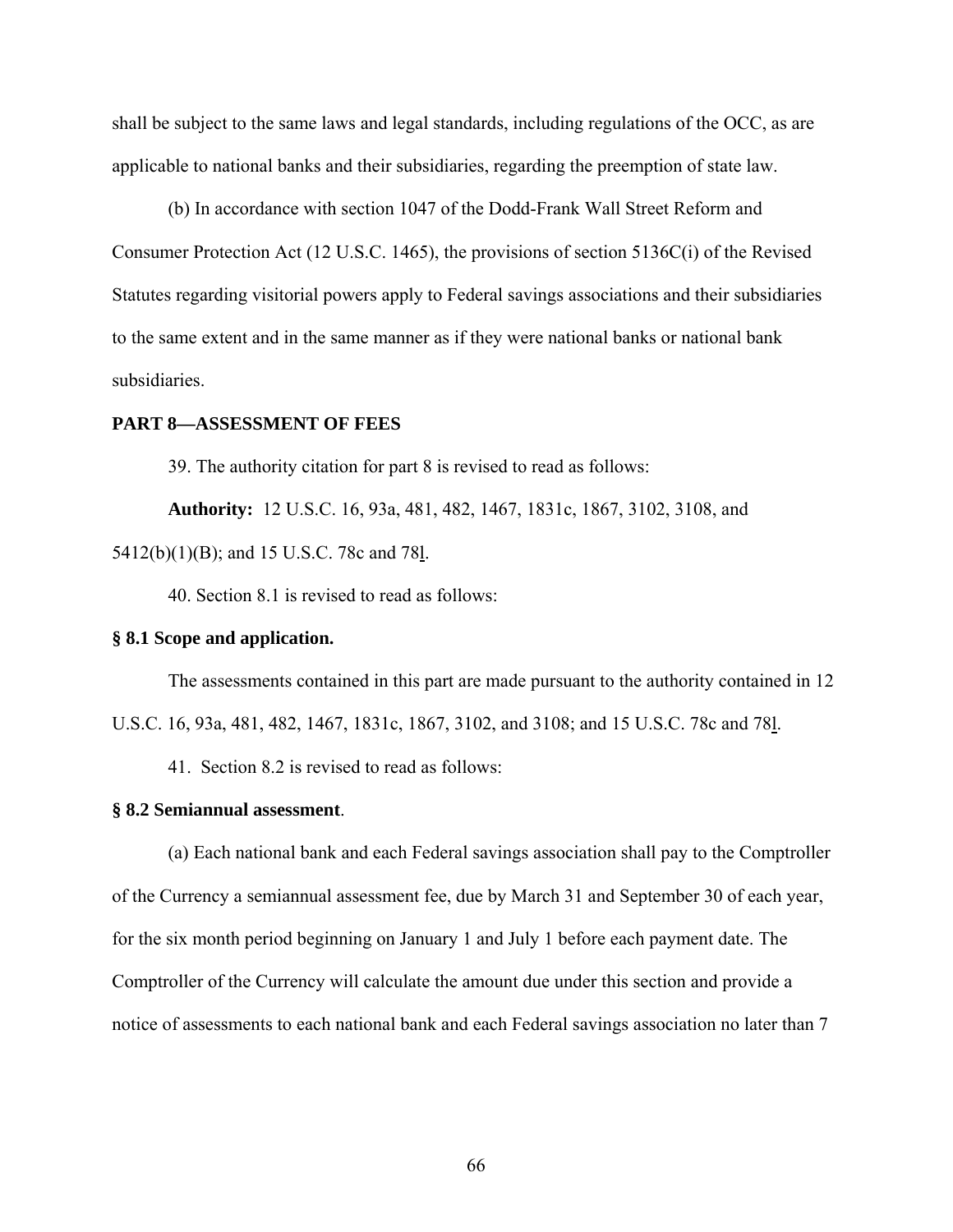business days prior to March 31 and September 30 of each year. The semiannual assessment will be calculated as follows:

|                | If the bank's or Federal savings association's total |                               |                  |           |
|----------------|------------------------------------------------------|-------------------------------|------------------|-----------|
|                | assets (consolidated domestic and foreign            |                               |                  |           |
|                | subsidiaries) are:                                   | The semiannual assessment is: |                  |           |
|                |                                                      |                               | <b>Plus</b>      |           |
|                |                                                      | This amount-                  | marginal         | Of excess |
| Over-          | But not over-                                        | base amount                   | rates            | over-     |
| Column A       | Column B                                             | Column C                      | Column D         | Column E  |
| Million        | Million                                              |                               |                  | Million   |
| \$0            | \$2                                                  | \$X1                          | $\boldsymbol{0}$ |           |
| $\overline{c}$ | 20                                                   | X2                            | Y <sub>1</sub>   | \$2       |
| 20             | 100                                                  | X3                            | Y <sub>2</sub>   | 20        |
| 100            | 200                                                  | X4                            | Y3               | 100       |
| 200            | 1,000                                                | X <sub>5</sub>                | Y4               | 200       |
| 1,000          | 2,000                                                | X <sub>6</sub>                | Y <sub>5</sub>   | 1,000     |
| 2,000          | 6,000                                                | X7                            | Y <sub>6</sub>   | 2,000     |
| 6,000          | 20,000                                               | $\rm X8$                      | $\rm Y7$         | 6,000     |
| 20,000         | 40,000                                               | X9                            | Y8               | 20,000    |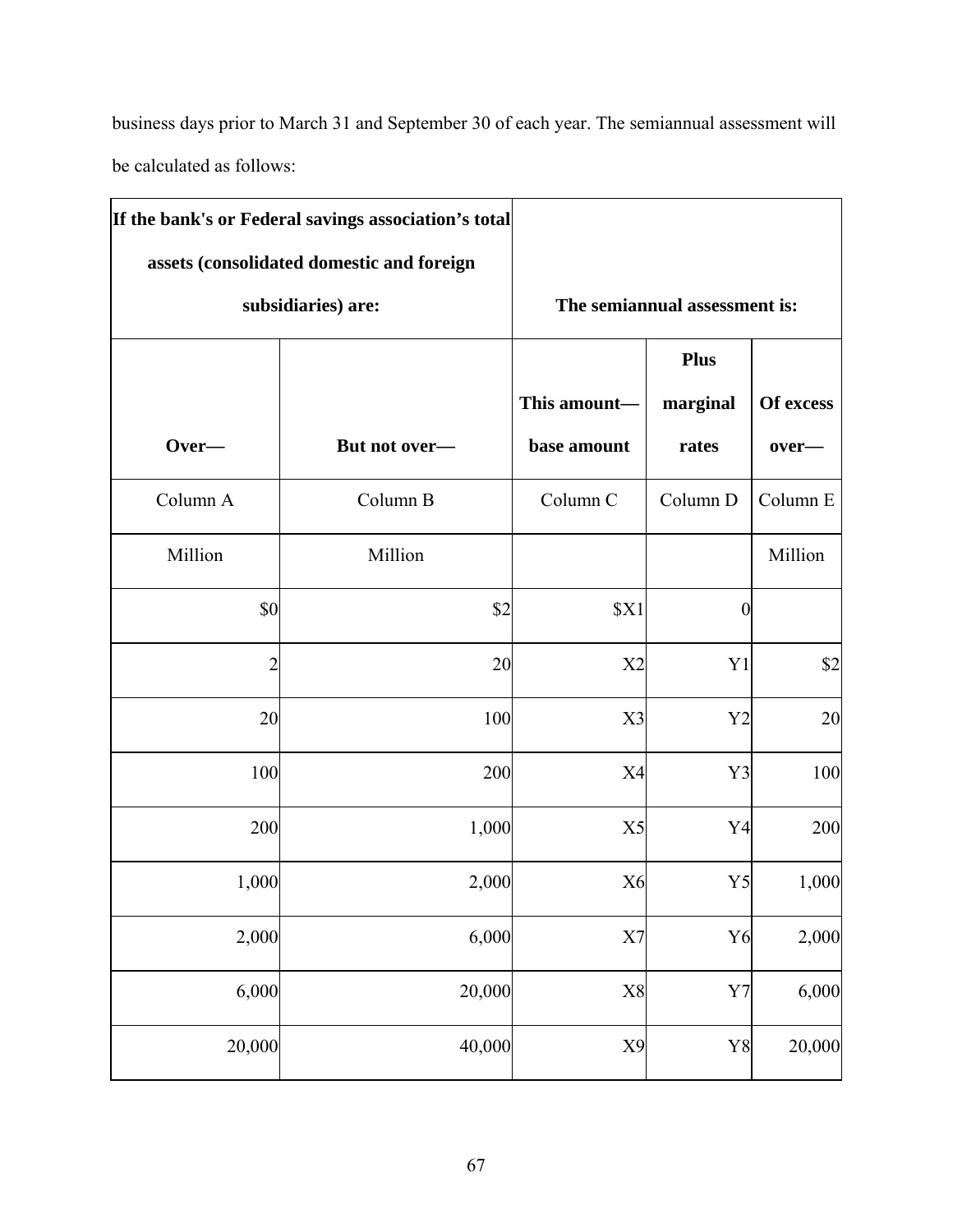| 40,000  | 250,000 | X10 | Y9  | 40,000  |
|---------|---------|-----|-----|---------|
| 250,000 |         | X11 | Y10 | 250,000 |

(1) Every national bank and every Federal savings association falls into one of the assetsize brackets denoted by Columns A and B. A bank's or Federal savings association's semiannual assessment is composed of two parts. The first part is the calculation of a base amount of the assessment, which is computed on the assets of the bank or Federal savings association up to the lower endpoint (Column A) of the bracket in which it falls. This base amount of the assessment is calculated by the OCC in Column C.

(2) The second part is the calculation of assessments due on the remaining assets of the bank or Federal savings association in excess of Column E. The excess is assessed at the marginal rate shown in Column D.

(3) The total semiannual assessment is the amount in Column C, plus the amount of the bank's or Federal savings association's assets in excess of Column E times the marginal rate in Column D: Assessments =  $C+[$ (Assets–E) × D].

(4) Each year, the OCC may index the marginal rates in Column D to adjust for the percent change in the level of prices, as measured by changes in the Gross Domestic Product Implicit Price Deflator (GDPIPD) for each June-to-June period. The OCC may at its discretion adjust marginal rates by amounts less than the percentage change in the GDPIPD. The OCC will also adjust the amounts in Column C to reflect any change made to the marginal rate.

(5) The specific marginal rates and complete assessment schedule will be published in the "Notice of Comptroller of the Currency Fees," provided for at §8.8 of this part. Each semiannual assessment is based upon the total assets shown in the national bank's or Federal savings association's most recent "Consolidated Reports of Condition and Income" (Call Report) or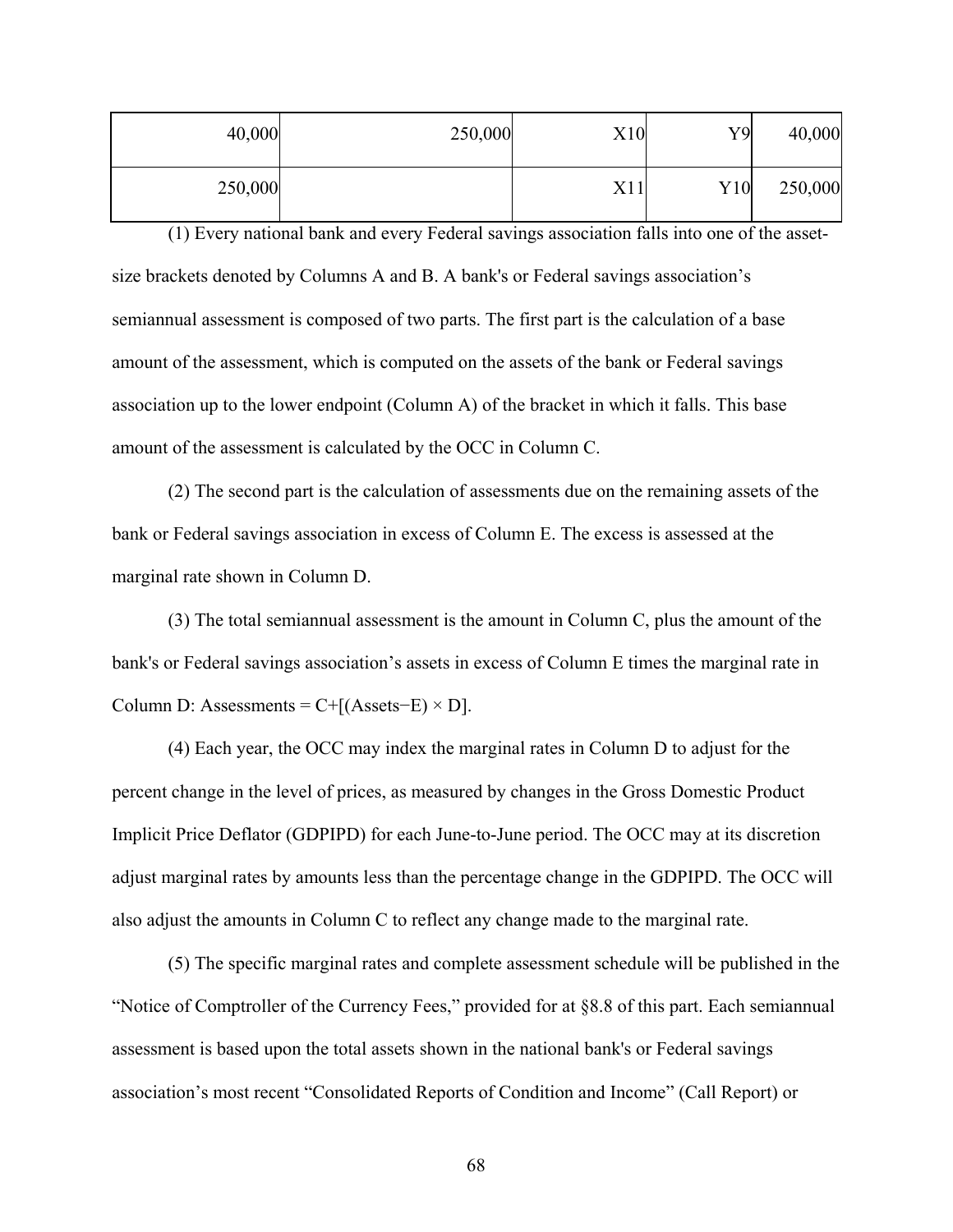"Thrift Financial Report," as appropriate, preceding the payment date. Each bank or Federal savings association subject to the jurisdiction of the Comptroller of the Currency on the date of the second or fourth quarterly Call Report or Thrift Financial Report, as appropriate, required by the Office under 12 U.S.C. 161 and 12 U.S.C. 1464(v) is subject to the full assessment for the next six month period.

(6)(i) Notwithstanding any other provision of this part, the OCC may reduce the semiannual assessment for each non-lead bank or non-lead Federal savings association by a percentage that it will specify in the "Notice of Comptroller of the Currency Fees" described in §8.8.

(ii) For purposes of this paragraph  $(a)(6)$ :

(A) Lead bank or lead Federal savings association means the largest national bank or Federal savings association controlled by a company, based on a comparison of the total assets held by each national bank or Federal savings association controlled by that company as reported in each bank's or Federal savings association's Call Report or Thrift Financial Report, as appropriate, filed for the quarter immediately preceding the payment of a semiannual assessment.

(B) Non-lead bank or non-lead Federal savings association means a national bank or Federal savings association that is not the lead bank or lead Federal savings association controlled by a company that controls two or more national banks or Federal savings associations.

(C) Control and company with respect to national banks have the same meanings as these terms have in sections 2(a)(2) and 2(b), respectively, of the Bank Holding Company Act of 1956  $(12 \text{ U.S.C. } 1841(a)(2) \text{ and } (b)).$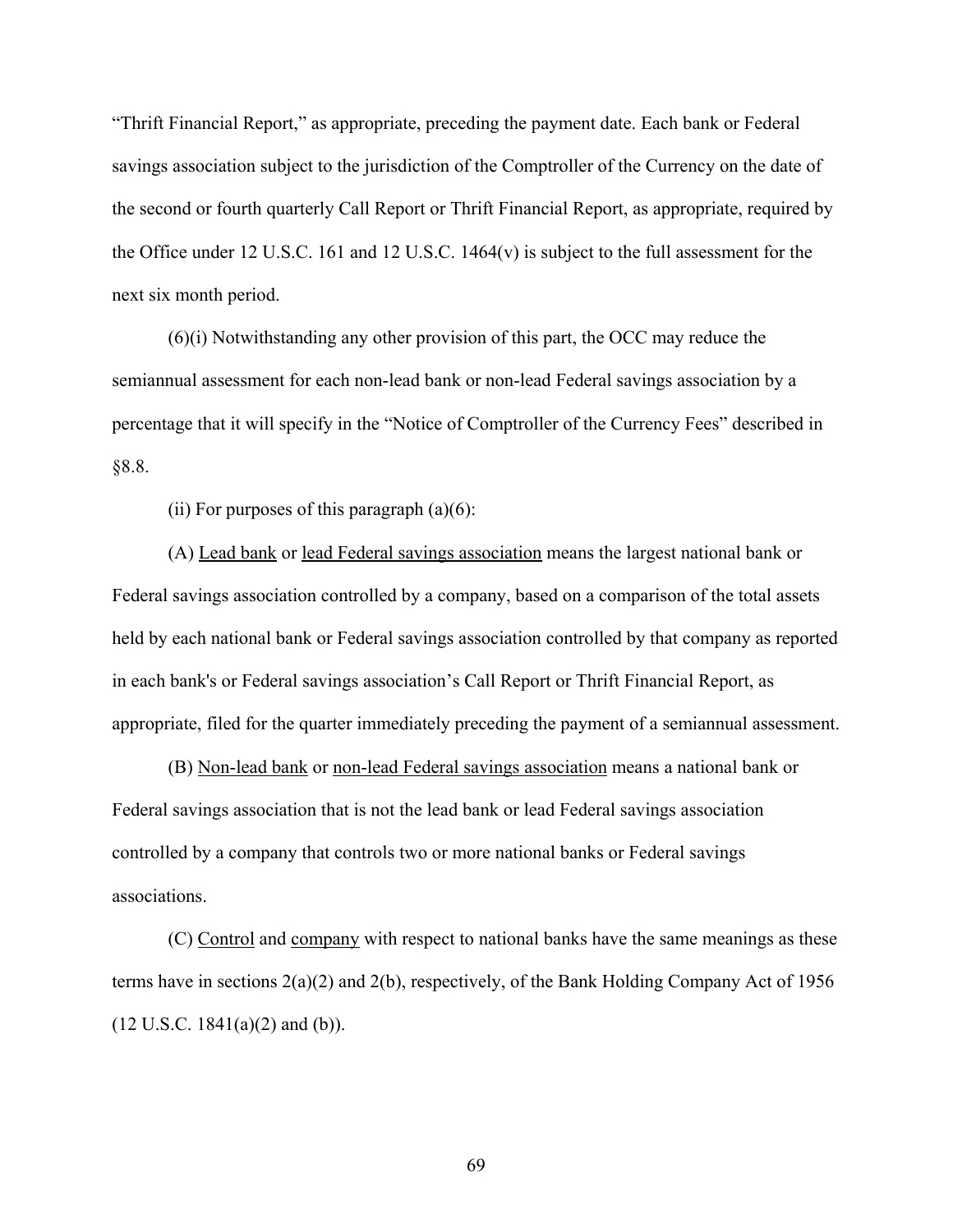(D) Control and company with respect to Federal savings associations have the same meanings as these terms have in section 10(a) of the Home Owners' Loan Act (12 U.S.C.  $1467a(a)$ .

(b)(1) Each Federal branch and each Federal agency shall pay to the Comptroller of the Currency a semiannual assessment fee, due by March 31 and September 30 of each year, for the six month period beginning on January 1 and July 1 before each payment date. The Comptroller of the Currency will calculate the amount due under this section and provide a notice of assessments to each national bank no later than 7 business days prior to March 31 and September 30 of each year.

(2) The amount of the semiannual assessment paid by each Federal branch and Federal agency shall be computed at the same rate as provided in the Table in 12 CFR 8.2(a); however, only the total domestic assets of the Federal branch or agency shall be subject to assessment.

(3) Each semiannual assessment of each Federal branch or agency is based upon the total assets shown in the Federal branch's or agency's Call Report most recently preceding the payment date. Each Federal branch or agency subject to the jurisdiction of the OCC on the date of the second and fourth Call Reports is subject to the full assessment for the next six-month period.

(4)(i) Notwithstanding any other provision of this part, the OCC may reduce the semiannual assessment for each non-lead Federal branch or agency by an amount that it will specify in the "Notice of Comptroller of the Currency Fees" described in §8.8.

(ii) For purposes of this paragraph  $(b)(4)$ :

(A) Lead Federal branch or agency means the largest Federal branch or agency of a foreign bank, based on a comparison of the total assets held by each Federal branch or agency of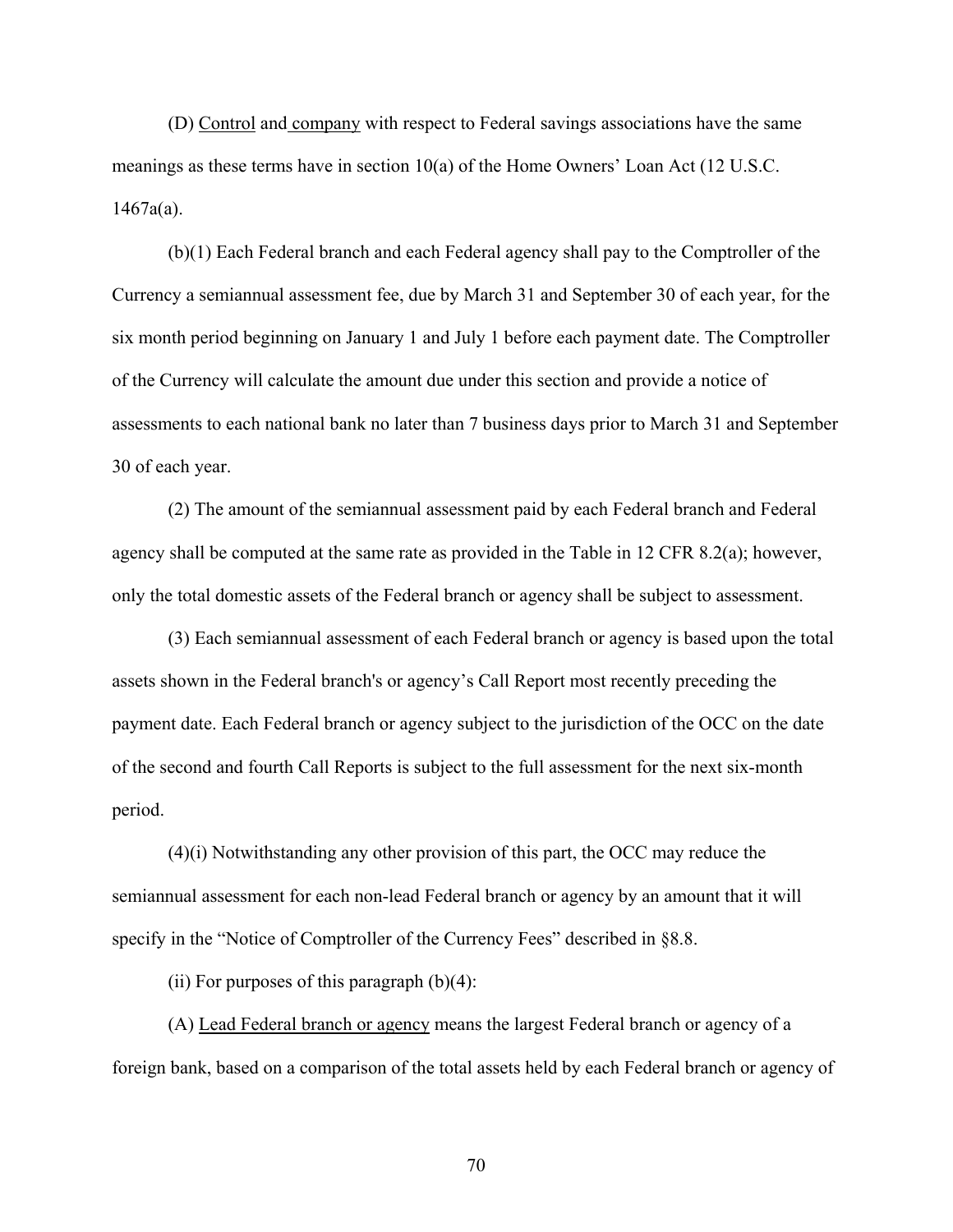that foreign bank as reported in each Federal branch's or agency's Call Report filed for the quarter immediately preceding the payment of a semiannual assessment.

(B) Non-lead Federal branch or agency means a Federal branch or agency that is not the lead Federal branch or agency of a foreign bank that controls two or more Federal branches or agencies.

(c) Additional assessment for independent credit card banks and independent credit card Federal savings associations*—* (1) General rule. In addition to the assessment calculated according to paragraph (a) of this section, each independent credit card bank and independent credit card Federal savings association will pay an assessment based on receivables attributable to credit card accounts owned by the bank or Federal savings association. This assessment will be computed by adding to its asset-based assessment an additional amount determined by its level of receivables attributable. The dollar amount of the additional assessment will be published in the "Notice of Comptroller of the Currency of Fees," described at §8.8.

(2) Independent credit card banks and independent credit card Federal savings associations affiliated with full-service national banks or Federal savings associations*.* The OCC will assess an independent credit card bank and an independent credit card Federal savings association in accordance with paragraph  $(c)(1)$  of this section, notwithstanding that the bank or Federal savings association is affiliated with a full-service national bank or full service Federal savings association, if the OCC concludes that the affiliation is intended to evade this part.

(3) Definitions*.* For purposes of this paragraph (c), the following definitions apply:

(i) Affiliate, with respect to national banks, has the same meaning as this term has in 12 U.S.C. 221a(b).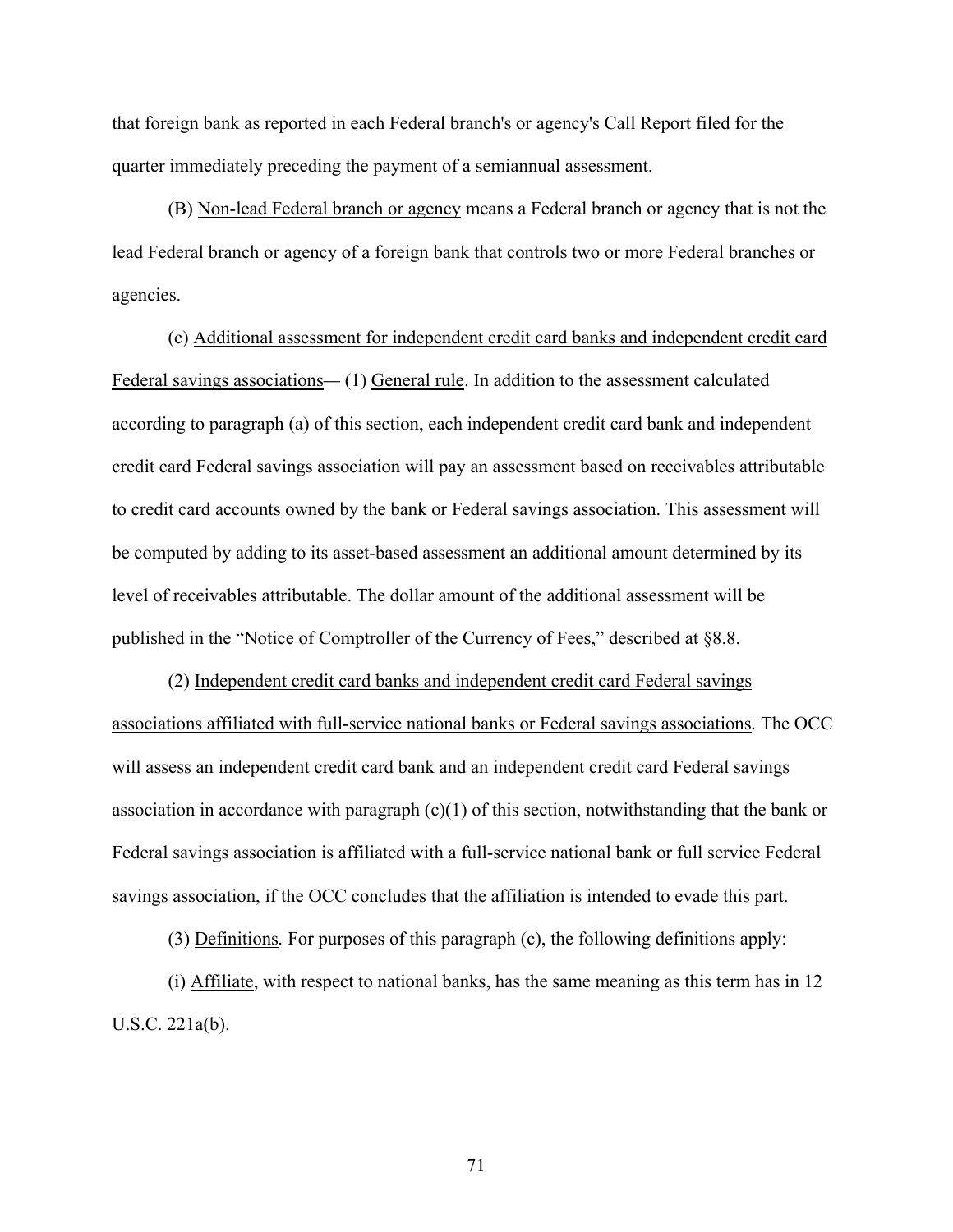(ii) Affiliate, with respect to Federal savings associations, has the same meaning as in 12 U.S.C. 1462(9).

(iii) Engaged primarily in card operations means a bank described in section  $2(c)(2)(F)$  of the Bank Holding Company Act  $(12 \text{ U.S.C. } 1841(c)(2)(F))$  or a bank or a Federal savings association whose ratio of total gross receivables attributable to the bank's or Federal savings association's balance sheet assets exceeds 50%.

(iv) Full-service national bank is a national bank that generates more than 50% of its interest and non-interest income from activities other than credit card operations or trust activities and is authorized according to its charter to engage in all types of permissible banking activities.

(v) Full-service Federal savings association is a Federal savings association that generates more than 50% of its interest and non-interest income from activities other than credit card operations or trust activities and is authorized according to its charter to engage in all types of activities permissible for Federal savings associations.

(vi) Independent credit card bank is a national bank that engages primarily in credit card operations and is not affiliated with a full-service national bank.

(vii) Independent credit card Federal savings association is a Federal savings association that engages primarily in credit card operations and is not affiliated with a full-service Federal savings association.

(viii) Receivables attributable is the total amount of outstanding balances due on credit card accounts owned by an independent credit card bank or an independent credit card Federal savings association (the receivables attributable to those accounts) on the last day of the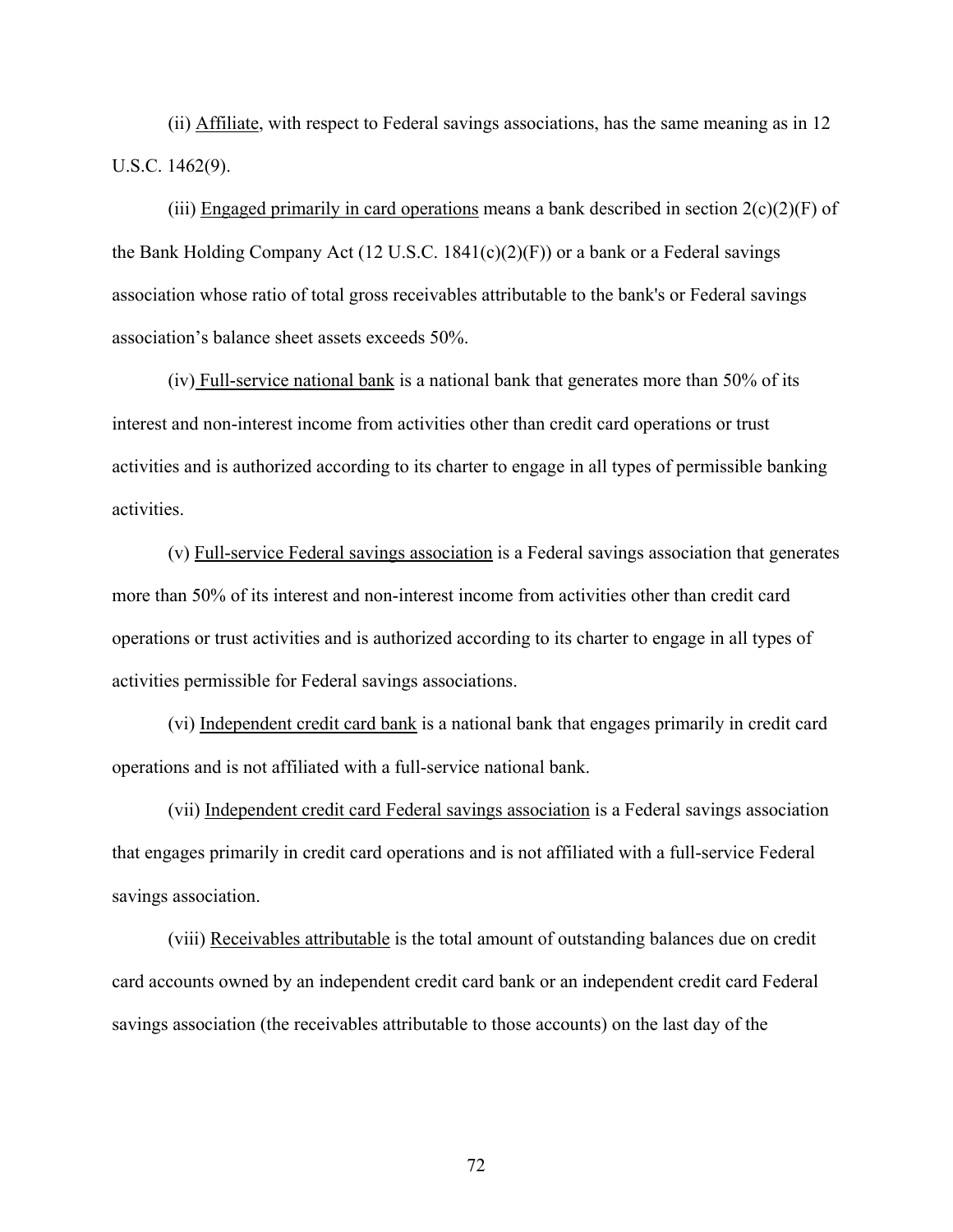assessment period, minus receivables retained on the bank's or Federal savings association's balance sheet as of that day.

(4) Reports of receivables attributable*.* Independent credit card banks and independent credit card Federal savings associations will report receivables attributable data to the OCC semiannually at a time specified by the OCC.

(d) Surcharge based on the condition of the bank or Federal savings association*.* Subject to any limit that the OCC prescribes in the "Notice of Comptroller of the Currency Fees," the OCC shall apply a surcharge to the semiannual assessment computed in accordance with paragraphs (a) through (c) of this section. This surcharge will be determined by multiplying the semiannual assessment computed in accordance with paragraphs (a) through (c) of this section  $by-$ 

(1) 1.5, in the case of any bank or Federal savings association that receives a composite rating of 3 under the Uniform Financial Institutions Rating System (UFIRS) and any Federal branch or agency that receives a composite rating of 3 under the ROCA rating system (which rates risk management, operational controls, compliance, and asset quality) at its most recent examination; and

(2) 2.0, in the case of any bank or Federal savings association that receives a composite UFIRS rating of 4 or 5 and any Federal branch or agency that receives a composite rating of 4 or 5 under the ROCA rating system at its most recent examination.

42. Section 8.6 is revised to read as follows:

#### **§ 8.6 Fees for special examinations and investigations.**

(a) Fees*.* Pursuant to the authority contained in 12 U.S.C. 16, 481, 482, 1467, and 1831c, the Office of the Comptroller of the Currency may assess a fee for: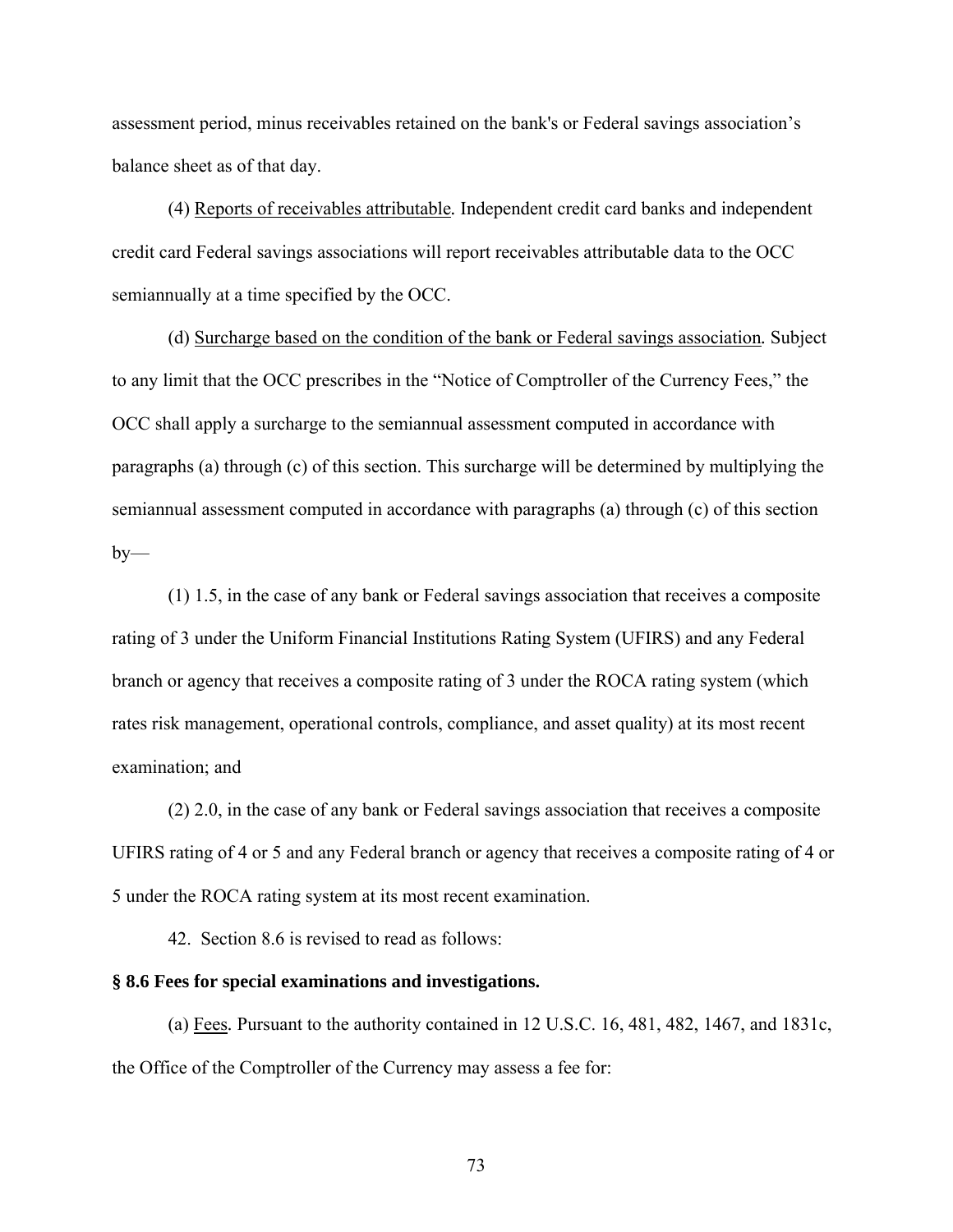(1) Examining the fiduciary activities of national banks and Federal savings associations and related entities;

(2) Conducting special examinations and investigations of national banks, Federal branches or agencies of foreign banks, and Federal savings associations;

(3) Conducting special examinations and investigations of an entity with respect to its performance of activities described in section 7(c) of the Bank Service Company Act (12 U.S.C. 1867(c)) if the OCC determines that assessment of the fee is warranted with regard to a particular bank or Federal savings association because of the high risk or unusual nature of the activities performed; the significance to the bank's or Federal saving association's operations and income of the activities performed; or the extent to which the bank or Federal savings association has sufficient systems, controls, and personnel to adequately monitor, measure, and control risks arising from such activities;

(4) Conducting special examinations and investigations of affiliates of national banks, Federal savings associations, and Federal branches or agencies of foreign banks;

(5) Conducting examinations and investigations made pursuant to 12 CFR part 5, Rules, Policies, and Procedures for Corporate Activities; and

(6) Conducting examinations of depository-institution permissible activities of nondepository institution subsidiaries of depository institution holding companies pursuant to section 605(a) of the Dodd-Frank Wall Street Reform and Consumer Protection Act (12 U.S.C. 1831c).

(b) Notice of Comptroller of the Currency fees*.* The OCC publishes the fee schedule for fiduciary activities, special examinations and investigations, examinations of affiliates and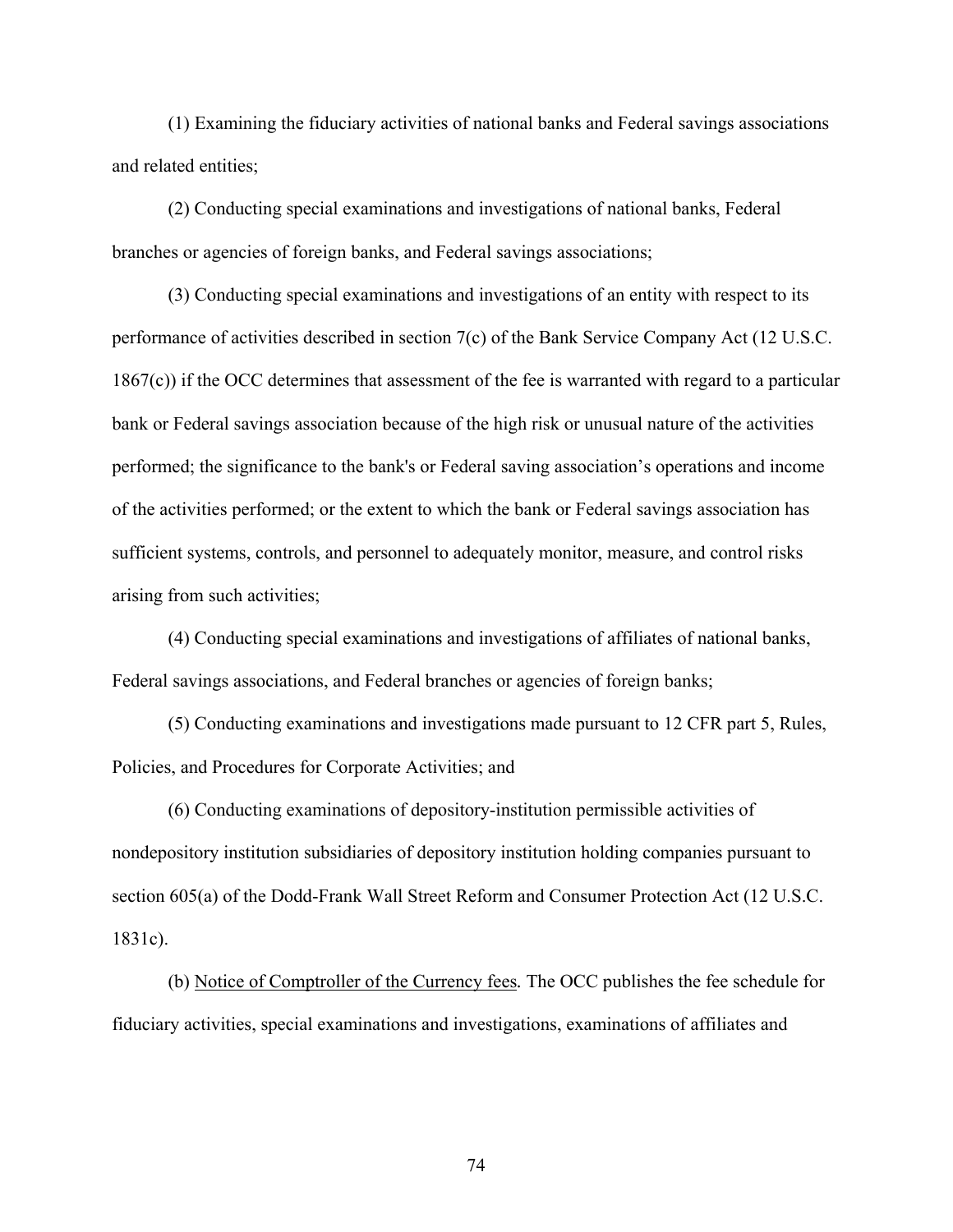examinations related to corporate activities in the "Notice of Comptroller of the Currency Fees" described in § 8.8.

(c) Additional assessments on trust banks and trust Federal savings associations —(1) Independent trust banks and independent trust Federal savings associations*.* The assessment of independent trust banks and independent trust Federal savings associations will include a fiduciary and related asset component, in addition to the assessment calculated according to §8.2 of this part, as follows:

(i) Minimum fee*.* All independent trust banks and independent trust Federal savings associations will pay a minimum fee, to be provided in the "Notice of Comptroller of the Currency Fees."

(ii) Additional amount for independent trust banks and independent trust Federal savings associations with fiduciary and related assets in excess of \$1 billion*.* Independent trust banks and independent trust Federal savings associations with fiduciary and related assets in excess of \$1 billion will pay an amount that exceeds the minimum fee. The amount to be paid will be calculated by multiplying the amount of fiduciary and related assets by a rate or rates provided by the OCC in the "Notice of Comptroller of the Currency Fees."

(iii) Surcharge based on the condition of the bank or of the Federal savings association*.*  Subject to any limit that the OCC prescribes in the "Notice of Comptroller of the Currency Fees," the OCC shall adjust the semiannual assessment computed in accordance with paragraphs  $(c)(1)(i)$  and  $(ii)$  of this section by multiplying that figure by 1.5 for each independent trust bank and independent trust Federal savings association that receives a composite rating of 3 under the Uniform Financial Institutions Rating System (UFIRS) at its most recent examination and by 2.0 for each bank that receives a composite UFIRS rating of 4 or 5 at such examination.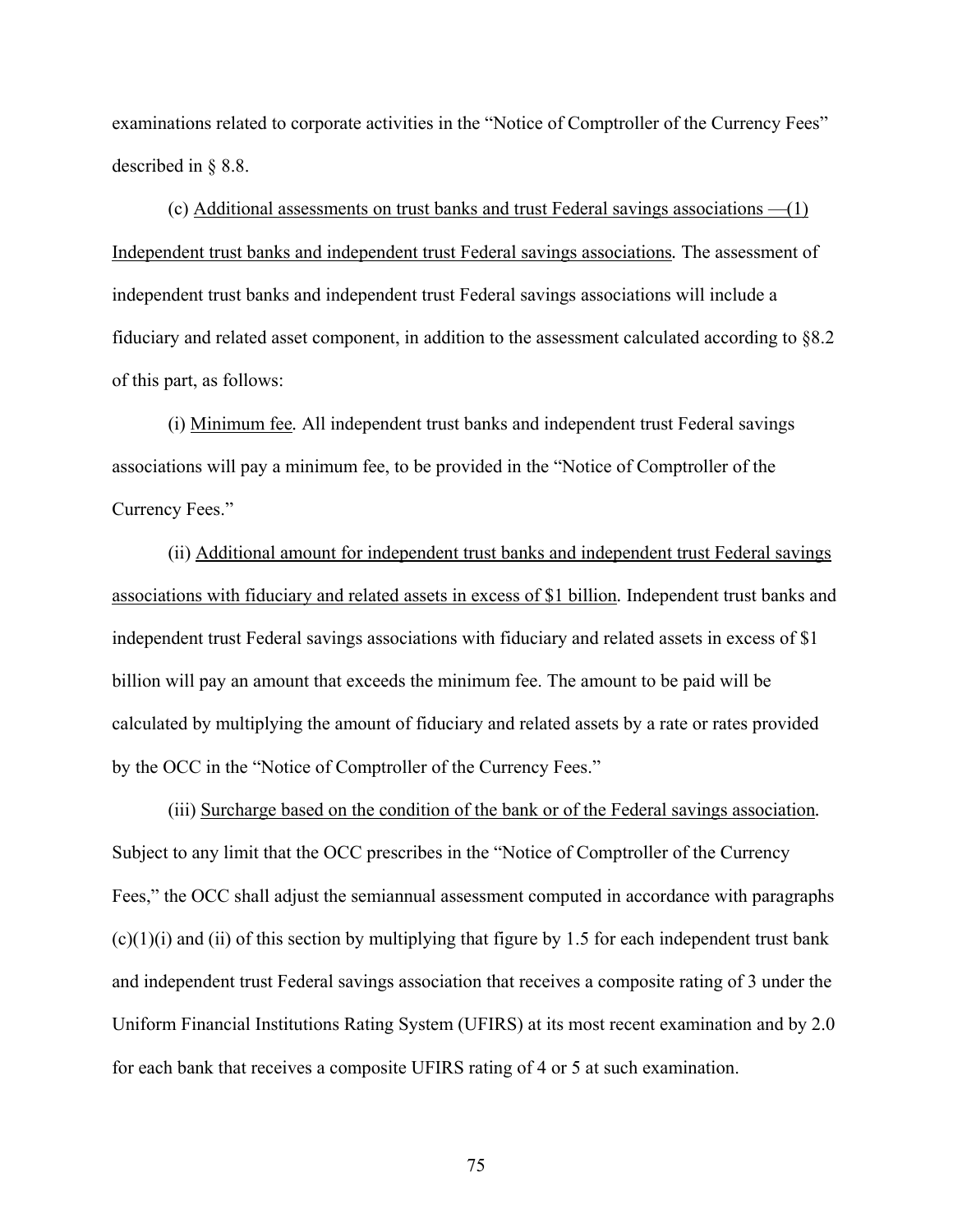(2) Trust banks affiliated with full-service national banks and trust Federal savings associations affiliated with full-service Federal savings associations*.* The OCC will assess a trust bank and a trust Federal savings association in accordance with paragraph (c)(1) of this section, notwithstanding that the bank is affiliated with a full-service national bank, or that the Federal savings association is affiliated with a full-service Federal savings association, if the OCC concludes that the affiliation is intended to evade the assessment regulation.

(3) Definitions*.* For purposes of this paragraph (c) of this section, the following definitions apply:

(i) Affiliate*,* with respect to a national bank, has the same meaning as this term has in 12 U.S.C. 221a(b);

(ii) Affiliate, with respect to Federal savings associations, has the same meaning as in 12 U.S.C. 1462(9).

(iii) Full-service national bank is a national bank that generates more than 50% of its interest and non-interest income from activities other than credit card operations or trust activities and is authorized according to its charter to engage in all types of permissible banking activities.

(iv) Full-service trust Federal savings association is a Federal savings association that generates more than 50% of its interest and non-interest income from activities other than credit card operations or trust activities and is authorized according to its charter to engage in all types of activities permissible for Federal savings associations.

(v) Independent trust bank is a national bank that has trust powers, does not primarily offer full-service banking, and is not affiliated with a full-service national bank;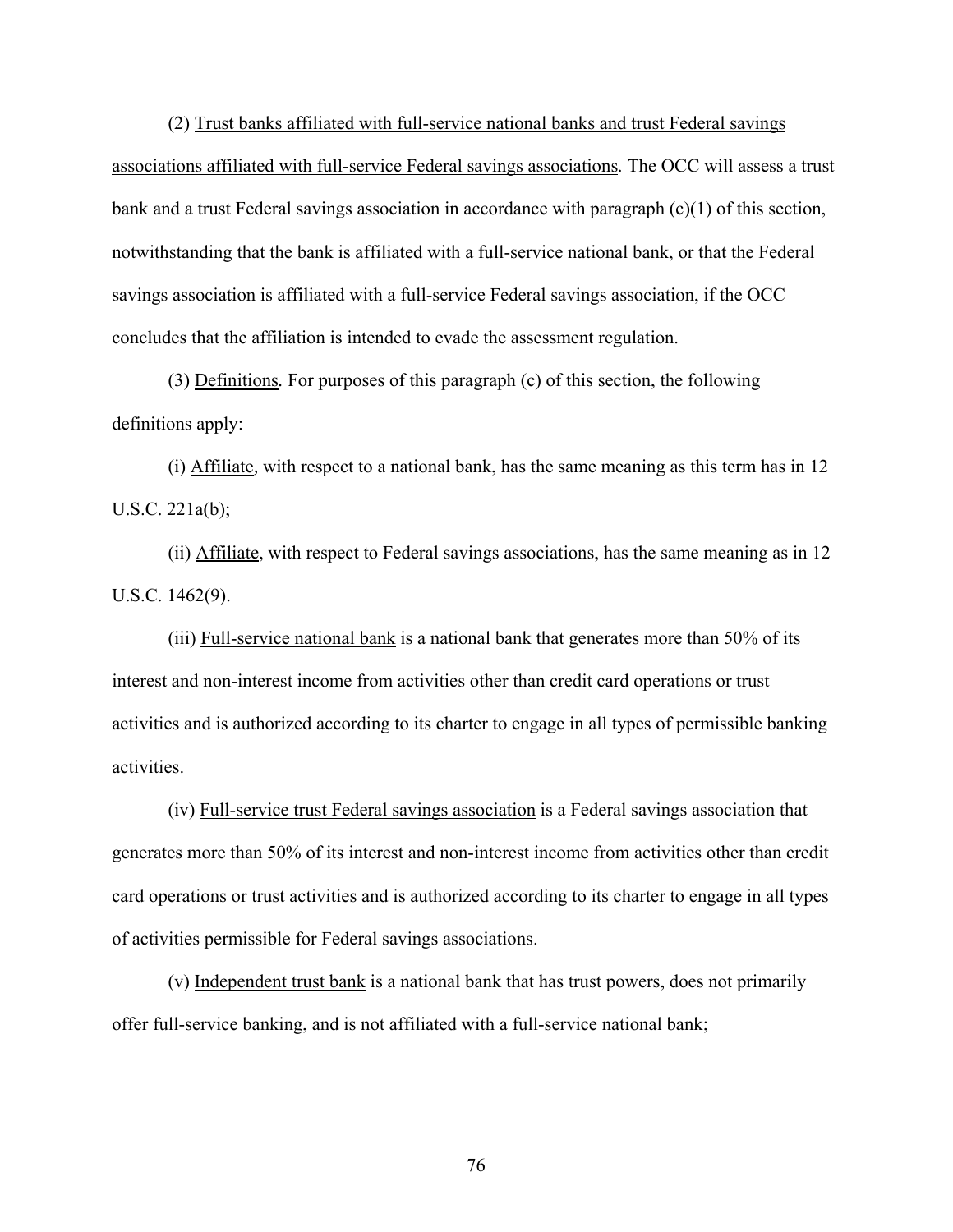(vi) Independent trust Federal savings association is a Federal savings association that has trust powers, does not primarily offer full-service banking, and is not affiliated with a full-service Federal savings association;

(vii) Fiduciary and related assets for national banks are those assets reported on Schedule RC-T of FFIEC Forms 031 and 041, Line 10 (columns A and B) and Line 11 (column B), any successor form issued by the FFIEC, and any other fiduciary and related assets defined in the "Notice of Comptroller of the Currency Fees"; and

(viii) Fiduciary and related assets for Federal savings associations are those assets reported on Schedule FS of OTS Form 1313, Line FS21, any successor form issued by the OCC, and any other fiduciary and related assets defined in the "Notice of Comptroller of the Currency Fees."

43. Effective December 31, 2011, add the word "and" at the end of paragraph (vi), revise paragraph  $(c)(3)(vii)$ , and remove paragraph  $(c)(3)(viii)$ .

The revision reads as follows:

## **§ 8.6 Fees for special examinations and investigations.**

\* \* \* \* \*

 $(c)$  \* \* \*

 $(3)$  \* \* \*

(vii) Fiduciary and related assets are those assets reported on Schedule RC-T of FFIEC Forms 031 and 041, Line 10 (columns A and B) and Line 11 (column B), any successor form issued by the FFIEC, and any other fiduciary and related assets defined in the "Notice of Comptroller of the Currency Fees."

# **§ 8.7 [Amended]**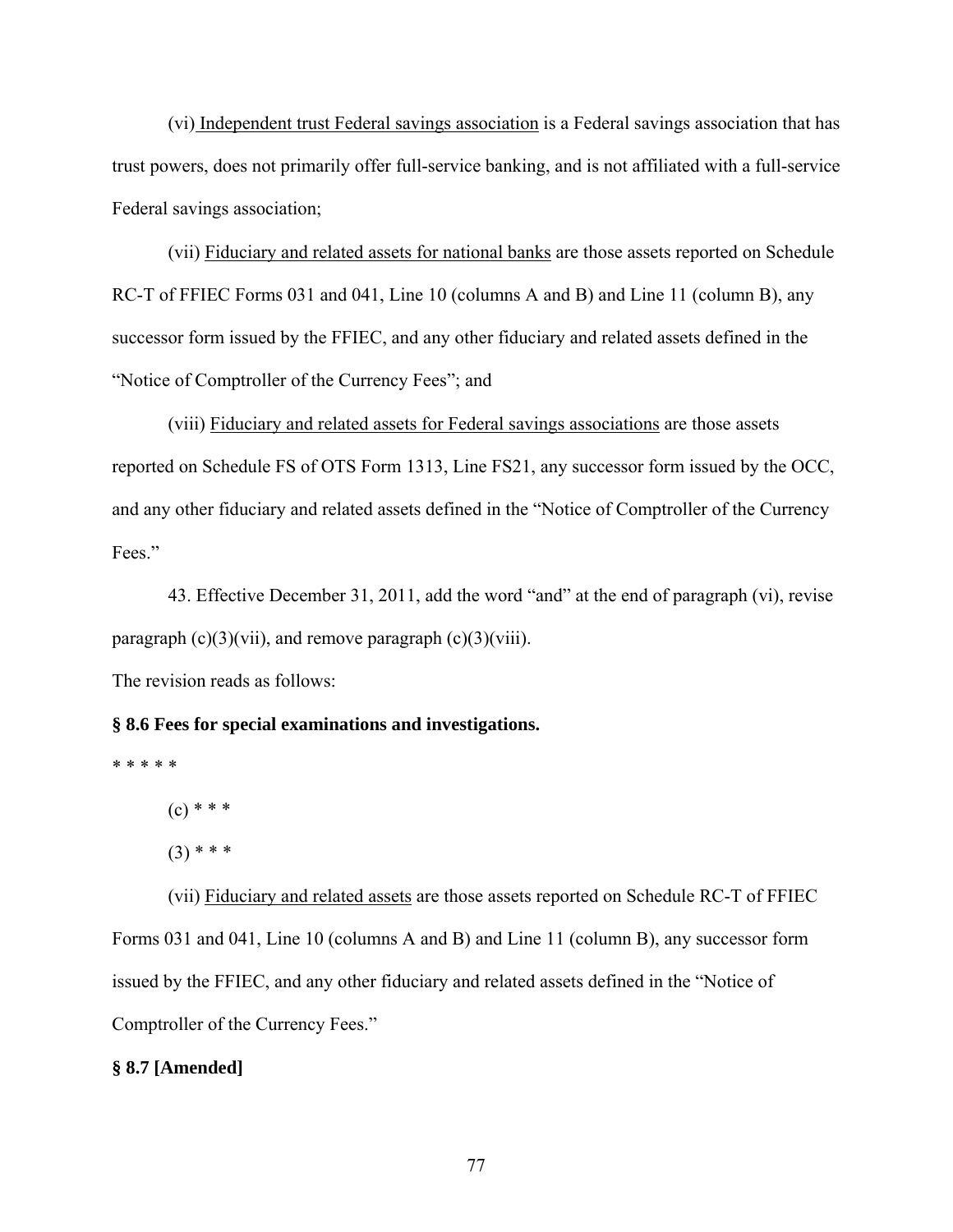44. Amend § 8.7. paragraph (a) by:

a. Removing "and" after "Federal branch," and adding ", and each Federal savings association" after "each Federal agency" in the first sentence; and

b. Adding ", each Federal savings association," after "each national bank" in the second sentence.

# **PART 28—INTERNATIONAL BANKING ACTIVITIES**

45. The authority citation for part 28 continues to read as follows:

Authority: 12 U.S.C. 1 et seq**.**, 24(Seventh), 93a, 161, 602, 1818, 3101 et seq., and 3901

et seq.

## **§ 28.16 [Amended]**

46. Section 28.16 is amended by removing in paragraph (b) introductory text the term

"\$100,000" and adding in its place "the standard maximum deposit insurance amount as defined

in 12 U.S.C. 1821(a)(1)(E)".

## **PART 34—REAL ESTATE LENDING AND APPRAISALS**

47. The authority citation for part 34 is revised to read as follows:

**Authority:** 12 U.S.C. 1 et seq., 25b, 29, 93a, 371, 1465, 1701j-3, 1828(o), 3331 et seq., 5101 et seq., and 5412(b)(2)(B).

## **Subpart A—General**

48. Amend § 34.4 by:

a. Revising paragraph (a) introductory text;

b. Revising paragraph (b) introductory text;

c. Revising footnote 2 in paragraph  $(b)(3)$ ; and

d. Revising paragraph (b)(9).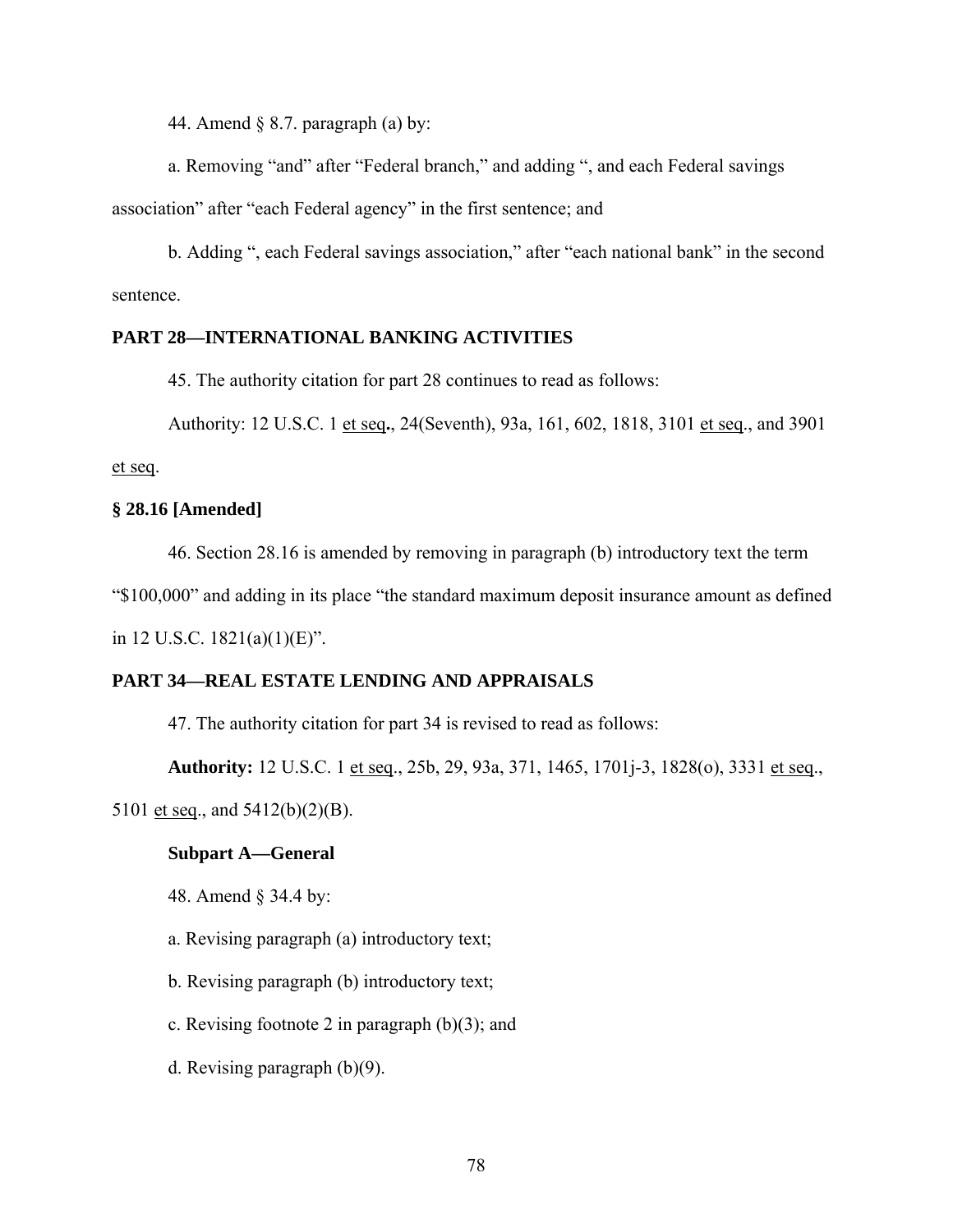The revisions read as follows:

#### **§ 34.4 Applicability of state law.**

(a) A national bank may make real estate loans under 12 U.S.C. 371 and § 34.3, without regard to state law limitations concerning:

\* \* \* \* \*

(b) State laws on the following subjects are not inconsistent with the real estate lending powers of national banks and apply to national banks to the extent consistent with the decision of the Supreme Court in Barnett Bank of Marion County, N.A. v. Nelson, Florida Insurance Commissioner, et al., 517 U.S. 25 (1996):

\* \* \* \* \*

(3) Criminal  $law$ ;<sup>2</sup>

<sup>2</sup> But see the distinction drawn by the Supreme Court in Easton v. Iowa, 188 U.S. 220, 238 (1903), where the Court stated that "[u]ndoubtedly a state has the legitimate power to define and punish crimes by general laws applicable to all persons within its jurisdiction \* \* \*. But it is without lawful power to make such special laws applicable to banks organized and operating under the laws of the United States." Id. at 239 (holding that Federal law governing the operations of national banks preempted a state criminal law prohibiting insolvent banks from accepting deposits).

\* \* \* \* \*

(9) Any other law that the OCC determines to be applicable to national banks in accordance with the decision of the Supreme Court in Barnett Bank of Marion County, N.A. v. Nelson, Florida Insurance Commissioner, et al., 517 U.S. 25 (1996), or that is made applicable by Federal law.

49. Add § 34.6 to subpart A to read as follows:

#### **§ 34.6 Applicability of state law to Federal savings associations and subsidiaries.**